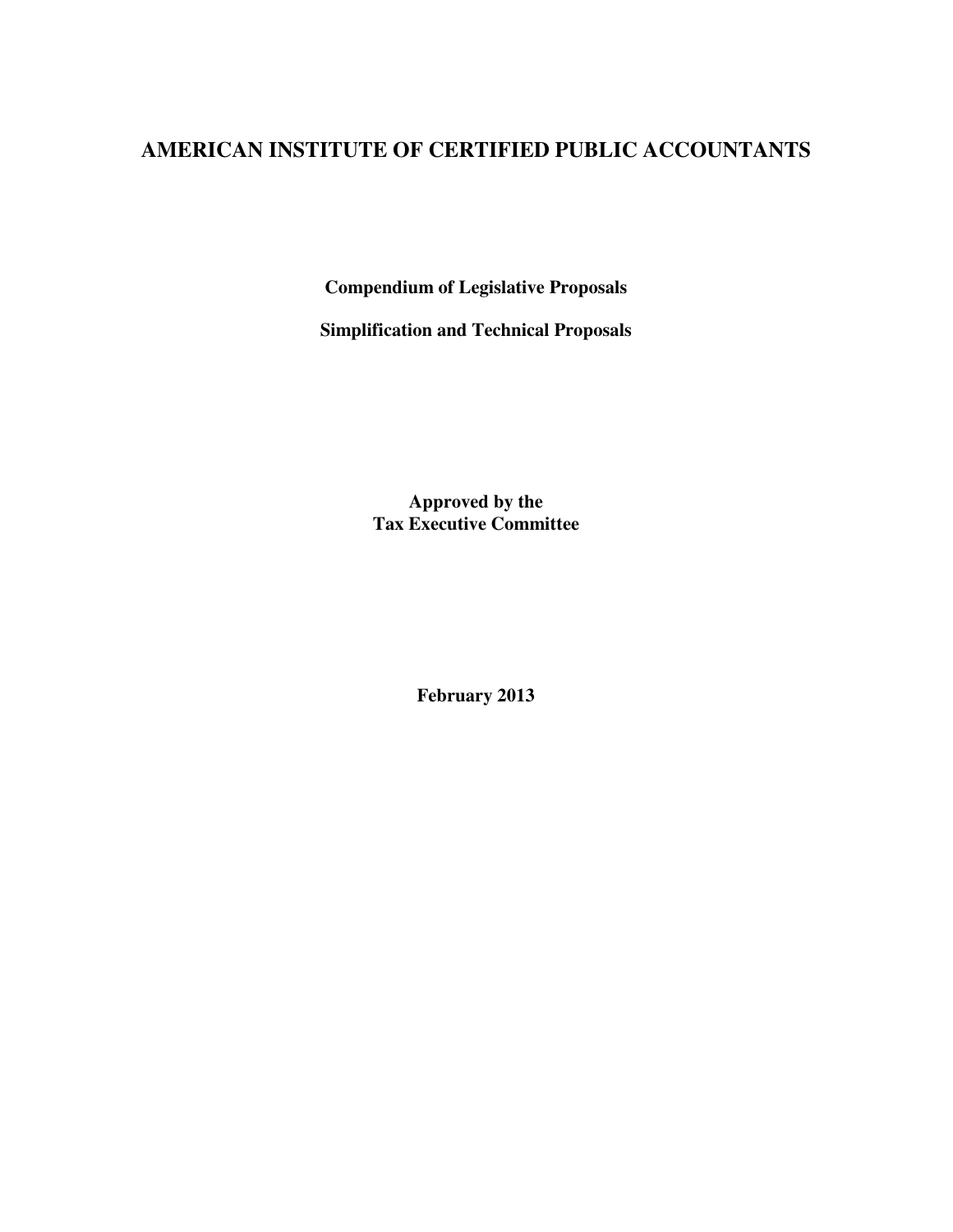## **FOREWORD**

The American Institute of Certified Public Accountants (AICPA) is actively pursuing or has published positions on a number of major legislative proposals regarding such important matters as the due dates of tax returns, a uniform standard among states for taxation and withholding for nonresidents, repeal of the alternative minimum tax and comprehensive tax and penalty reform. Our focus in this Compendium of Legislative Proposals, however, is on provisions in the Internal Revenue Code that need attention, are technical in nature, and perhaps can be more readily resolved. It is intended to aid in the development of federal tax legislation in directions that the AICPA believes are in the public interest.

While we intend to continue to submit comments and proposals on major issues in reform efforts, we have asked AICPA Tax Division committees to make recommendations for legislative proposals that correct perceived technical problems in the Code or that would simplify its existing provisions. It is intended that these proposals not be unduly controversial, but instead promote simplicity and fairness. The enclosed proposals were among those proposals received in response to that request. We intend to continue our efforts in this area and make further recommendations in the future.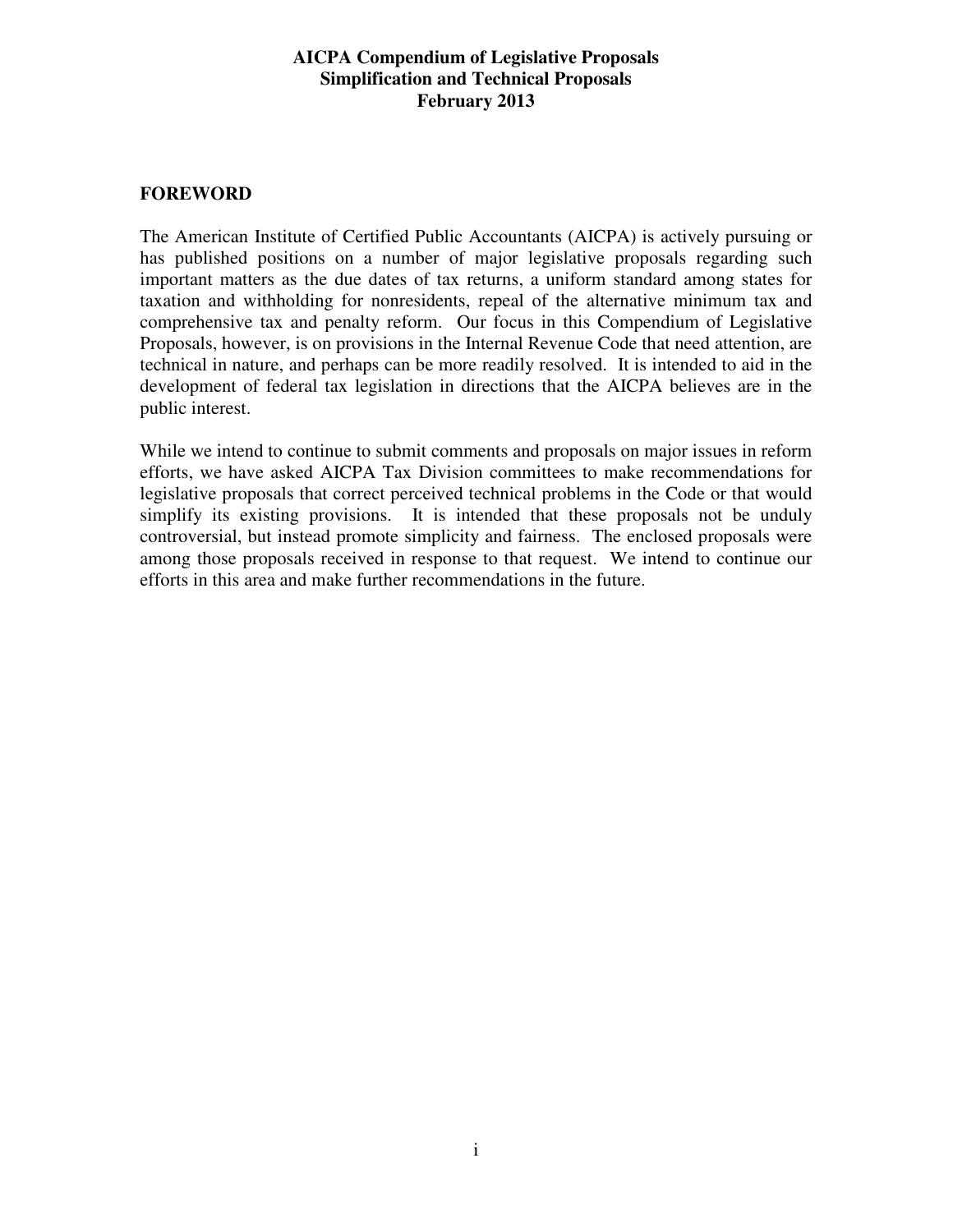## **TABLE OF CONTENTS**

| <b>Employee Benefits</b>                                                       |
|--------------------------------------------------------------------------------|
|                                                                                |
| <b>Individual Income Tax</b>                                                   |
|                                                                                |
| Standardize the allowable mileage rates for business expense, medical          |
| Allow certain attorney fees and court costs as deductions for AGI11            |
|                                                                                |
|                                                                                |
| <b>International Tax</b>                                                       |
|                                                                                |
| <b>IRS</b> Practice and Procedures                                             |
| Allow a reasonable cause exception to the section 6707A and 6662A penalties 17 |
| Repeal the section $7122(c)(1)$ requirement to provide a $20\%$                |
| Partnerships                                                                   |
| Allow transfer of partnership suspended losses to one another                  |
| Clarify that husband and wife partnerships that are recognized under state law |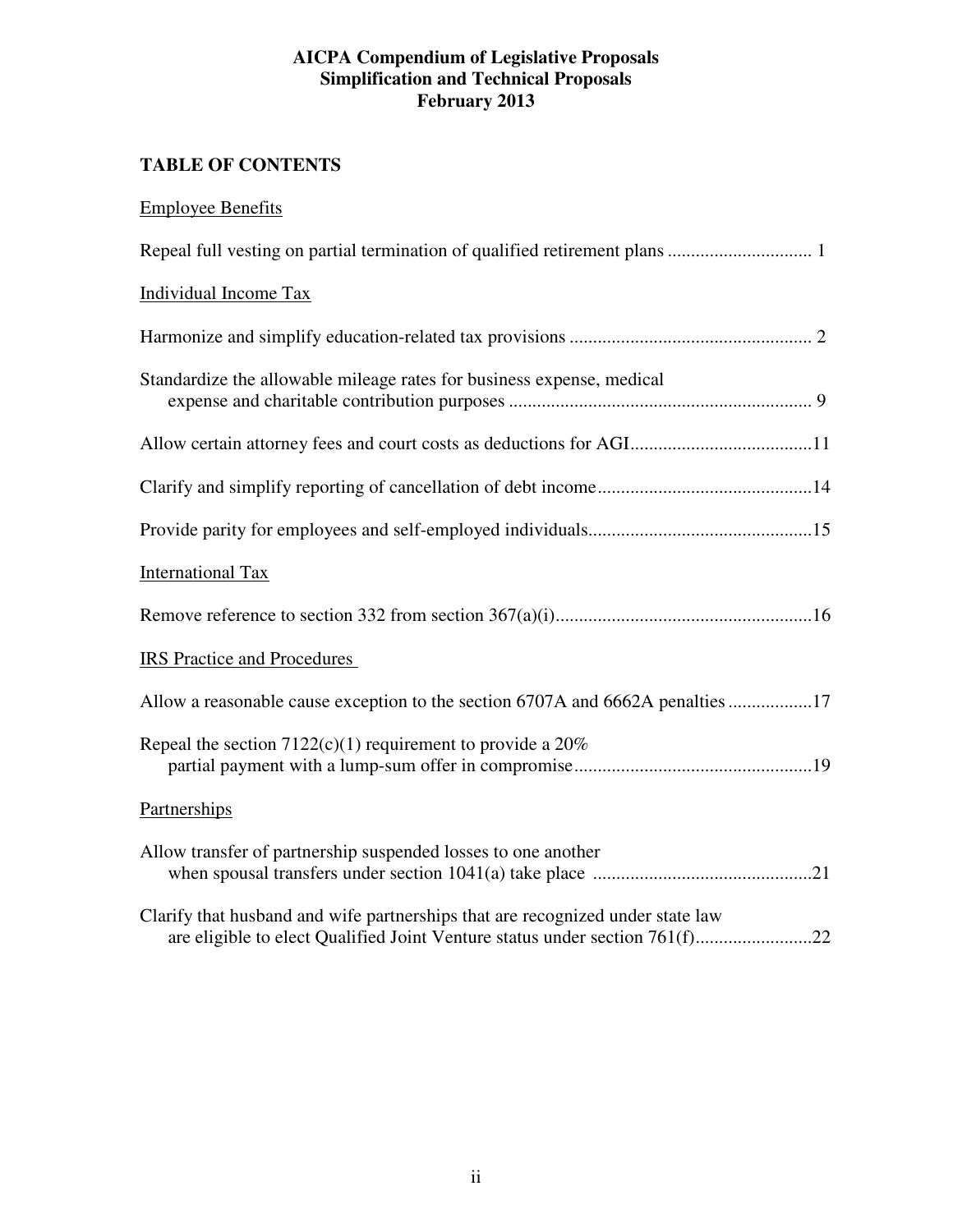## S Corporations

| Allow an offset to the built-in gains tax for charitable contribution and foreign                                                                                                   |
|-------------------------------------------------------------------------------------------------------------------------------------------------------------------------------------|
| Add a new 120-day Post-Termination Transition Period (PTTP) beginning on the                                                                                                        |
| Allow S corporations to have nonresident aliens as shareholders and potential current                                                                                               |
| Repeal section $1362(d)(3)$ , which terminates an S election due to passive investment<br>income that exceeds a certain threshold, or increase the passive investment income        |
| <b>Trust, Estate and Gift Tax</b>                                                                                                                                                   |
|                                                                                                                                                                                     |
|                                                                                                                                                                                     |
| Amend section 67(e) to simplify the law and allow estates and nongrantor trusts<br>to fully deduct the cost of complying with fiduciary duties in administering                     |
| Exempt from the filing requirement of section 6034(a) trusts with charitable deductions                                                                                             |
| <b>Exempt Organizations</b>                                                                                                                                                         |
| Allow a single 6-month automatic extension for entire Form 990 series and other<br>information, excise and income tax returns of exempt organizations 45                            |
| Reinstate and make permanent the fair market value exception under section $512(b)(13)$                                                                                             |
| Expand the exception from section $509(f)(2)$ , which prohibits an organization from<br>qualifying for section 509(a)(3) status if it accepted certain gifts, to be consistent with |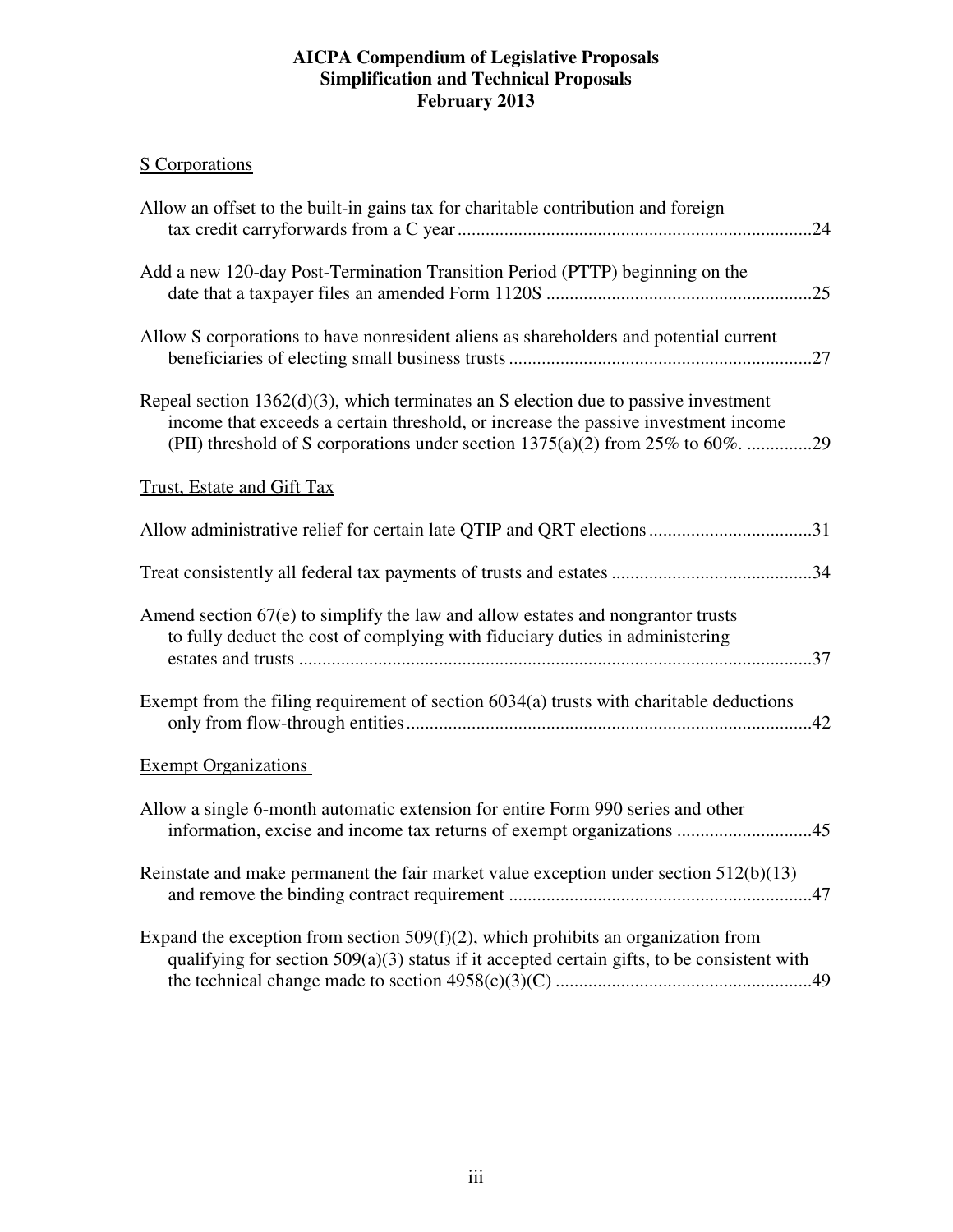Proposal: Repeal full vesting on partial termination of qualified retirement plans

### Present Law

Section  $411(d)(3)$  of the Internal Revenue Code (IRC or "Code") requires qualified retirement plans to provide for full vesting upon partial plan termination. It was added by section 1012 of the Employee Retirement Income Security Act of 1974 (ERISA) and has not been amended since. The Code does not define "partial termination." The regulations provide that whether a partial termination occurs shall be determined by the Commissioner with regard to all the facts and circumstances in a particular case. Treas. Reg. §  $1.411(d) - 2(b)(1)$ .

## Description of Proposal

Repeal the requirement under section  $411(d)(3)$  that benefits become fully vested upon a partial termination of a qualified retirement plan.

#### Analysis

The partial termination rules impose significant administrative burdens due to the uncertainty of whether and when a partial termination occurs. Moreover, the benefit to participants of full vesting upon partial termination has diminished over time. The vesting schedule requirements applicable to qualified retirement plans have been greatly accelerated since ERISA was enacted. Section 411(a) originally required either 10-year cliff or 5- to 15-year graded vesting. ERISA, section 1012. The current section 411(a) requirement is 5-year cliff or 3- to 7-year graded vesting.

## Conclusion/Recommendation

The requirement under section  $411(d)(3)$  that benefits become fully vested upon a partial termination of a qualified retirement plan should be repealed to reduce employers' administrative burdens without significantly affecting employees.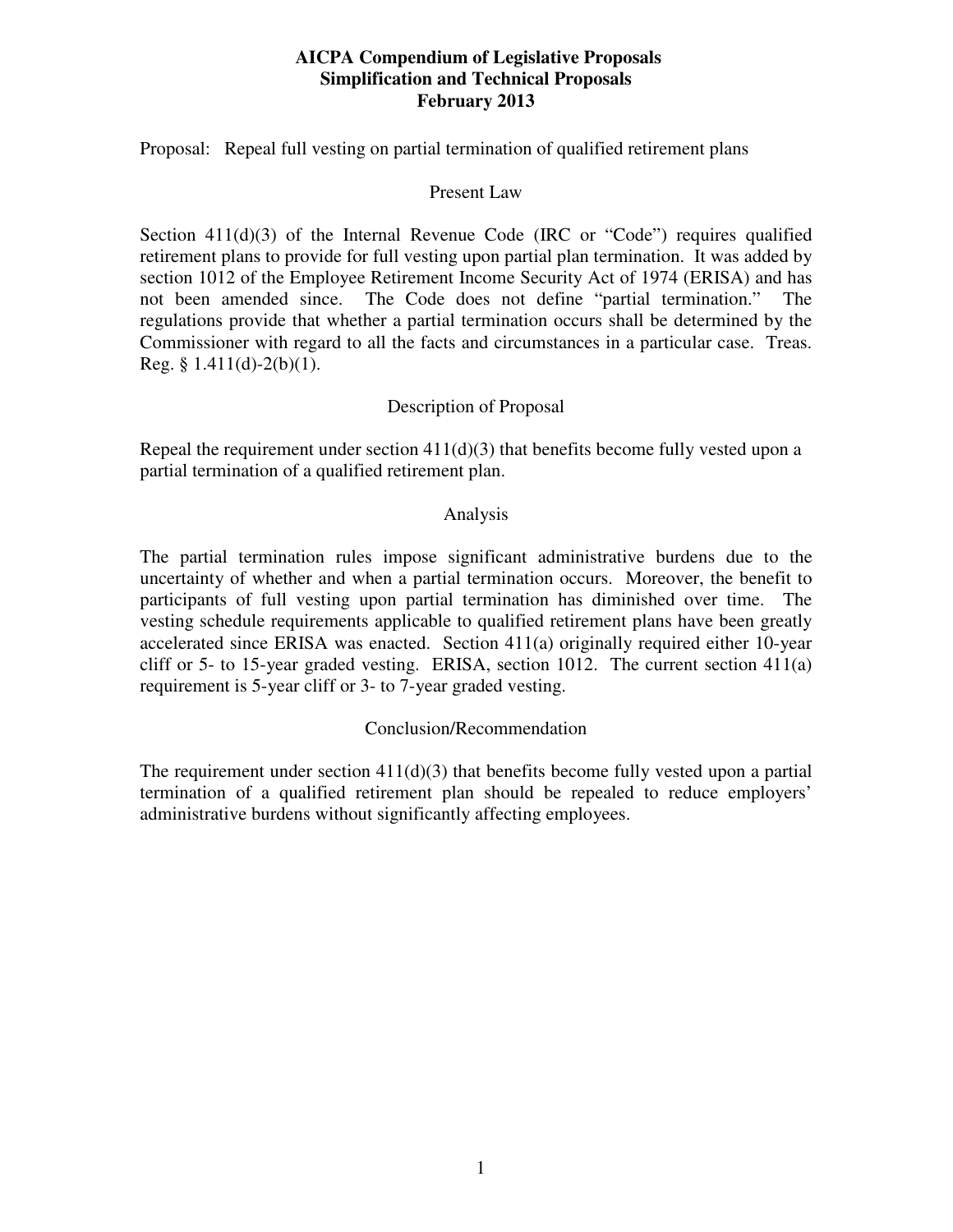Proposal: Harmonize and simplify education-related tax provisions

### Present Law

Included in the Internal Revenue Code are education incentives that may be divided into two general categories: (1) those that are intended to help taxpayers meet current higher education expenses and (2) those that encourage taxpayers to save for future higher education expenses.

The first category includes provisions that may be divided into three main subcategories: (1) exclusions from taxable income such as scholarships (section 117), employerprovided education assistance (section 127) and working fringe benefit (section 132); (2) deductions including the student loan interest deduction (section 221) and the tuition and fees deduction (section 222); and (3) credits including the Hope Credit (for tax years 2009 through 2012, referred to as the American Opportunity Tax Credit) and Lifetime Learning Credit (section 25A).

The second category, intended to fund future education, includes educational savings bonds (section 135), qualified tuition programs (section 529), and Coverdell Education Savings Accounts (section 530).

The various provisions contain numerous and differing eligibility rules summarized in the accompanying tables.

## Description of Proposal

Tax benefits for higher education should be simplified and harmonized.<sup>1</sup> Specifically, we recommend the following provisions:

- 1. Replace tax incentives (i.e., Hope Credit, American Opportunity Tax Credit, Lifetime Learning Credit and the tuition and fees deduction) intended to help taxpayers meet current higher education expenses with one new or revised credit. Combining features of these into one credit would simplify the tax benefits and remove duplicative provisions relating to higher education expenses.
	- a. The credit should be on a "per student" rather than a "per taxpayer" basis, offering a potentially larger tax benefit per family.
	- b. The credit should be available for any year of post-secondary education, including graduate-level and professional degree courses.
	- c. The credit should be available only to students meeting the definition of "student" under section 25A(b)(3).
	- d. The tax return reporting requirement should continue including the social security number (SSN) of the student associated with the expenses claimed with respect to

<sup>&</sup>lt;sup>1</sup> The AICPA submitted **testimony** to the Senate Finance Committee hearing on Education Tax Incentives and Tax Reform on July 25, 2012.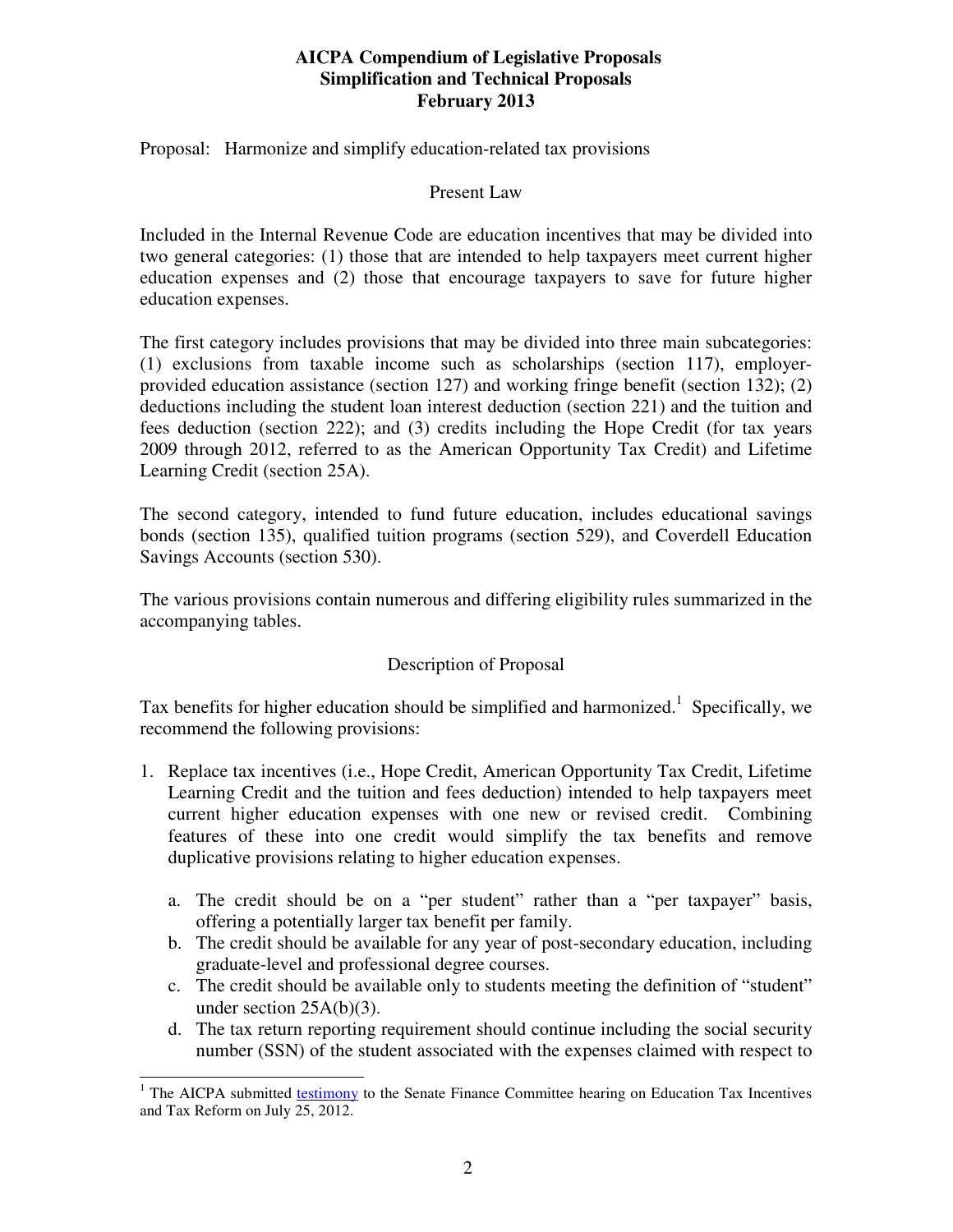the credit taken for the tax year. Accordingly, amounts claimed over time could be tracked by the student's SSN. These changes may result in improved compliance and enforcement.

- f. The credit should be 100% refundable and phased out for high-income taxpayers. The phase-out limitations should be consistent with any other education-related incentive.
- g. The credit should be claimed on the parent's return as long as the child is a qualifying dependent of the parent.
- 2. Create a uniform definition of "qualified higher education expenses" (QHEE) for all education-related tax provisions. Specifically, QHEE should include tuition, books, fees, supplies and equipment. Also, the terms "special needs services" and "special needs beneficiary" should be clearly defined.
- 3. Coordinate the phase-out amounts for the student loan interest deduction and the educational savings bonds and Coverdell Education Savings Accounts exclusions with the new or revised tax credit intended to help taxpayers meet current higher education expenses. All education-related tax provisions should have the same AGI limitations. The concern for excessively high marginal rates resulting from coordinating phase-out provisions should be alleviated by substituting one credit for the several benefits that exist today. In addition, any remaining concerns could be addressed by widening the phase-out range, which would still permit coordination that could simplify matters for taxpayers and improve their understanding of eligibility.

## Analysis

For many taxpayers, analysis and application of the intended incentives are too cumbersome compared with the benefits received. The Government Accountability Office (GAO) analyzed 2009 data for tax returns with information on education expenses and found that about 14 percent of filers (1.5 million of nearly 11 million eligible taxpayers) failed to claim a credit or deduction in which they were eligible. On average, these filers lost a tax benefit of \$466 (GAO 12-560 Report to the Senate Finance Committee). Further, according to GAO research, although the number of taxpayers using the educational tax credits is growing quickly, the complexity of the tax provisions prevents hundreds of thousands of taxpayers from claiming tax benefits to which they are entitled or which would be most advantageous to them. Finally, there is evidence that the regressive nature of the provisions prevents low-income taxpayers from getting the tax benefit that Congress envisioned.

The complexity and interaction among the various provisions is a recurring theme. At the Spring 2008 House Ways and Means hearing on higher education tax incentives, Karen Gilbreath Sowell, Treasury's deputy assistant secretary for tax policy, commented that "with more than ten million families claiming tax benefits to help finance higher education each year, Congress must ensure that these benefits work as intended" and that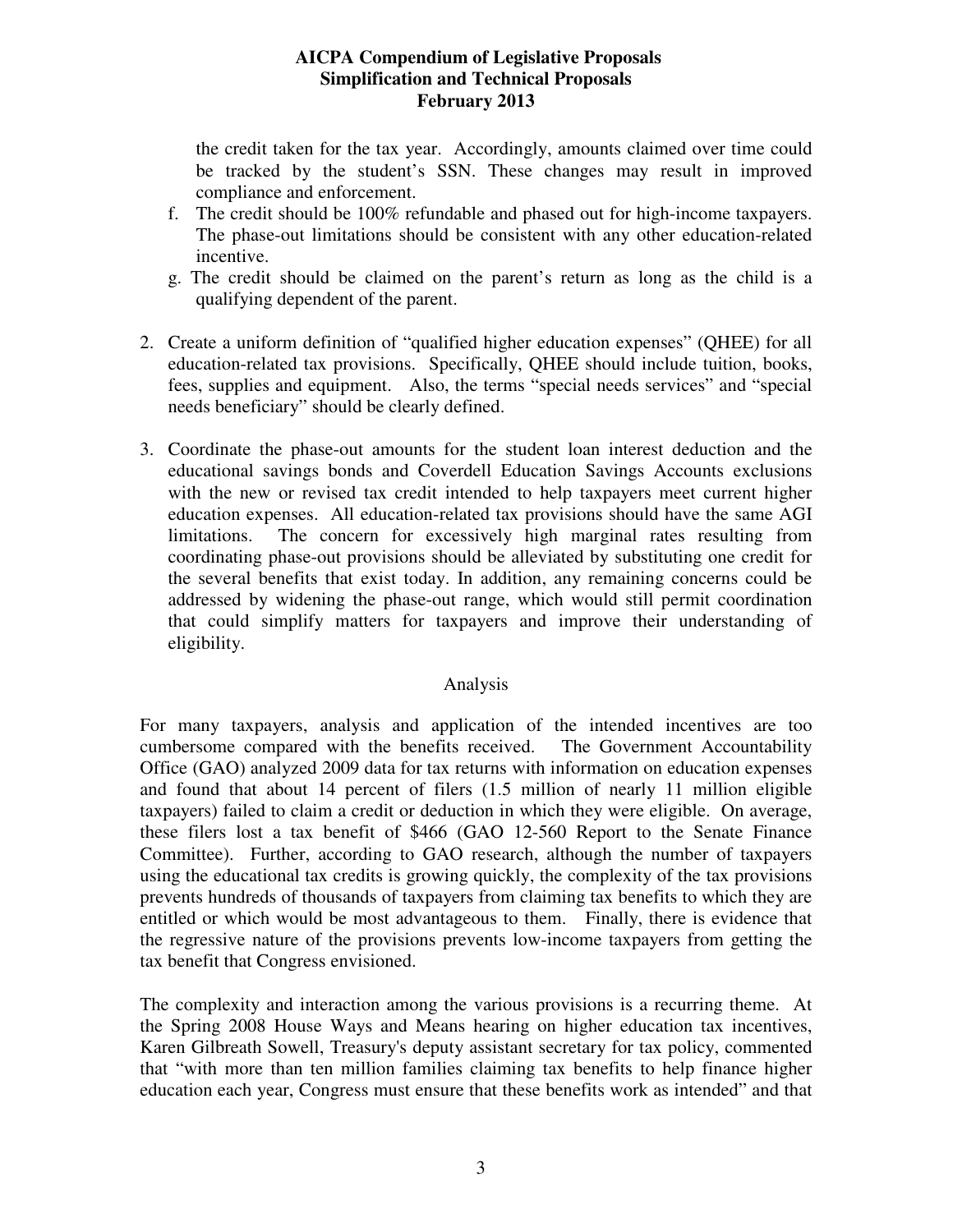"the complexity of the education tax incentives increases record-keeping and reporting burden on taxpayers and makes it difficult for the IRS to monitor compliance."

For example, eligibility for one of the two education credits depends on numerous factors, including the academic year in which the child is in school, the timing of tuition payments, the nature and timing of other eligible expenditures, and the adjusted gross income level of the parents (or possibly the student). Further, in a given year, a parent may be entitled to different credits for different children, while in subsequent years credits may be available for one child but not another. Both types of credits are dependent on the income levels of the parents or the child attempting to claim them. Further complicating the statutory scheme, the Code precludes use of the Lifetime or Hope (American Opportunity Tax) Credit if the child also receives tax benefits from an education savings accounts. Although the child can elect out of such benefits, this decision also entails additional analysis.

An additional complicating factor is the phase-out of eligibility based on various AGI levels in six of the nine provisions. This requires taxpayers to make numerous calculations to determine eligibility for the various incentives. Since there are so many individual tests that must be satisfied for each benefit, taxpayers may inadvertently lose the benefits of a particular incentive because they either do not understand the provision or because they pay tuition or other qualifying expenses during the wrong tax year.

In addition to the complexity described above, there is evidence that erroneous application of education credits is making a significant contribution to the "Tax Gap." A report issued by the Treasury Inspector General for Tax Administration (TIGTA) in 2011 states that education credits of approximately \$3.2 billion (\$1.6 billion in refundable credits and \$1.6 billion in nonrefundable credits) appear to be erroneous.<sup>2</sup> Over four years, erroneous education credits could potentially reach \$12.8 billion.<sup>3</sup>

In terms of tax policy, the numerous tax incentives to assist with college expenses are not the only way the federal government provides assistance to college students and their families. Through the Department of Education, the federal government assists lowincome individuals through various scholarship and grant programs. We encourage Congress to consider all of these programs together to determine if the desired goals are being met in an effective and efficient manner. The current tax provisions do not always meet the goal of helping low- to middle-income families with college expenses. Consideration should be given to where assistance can best be provided through the tax law (such as incentives to save for future college expenses) versus grant and scholarship programs while the student is in college (where assistance is needed at the start of the school year rather than when the tax return is filed). Consideration should also be given to identifying the targeted income group to whom the federal government should be providing financial assistance for higher education expenses. When assessing whether

<sup>&</sup>lt;sup>2</sup> Treasury Inspector General for Tax Administration Report 2011-41-083, Billions of Dollars in Education Credits Appear to Be Erroneous (September 16, 2011).

<sup>3</sup> *Id.*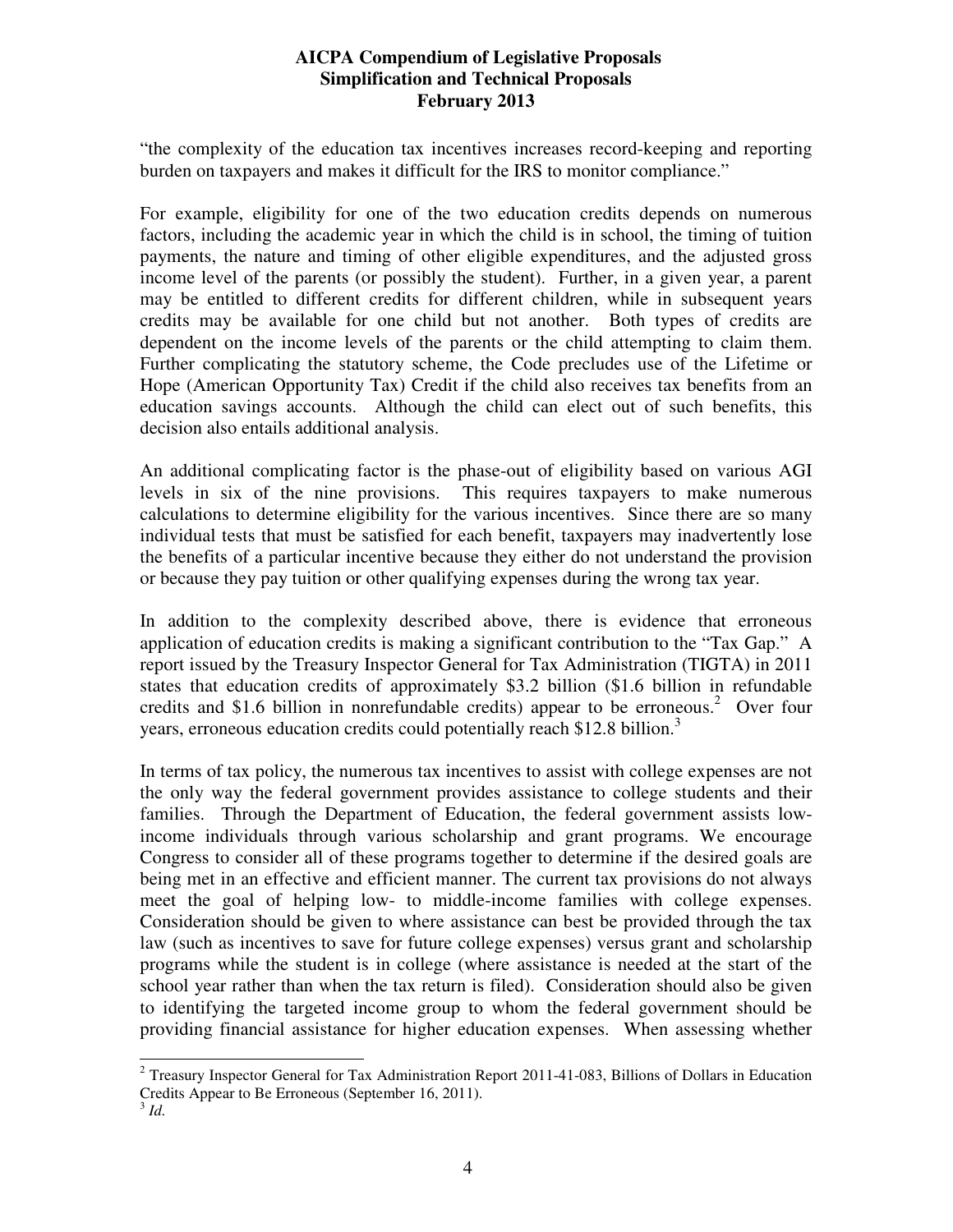this goal is met, aid distributed through scholarships, grants or tax provisions should be considered.

#### Conclusion/Recommendation

Education-related tax provisions should be simplified as suggested above so that taxpayers better understand the rules and can both claim and comply with them in a costefficient manner. Such simplification would also improve the transparency and visibility of such tax provisions and allow the monitoring of compliance with the provisions. Simplification of the education-related tax provisions would increase the benefits going to the targeted taxpayers, lower the cost of administering the tax system and reduce the "Tax Gap."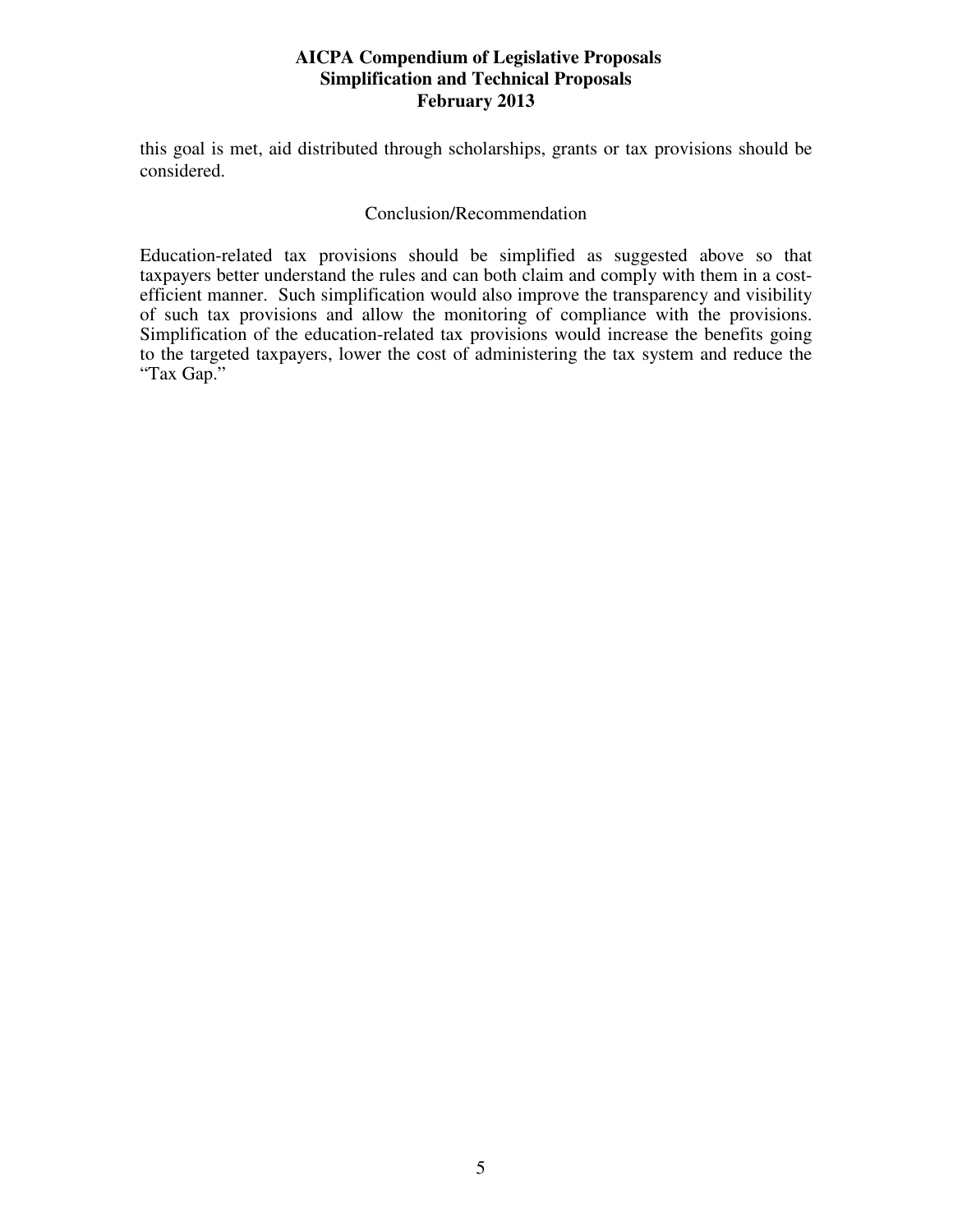| Education Incentives – Exclusions and Deductions |                                                                       |                                                                                                                                                                                    |                                                                                                                                                                                                                                                                       |                                                                                                                                                                                                                                                                                             |  |  |  |  |
|--------------------------------------------------|-----------------------------------------------------------------------|------------------------------------------------------------------------------------------------------------------------------------------------------------------------------------|-----------------------------------------------------------------------------------------------------------------------------------------------------------------------------------------------------------------------------------------------------------------------|---------------------------------------------------------------------------------------------------------------------------------------------------------------------------------------------------------------------------------------------------------------------------------------------|--|--|--|--|
|                                                  | Code § Provision                                                      | Summary                                                                                                                                                                            | <b>Qualified Education</b><br><b>Expenses</b><br>Defined As                                                                                                                                                                                                           | <b>AGI Phase-Out</b>                                                                                                                                                                                                                                                                        |  |  |  |  |
|                                                  | Exclusions                                                            |                                                                                                                                                                                    |                                                                                                                                                                                                                                                                       |                                                                                                                                                                                                                                                                                             |  |  |  |  |
| 117                                              | <b>Exclusion</b> for<br>scholarships                                  | Excludes scholarship from<br>income to the extent it<br>covers qualified education<br>expenses for degree-seeking<br>undergraduate student                                         | Tuition, books, supplies,<br>equipment; but not room and<br>board                                                                                                                                                                                                     | None                                                                                                                                                                                                                                                                                        |  |  |  |  |
| 127                                              | <b>Exclusion</b> for<br>employer-provided<br>education                | The employee excludes from $\Gamma$ uition and fees for<br>income up to \$5,250 of<br>employer-provided qualified<br>education expenses under<br>educational assistance<br>program | undergraduate and graduate<br>courses; books, supplies,<br>equipment; but not room and<br>board<br>Does not have to be for<br>work-related courses                                                                                                                    | None                                                                                                                                                                                                                                                                                        |  |  |  |  |
|                                                  |                                                                       | Deductions                                                                                                                                                                         |                                                                                                                                                                                                                                                                       |                                                                                                                                                                                                                                                                                             |  |  |  |  |
| 221                                              | Student loan<br>interest deduction                                    | For AGI deduction of<br>\$2,500 for interest paid on<br>qualifying student loan                                                                                                    | Tuition, fees, books,<br>supplies, equipment, room<br>and board, transportation,<br>other necessary expenses                                                                                                                                                          | $S: $60,000 - $75,000$<br><b>MAGI</b><br>MFJ: \$125,000 -<br>\$155,000 MAGI<br>MFS: No deduction                                                                                                                                                                                            |  |  |  |  |
| 222                                              | Qualified tuition<br>and fees deduction \$4,000<br>(expires 12/31/13) | For AGI deduction of up to                                                                                                                                                         | Tuition, fees; but not room<br>and board<br>Student-activity fees and<br>expenses for course-related<br>books, supplies, and<br>equipment are included in<br>QHEE only if the fees and<br>expenses must be paid to the<br>institution as a condition of<br>enrollment | S, HOH: If AGI is not<br>more than \$65,000, may<br>deduct \$4,000; if<br>between \$65,000 and<br>\$80,000, may deduct<br>\$2,000<br>MFJ: If AGI is not more<br>than \$130,000, may<br>deduct \$4,000; if<br>between \$130,000 and<br>\$160,000, may deduct<br>\$2,000<br>MFS: No deduction |  |  |  |  |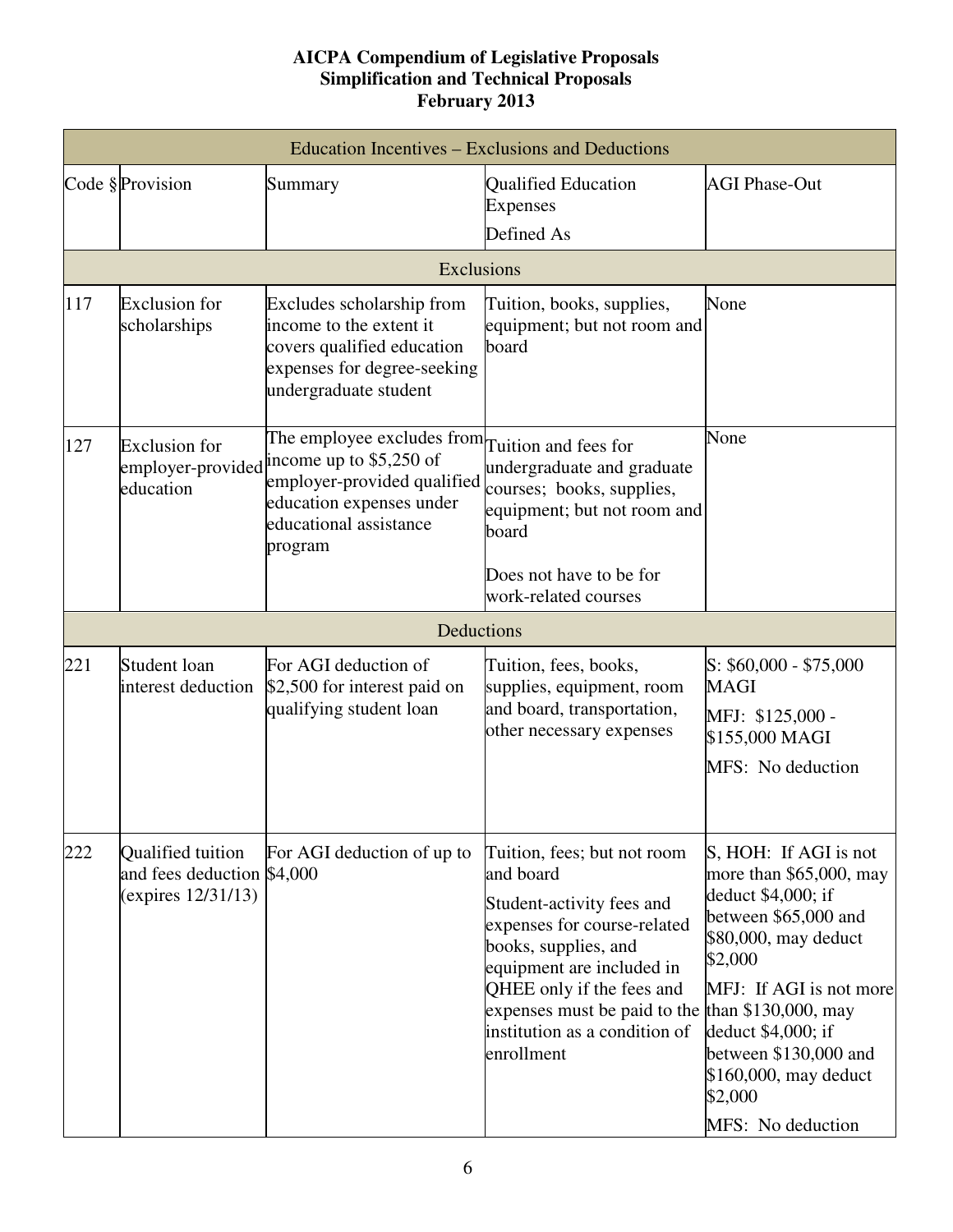| <b>Education Incentives – Credits</b> |                                                                                                               |                                                                                                                                                                                                                                                                                                                                                                                                                                 |                                                                                                                                                                                                                                                                                                                                                                                                           |                                                                           |  |  |
|---------------------------------------|---------------------------------------------------------------------------------------------------------------|---------------------------------------------------------------------------------------------------------------------------------------------------------------------------------------------------------------------------------------------------------------------------------------------------------------------------------------------------------------------------------------------------------------------------------|-----------------------------------------------------------------------------------------------------------------------------------------------------------------------------------------------------------------------------------------------------------------------------------------------------------------------------------------------------------------------------------------------------------|---------------------------------------------------------------------------|--|--|
|                                       | Code § Provision                                                                                              | Summary                                                                                                                                                                                                                                                                                                                                                                                                                         | <b>Qualified Education</b><br><b>Expenses</b><br>Defined As                                                                                                                                                                                                                                                                                                                                               | <b>AGI Phase-Out</b>                                                      |  |  |
| 25A                                   | American<br><b>Opportunity Tax</b><br>Credit (for tax<br>years 2009<br>through<br>2017)/Hope credit half-time | Credit of up to $$2,500$ per<br>student: 100% of first<br>Must be enrolled at least<br>40 percent of modified<br>credit is refundable (but not recognized education<br>for child subject to section<br>$1(g)$ Kiddie Tax)<br>If parent pays the expenses,<br>must be able to claim<br>exemption for student on<br>tax return<br>No felony drug conviction<br>Regulations explain who<br>gets credit in special<br>circumstances | Tuition, fees, and course<br>materials including books,<br>\$2,000; 25% of next \$2,000 during first four years of post<br>secondary education; but not<br>room and board<br>Courses must be associated<br>with degree program or<br>credential<br>Athletic fees, insurance,<br>activity fees are not eligible<br>unless required as a condition<br>of enrollment and paid<br>directly to the institution | $S: $80,000 - $90,000$<br>MFJ: \$160,000 -<br>\$180,000<br>MFS: No credit |  |  |
| 25A                                   | Credit                                                                                                        | Lifetime Learning Credit of up to \$2,000 per<br>return: $20\%$ on up to<br>\$10,000<br>A non-refundable elective<br>credit<br>If parent pays the expenses, necessarily associated with<br>must be able to claim<br>exemption for student on<br>tax return<br>Regulations explain who<br>gets credit in special<br>circumstances                                                                                                | Tuition and fees including for $S: $52,000 - $62,000$<br>graduate courses/continuing<br>education; but not room and<br>board<br>Available for all post<br>secondary education-not<br>degree                                                                                                                                                                                                               | MFJ: \$104,000 -<br>\$124,000<br>MFS: No credit                           |  |  |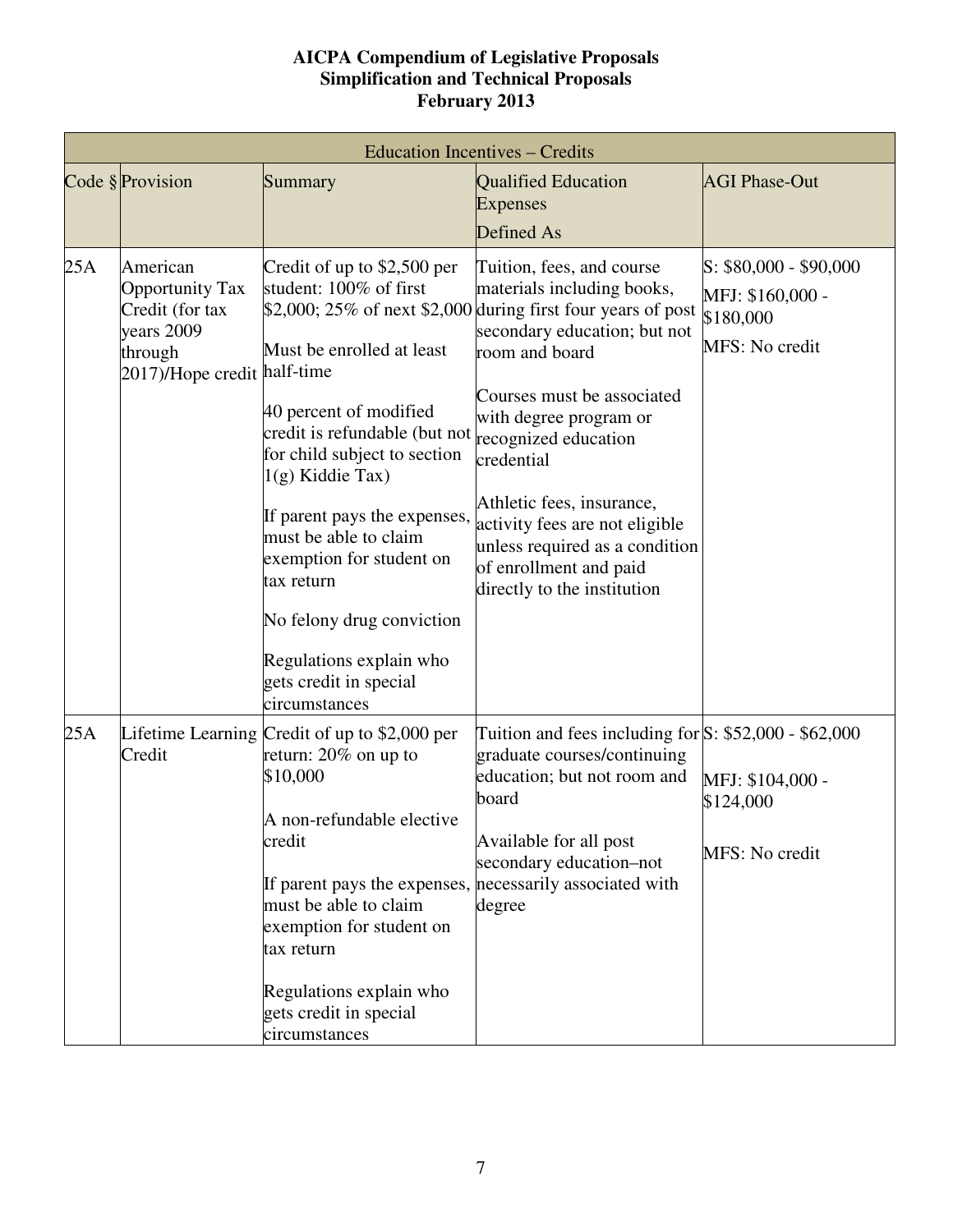|     | Education Incentives - Planning for College |                                                                                                                                                                                                                                                                                                                                                                                                                                                                                                                                                |                                                                                                                                                                                                                                                                                                                                                                                            |                                                                                |  |  |  |
|-----|---------------------------------------------|------------------------------------------------------------------------------------------------------------------------------------------------------------------------------------------------------------------------------------------------------------------------------------------------------------------------------------------------------------------------------------------------------------------------------------------------------------------------------------------------------------------------------------------------|--------------------------------------------------------------------------------------------------------------------------------------------------------------------------------------------------------------------------------------------------------------------------------------------------------------------------------------------------------------------------------------------|--------------------------------------------------------------------------------|--|--|--|
|     | Code § Provision                            | Summary                                                                                                                                                                                                                                                                                                                                                                                                                                                                                                                                        | <b>Qualified Education</b><br><b>Expenses</b>                                                                                                                                                                                                                                                                                                                                              | <b>AGI Phase-Out</b>                                                           |  |  |  |
|     |                                             |                                                                                                                                                                                                                                                                                                                                                                                                                                                                                                                                                | Defined As                                                                                                                                                                                                                                                                                                                                                                                 |                                                                                |  |  |  |
| 135 | Educational<br><b>Savings Bonds</b>         | Allows for partial or total<br>exclusion of interest income courses involving sports,<br>on redemption of qualified<br>U.S. savings bonds used for part of degree or certificate<br>qualifying purposes                                                                                                                                                                                                                                                                                                                                        | Tuition and fees but not for<br>games, or hobbies that are not \$142,050<br>granting program; not room<br>and board                                                                                                                                                                                                                                                                        | $S: $74,700 - $89,700$ for<br>MFJ: \$112,050 -<br>MFS: No exclusion            |  |  |  |
| 529 | Plans                                       | Qualified Tuition For College Savings Plan,<br>account owner contributes<br>beneficiary and the<br>contribution is invested<br>according to the terms of<br>the plan<br>For Prepaid Tuition Plan,<br>account owner contributes<br>cash to a plan account and<br>the contribution purchases<br>tuition credits or credit<br>hours based on then-current educational institutions<br>tuition rates<br>Contributions qualify for<br>the annual gift tax exclusion<br>Earnings are not taxed and<br>funds may be withdrawn<br>tax free if used for | Tuition and fees, books,<br>computers, technology and<br>cash to a plan account for a other expenses for vocational<br>schools, 2-year and 4-year<br>colleges as well as graduate<br>and professional education;<br>room and board if the<br>beneficiary attends school at<br>least half-time; expenses of<br>special needs beneficiary<br>necessary for his/her<br>enrollment at eligible | None                                                                           |  |  |  |
| 530 | Coverdell<br>Account                        | qualifying purposes<br>Education Savings of up to \$2,000 per year for equipment, tutoring,<br>a beneficiary under age 18. computer equipment and<br>Except for special needs<br>beneficiaries, contributions<br>must end at age 18 and<br>assets must be withdrawn<br>by age 30<br>Distributions non-taxable<br>to extent funds used for<br>QHEE or qualified<br>elementary and secondary<br>education expenses                                                                                                                               | Non-deductible contribution Tuition, books, fees, supplies, S: \$95,000 and<br>software, uniforms for both<br>higher education and<br>elementary and secondary<br>education at public, private,<br>and religious schools; room<br>and board for student enrolled<br>at least half-time                                                                                                     | \$110,000<br>MFJ: \$190,000 and<br>\$220,000<br>MFS: \$95,000 and<br>\$110,000 |  |  |  |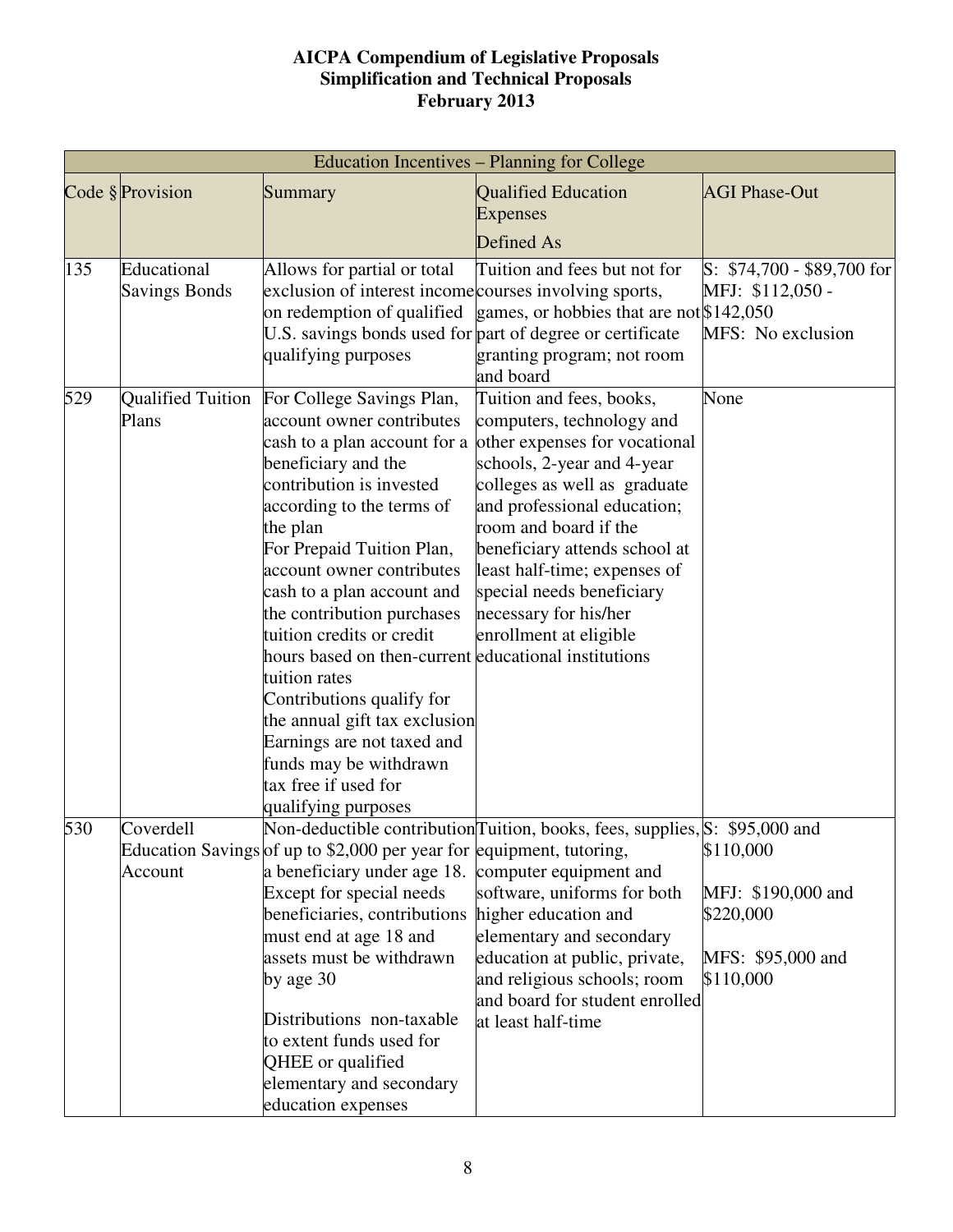Proposal: Standardize the allowable mileage rates for business expense, medical expense and charitable contribution purposes

#### Present Law

A standard mileage allowance, generally determined annually, is allowed to taxpayers in determining their expenses related to employment (56.5 cents per mile beginning January 1, 2013). Further, a standard mileage allowance, also generally determined annually, is allowed to taxpayers for purposes of medical and moving expense deductions (24 cents per mile beginning January 1, 2013). When necessary, the IRS has the authority to adjust these rates at any time (as they did in mid-year 201 to reflect the extraordinary rise in gasoline prices). In contrast, the mileage rate allowed for charitable contribution deduction purposes is set by law at 14 cents a mile. Prior to 1984, the IRS had the authority to set this rate as well.

Note: Legislation (H.R. 6854 and S. 3246) was introduced in the  $110^{th}$  Congress to allow the IRS to once again set the charitable contribution deduction mileage rate and standardize it at the same amount as that allowed for medical and moving expenses. Separate legislation  $(S.3429)$  also was introduced in the  $110<sup>th</sup>$  Congress to set the charitable deduction mileage rate at  $70\%$  of the business mileage rate. In the  $111<sup>th</sup>$ Congress, three bills (H.R.345, H.R.590, and S. 285) were introduced to set the charitable contribution mileage deduction rate at the same amount as that allowed for business expenses.

## Description of Proposal

Allow two mileage rates: one for business expenses and another for all non-business purposes (charitable, medical and moving expenses). The non-business rate should be set by the IRS at a percentage of the business rate, rounded to the nearest half cent. The business rate should be adjusted annually and possibly semi-annually in certain circumstances. The starting point would be the business rate in effect at the time of enactment.

## Analysis

Currently, taxpayers often need to apply at least two and sometimes three different mileage rates on a single return. The proposal would reduce these numbers to one and occasionally two rates per return. Allowing the Internal Revenue Service (IRS or "Service") to set a fair rate for charitable contribution mileage would recognize the vital role volunteers play in our society. Linking all mileage rate allowances to a single standard and adjusting those rates at least annually would bring fairness and equity to the process. In addition, the IRS's annual calculation of these rates would be simplified.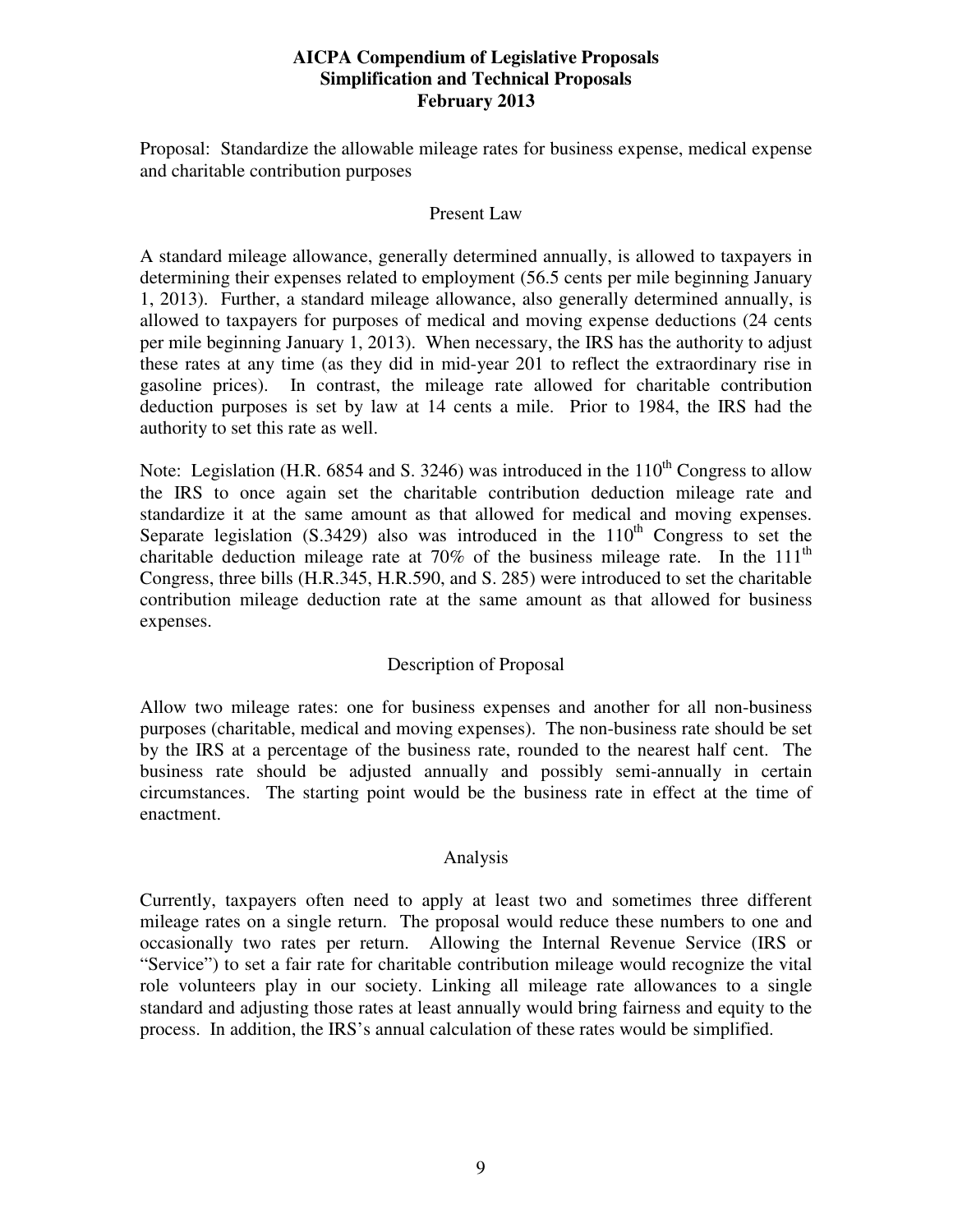#### Conclusion/Recommendation

Congress should allow the IRS once again to set the charitable contribution deduction mileage rate, which should be standardized at the same amount as that allowed for other non-business purposes (medical and moving expenses). This single rate should be set at a percentage of the business mileage allowance. All mileage allowance rates should be adjusted on an annual basis, possibly with a mid-year adjustment.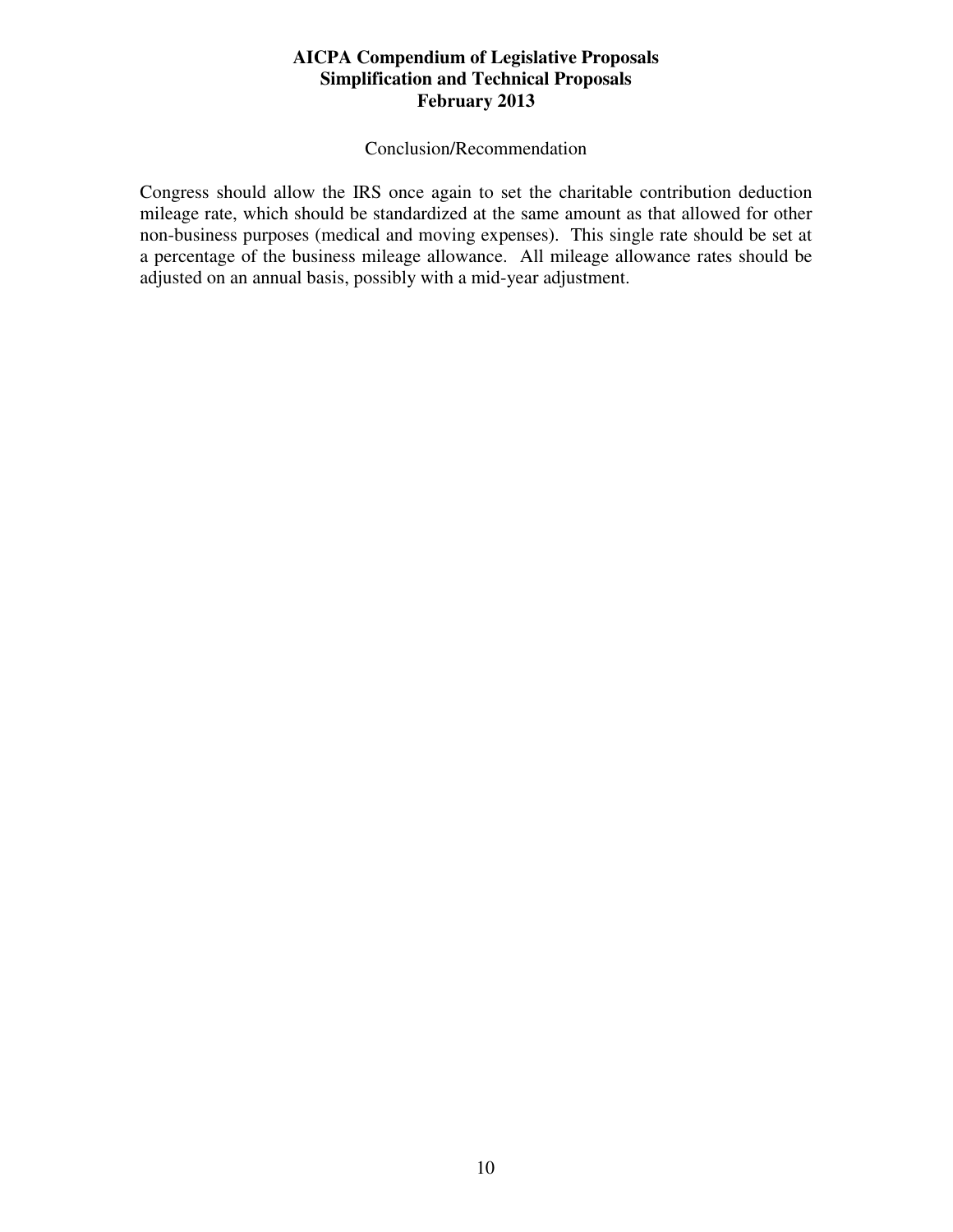Proposal: Allow certain attorney fees and court costs as deductions for AGI

### Present Law

In computing adjusted gross income (AGI), individuals are allowed to treat costs related to certain types of litigation or award recoveries as deductible for AGI. Attorney fees for other types of non-business litigation, if deductible, are generally treated as expenses for the production of income under section 212 of the Internal Revenue Code. As such, these expenses are treated as miscellaneous itemized deductions subject to the 2% of AGI limitation of section 67 and the overall limitation of section 68 on itemized deductions. In addition, miscellaneous itemized deductions are not deductible in computing alternative minimum tax (AMT). Thus, despite the fact that legal fees are incurred and gross income is derived from the litigation or action, taxpayers are not treated similarly with respect to the tax treatment of their legal fees.

Section  $62(a)(20)$  enacted as part of the American Jobs Creation Act of 2004 (PL 108-357) provides that attorney fees and court costs connected with the following types of actions are deductible for AGI:

- Unlawful discrimination claim (as defined at section 62(e) which lists 18 types of "unlawful discrimination" actions, such as certain violations under the Civil Rights Act of 1991, the National Labor Relations Act, the Fair Labor Standards Act of 1938, the Family and Medical Leave Act of 1993 and several others);
- Claim of violation of subchapter III of chapter 37 of US Code Title 31; and
- Claim under § 1862(b)(3)(A) of the Social Security Act.

The attorney fee and court cost deduction may not exceed the amount included in gross income from the judgment or settlement of the associated claim.

Section  $62(a)(21)$  was enacted as part of the Tax Relief and Health Care Act of 2006 (PL 109-432). This provision allows a deduction for AGI for attorney fees and court costs for any award received under section 7623(b) related to whistleblower awards. The deduction is limited to the amount of the award included in gross income for the year.

## Description of Proposal

Section 62 should be modified to allow a deduction for AGI for any attorney fees and court costs paid or incurred by a taxpayer related to any litigation award or settlement that is included in gross income.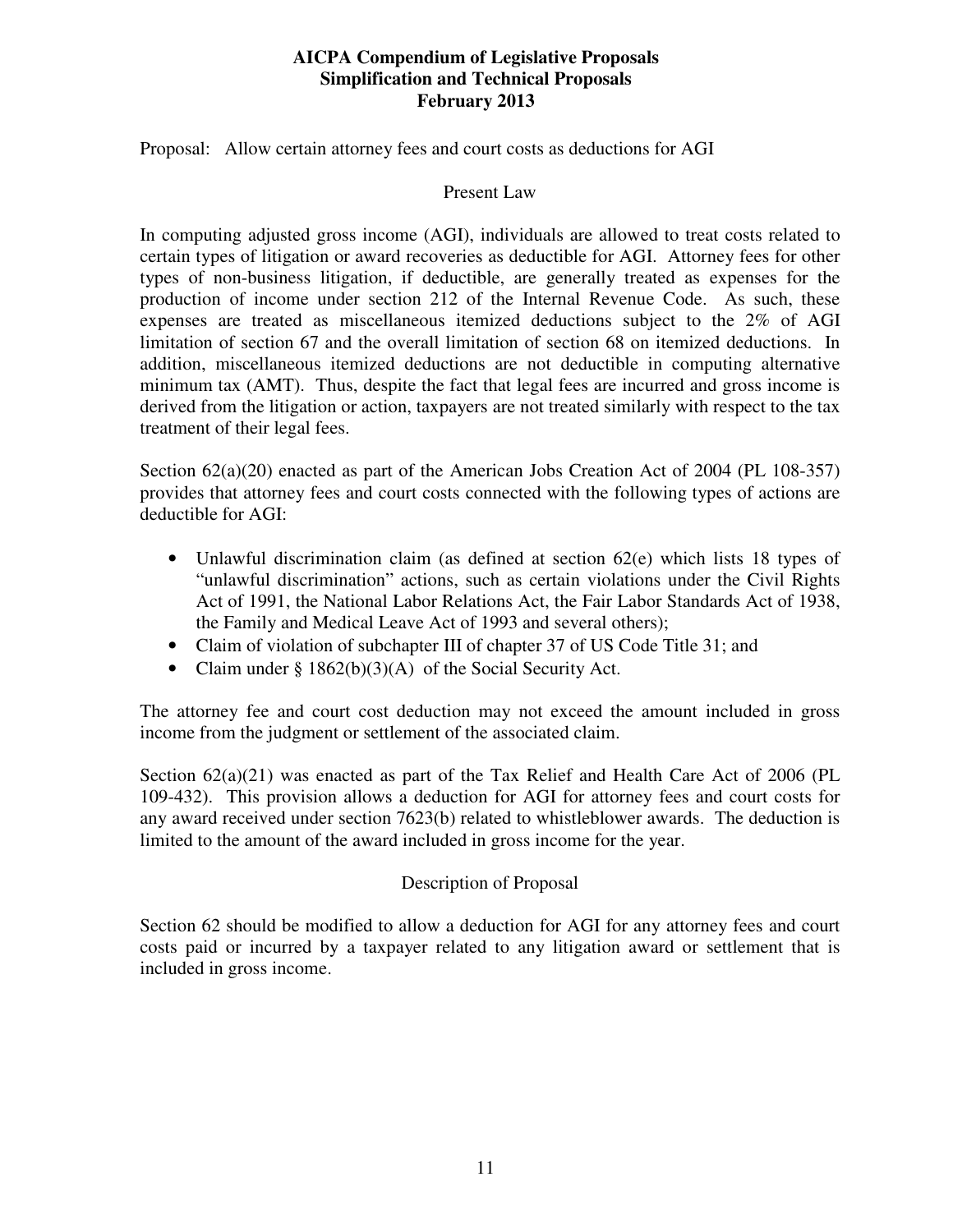#### Analysis

The Tax Reform Act of 1986 modified the rules on miscellaneous itemized deductions by making them deductible only to the extent they exceed 2% of the taxpayer's AGI. The primary rationale for the change was simplification. The committee report provided the following reasons for change: $4$ 

The committee believes that the present-law treatment of employee business expenses, investment expenses and other miscellaneous itemized deductions fosters significant complexity. For taxpayers who anticipate claiming itemized deductions, present law effectively requires extensive recordkeeping with regard to what commonly are small expenditures. Moreover, the fact that small amounts typically are involved presents significant administrative and enforcement problems for the Internal Revenue Service. These problems are exacerbated by the fact that taxpayers may frequently make errors of law regarding what types of expenditures are properly allowable as miscellaneous itemized deductions.

Since many taxpayers incur some expenses that are allowable as miscellaneous itemized deductions, but these expenses commonly are small in amount, the committee believes that the complexity created by present law is undesirable. At the same time, the committee believes that taxpayers with unusually large employee business or investment expenses should be permitted an itemized deduction reflecting that fact. Similarly, in the case of medical expenses and casualty losses, a floor is provided under present law to limit those deductions to unusual expenditures that may significantly affect the individual's disposable income.

Accordingly, the committee believes that the imposition of a one percent floor on miscellaneous itemized deductions constitutes a desirable simplification of the tax law. This floor will relieve taxpayers of the burden of recordkeeping, unless they expect to incur expenditures in excess of the percentage floor. Also, the floor will relieve the Internal Revenue Service of the burden of auditing deductions for such expenditures when not significant in aggregate amount.

The committee also believes that the distinction under present law between employee business expenses (other than reimbursements) that are allowable above-the-line, and such expenses that are allowable only as itemized deductions, is not supportable. The reason for

-

<sup>&</sup>lt;sup>4</sup> Tax Reform Act of 1986 (PL 99-514; 10/22/86), House explanation.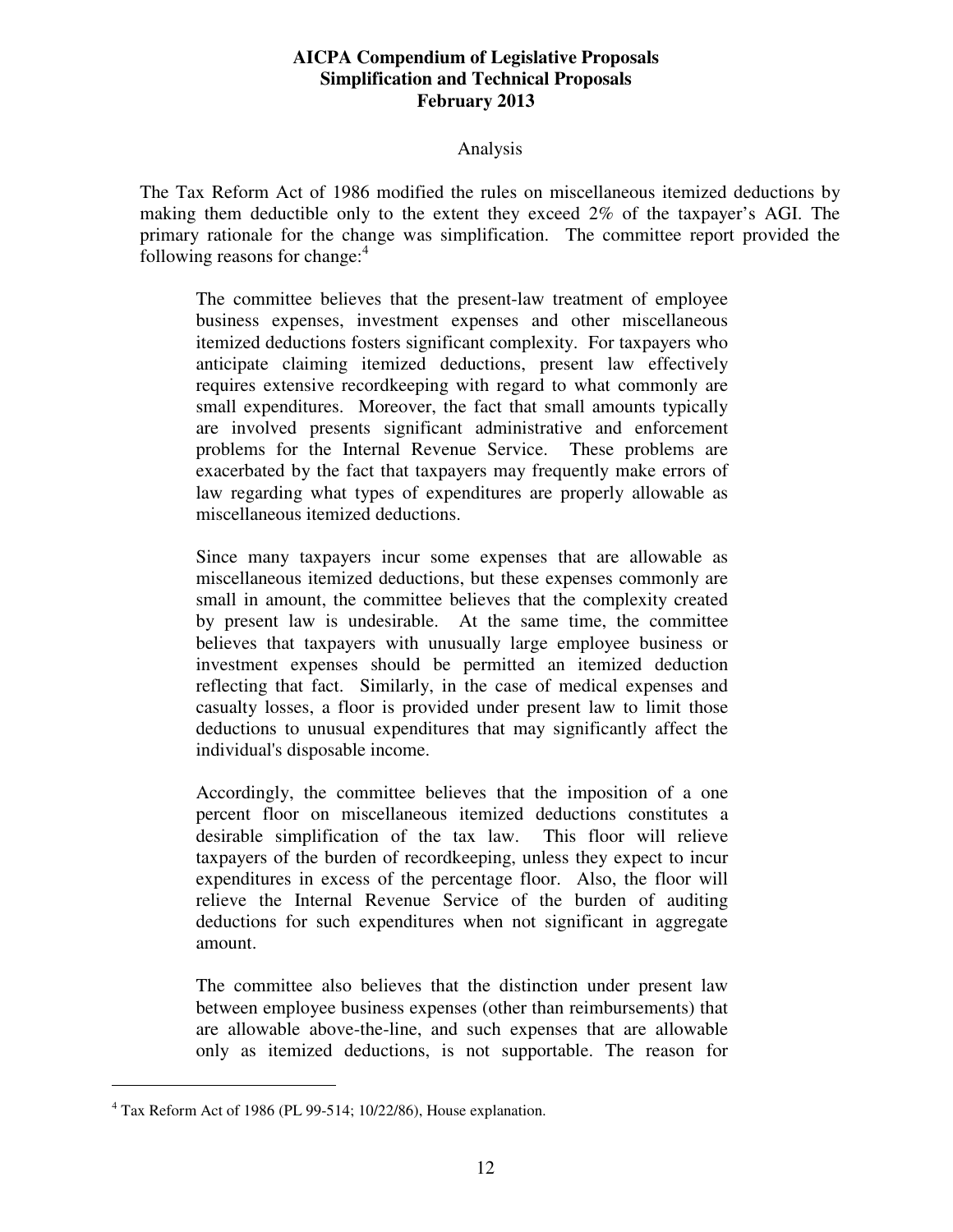allowing these expenses as deductions (i.e., the fact that they may constitute costs of earning income) and the reasons for imposing a percentage floor apply equally to both types of expenses.

Despite the fact that some types of miscellaneous deductions are incurred to produce gross income, in 1986, Congress sought to limit the deductibility of many of these deductions, including non-business attorney fees associated with litigation and settlement awards. At that time, Congress treated all such attorney fees and court costs of producing non-business awards, similarly. However, in 2004, Congress started to treat one type of litigation expenses differently, and did so again in 2006 with one more type of litigation expense. These changes involving subsets of attorney fees, created an inequity in the tax law regarding the treatment of deductions.

Given that all attorney fees and court costs incurred to generate taxable litigation and settlement awards are costs to produce income and that there is little complexity in tracking these specific and often sizable amounts, the principles of equity and fairness warrant treating all attorney fees and court costs the same regardless of the nature of the taxable damages award. Thus, the change made to section 62(a) in 2004 and 2006 should be broadened to include all attorney fees and court costs that relate to taxable awards.

## Conclusion/Recommendation

Section  $62(a)(20)$  and  $(21)$  should be replaced with one provision to read as follows:

Section 62(a)(20) Attorney fees related to taxable awards

Any deduction allowable under this chapter for attorney fees and court costs paid by, or on behalf of, the taxpayer in connection with any award includible in gross income, with appropriate adjustments for amounts previously deducted. The preceding sentence shall not apply to any deduction in excess of the amount includible in the taxpayer's gross income for the taxable year on account of such award.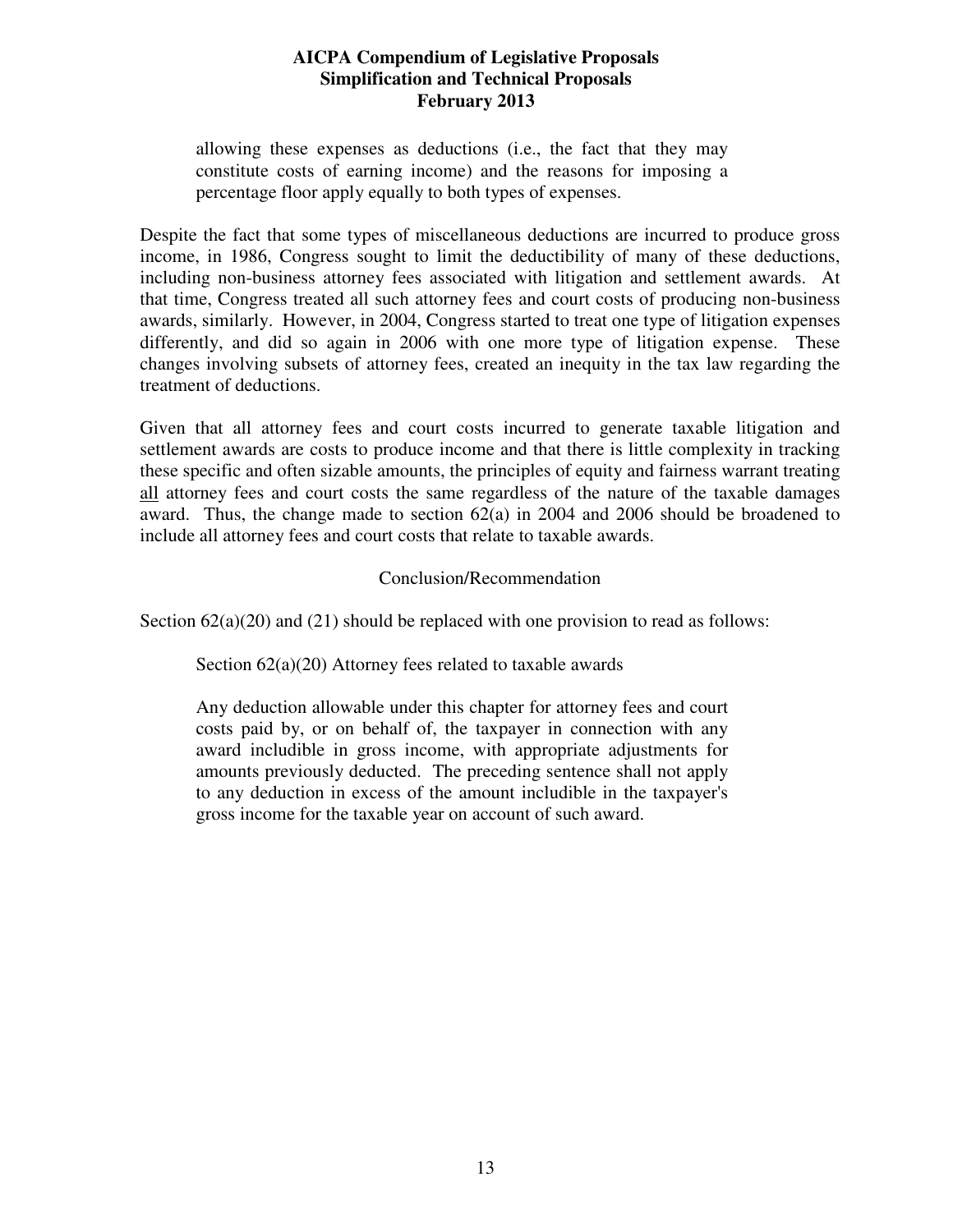Proposal: Clarify and simplify reporting of cancellation of debt income

### Present Law

Under Treas. Reg. § 1.6050P-1, an entity that discharges a debt to any person of at least \$600 during a year, must file a Form 1099-C. For these purposes, a discharge of indebtedness is deemed to occur when an identifiable event occurs whether or not an actual discharge of indebtedness has occurred on or before the date of the identifiable event.

## Description of Proposal

The AICPA proposes that section 6050P, returns relating to the cancellation of indebtedness by certain entities, should be modified to provide that Form 1099-C should be issued only if the borrower's legal obligation to repay has been terminated.

#### Analysis

Frequently taxpayers who believe they have settled a debt, foreclosure or bankruptcy issue receive a Form 1099-C from the bank or other institution and are unaware that the unpaid debt issue has been forwarded to a collection organization that begins a process of seeking to negotiate or collect as much as they can.

Unaware of their legal rights or obligations, the taxpayers are understandably confused and do not recognize that the receipt of this IRS form does not have any bearing on these collection efforts nor are these collection efforts constrained if the taxpayer produces these forms.

## Conclusion/Recommendation

We recommend that borrowers should not be issued a Form 1099-C unless their legal obligation to repay a loan has been terminated.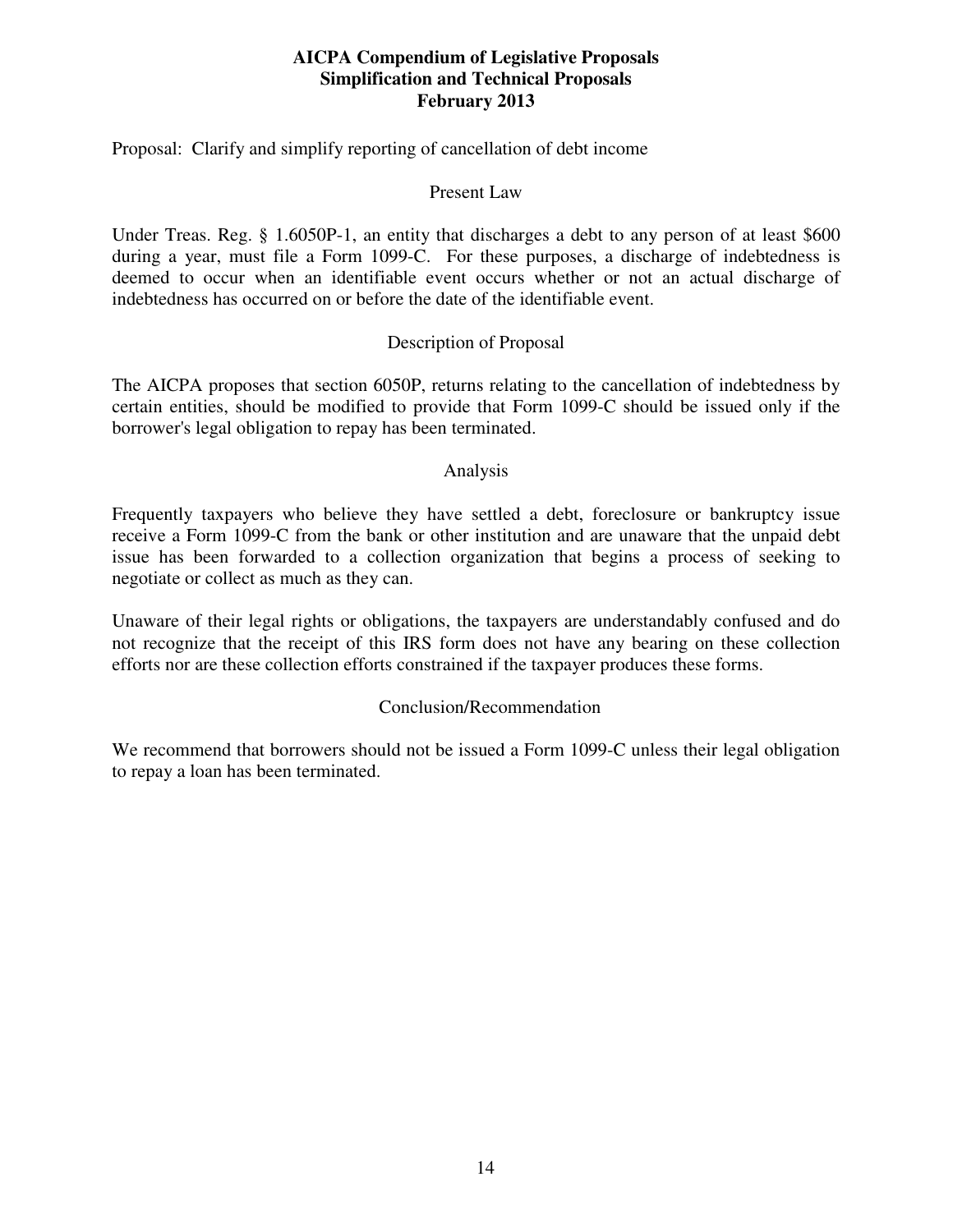Proposal: Provide parity for employees and self-employed individuals

### Present Law

The Self-Employment Contributions Act (SECA) imposes tax on the net earnings from selfemployment. The tax is composed of two parts: old-age, survivors and disability insurance (OASDI) tax and hospital insurance (HI) tax. Section 162(l)(4) provides that self-employed individuals are not allowed to deduct the cost of their health insurance costs from net earnings from self-employment (within the meaning of section 1402) in determining tax under section 1401(a) and section 1401(b) for old-age, survivors and disability insurance and hospital insurance. However, pursuant to section  $3121(a)(2)$ , health insurance costs are excluded from an employee's wages in determining tax under section 3101(a) and 3101(b) for OASDI and HI taxes.

## Description of Proposal

Equalize the tax treatment with respect to the deduction for health insurance costs in determining income subject to OASDI and HI taxes as was allowed temporarily under the Small Business Jobs Act of 2010.

## Analysis

Deductions allowable in determining a particular tax should be consistent amongst taxpayers subject to such tax. Employees subject to OASDI and HI taxes are allowed a deduction for health insurance costs in determining their net income subject to these taxes while self-employed individuals subject to these same taxes are not allowed a deduction in determining their net income subject to these taxes.

## Conclusion/Recommendation

It is recommended that deductions allowed in determining income subject to OASDI and HI taxes be consistent amongst taxpayers regardless of whether they are employees or selfemployed individuals.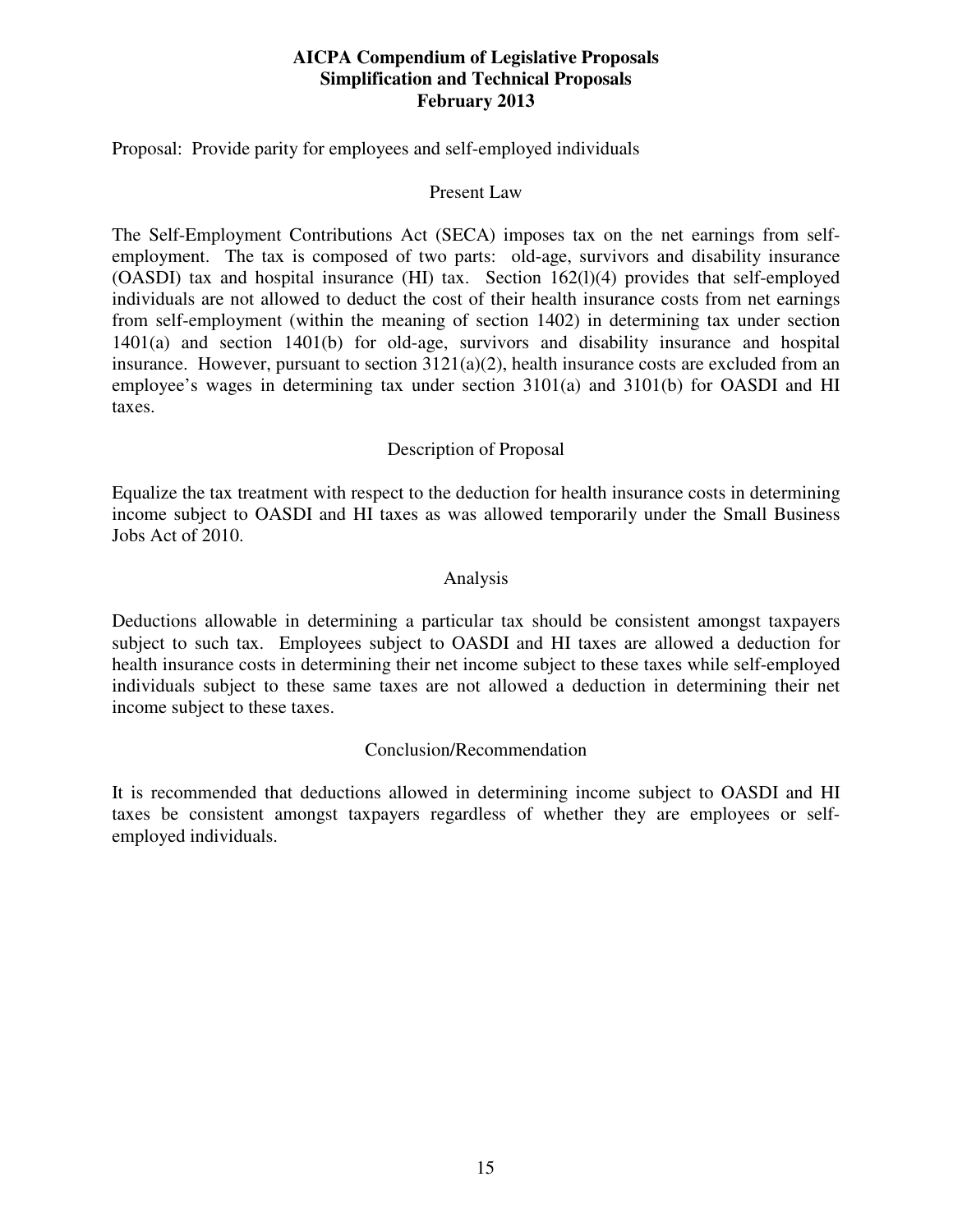Proposal: Remove reference to section 332 from section 367(a)(i)

### Present Law

Section  $367(a)(1)$  of the Internal Revenue Code states, "if, in connection with any exchange described in section 332, 351, 354, 356, or 361, a United States person transfers property to a foreign corporation, such foreign corporation shall not, for purposes of determining the extent to which gain shall be recognized on such transfer, be considered to be a corporation."

## Description of Proposal

We recommend that Congress remove the reference to section 332 from section 367(a)(1), since it is no longer relevant.

## Analysis

The reference to section 332 as currently included in the language of section  $367(a)(1)$  is no longer needed, since the effects of section 332 liquidations as they relate to foreign corporations are addressed in section 367(e)(2).

## Conclusion/Recommendation

Since the reference to section 332 in section  $367(a)(1)$  is no longer relevant, it should be removed to simplify the Internal Revenue Code.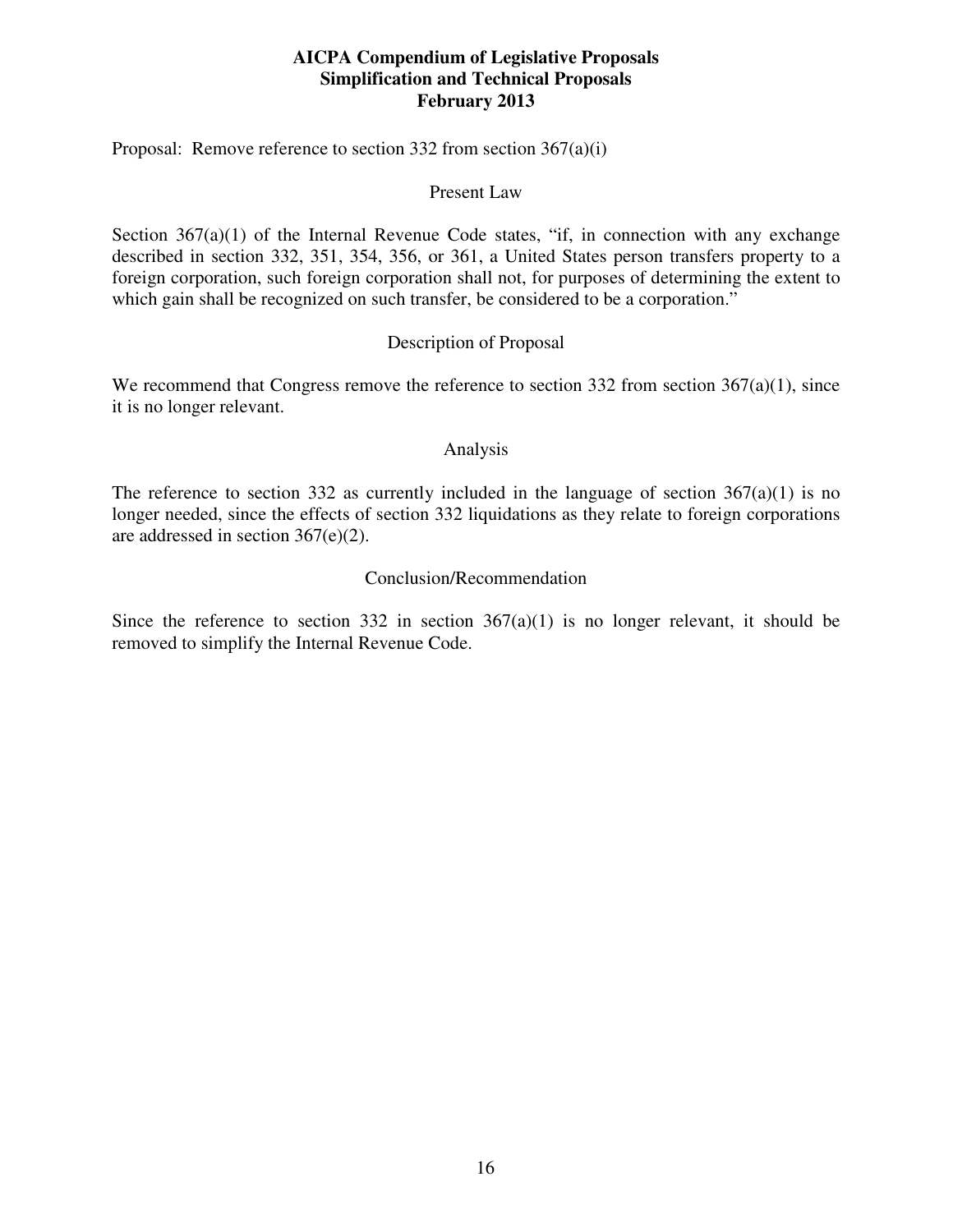Proposal: Allow a reasonable cause exception to the section 6707A and 6662A penalties for all reportable transactions, and provide for judicial review where such relief is denied

#### Present Law

Taxpayers who fail to disclose a reportable transaction are subject to a penalty under section 6707A of the Internal Revenue Code. For penalties assessed after 2006, the amount of the penalty is 75% of the decrease in tax shown on the return as a result of the transaction (or the decrease that would have been the result if the transaction had been respected for federal tax purposes). If the transaction is a listed transaction (or substantially similar to a listed transaction), the maximum penalty is \$100,000 for individuals and \$200,000 for all other taxpayers. In the case of reportable transactions other than listed transactions, the maximum penalty is \$10,000 for individuals and \$50,000 for all other taxpayers. The minimum penalty is \$5,000 for individuals and \$10,000 for all other taxpayers.

The section 6707A penalty applies even if there is no tax due with respect to the reportable transaction that has not been disclosed. There is no reasonable cause exception to the penalty. The Commissioner may, however, rescind all or a portion of a penalty, but only in the case of transactions other than listed transactions, where rescinding the penalty would promote efficient tax administration and only after the taxpayer submits a lengthy and burdensome application. In the case of listed transactions, the IRS has no discretion to rescind the penalty. The statute precludes judicial review where the Commission decides not to rescind the penalty.

Under section 6662A, taxpayers who have understatements attributable to certain reportable transactions are subject to a penalty of 20% (if the transaction was disclosed) and 30% (if the transaction was not disclosed). A more stringent reasonable cause exception for a penalty under section 6662A is provided in section 6664, but only where the transaction is adequately disclosed, there is substantial authority for the treatment, and the taxpayer had a reasonable belief that the treatment was more likely than not proper. In the case of a listed transaction, reasonable cause is not available, similar to the penalty under section 6707A.

## Description of Proposals

Amend section 6707A to provide that no penalty shall be imposed if it is shown that there was reasonable cause for the failure to disclose and that the taxpayer acted in good faith, for all types of reportable transactions. Allow judicial review if the reasonable cause exception is denied.

Amend section 6664 to provide that no penalty shall be imposed where there was reasonable cause for the understatement and the taxpayer acted in good faith, for all types of reportable transactions, irrespective of whether the transaction was adequately disclosed, and irrespective of the level of assurance of the treatment.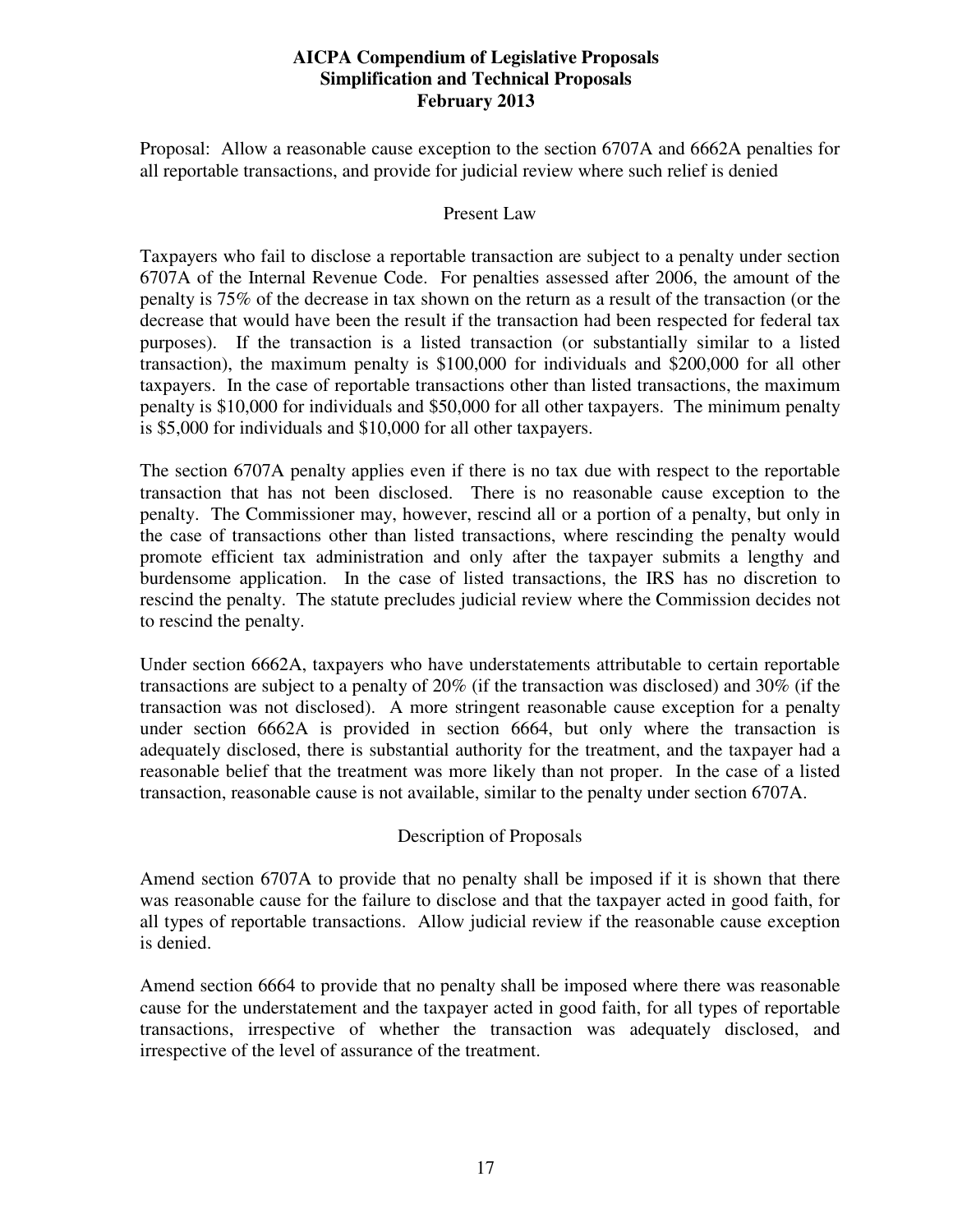#### Analysis

The current structure of the penalties under sections 6707A and 6662 is not consistent with penalty policies articulated by Congress when it amended the Code in 1989 to reform the penalty structure. In the case of a penalty under section 6707A, no reasonable cause exception is provided, and rescission is available in very limited circumstances and only through a lengthy and burdensome application process. In the case of listed transactions, the penalty is a strict liability penalty with no review or appeal procedures. For penalties under section 6662A, the more stringent reasonable cause provisions are not consistent with the reasonable cause provisions throughout the Code, and no reasonable cause exception is available in the case of a listed transaction.

Moreover, we believe the absence of judicial review when the Service has assessed a penalty under section 6707A is a violation of procedural due process and notions of fair tax administration.

As a fundamental principle, the AICPA is opposed to strict liability penalties because such penalties are unduly harsh and do not allow for abatement due to reasonable cause, such as an inadvertent act of the taxpayer or circumstances beyond the taxpayer's control. We believe that fairness and effective tax administration require the IRS to retain discretion in assessing and abating penalties. Additionally, under the current reportable transaction penalty structure, there is no mechanism to allow taxpayers to bring themselves into compliance once they discover their error after the due date or to otherwise voluntarily come forward.

## Conclusion/Recommendation

Section 6707A should be amended to allow an exception to the penalty if there was reasonable cause for the failure and the taxpayer acted in good faith for all types of reportable transactions, and to allow for judicial review in cases where reasonable cause was denied. Moreover, section 6664 should be amended to provide a general reasonable cause exception, irrespective of whether the transaction was adequately disclosed or the level of assurance, for all types of reportable transactions.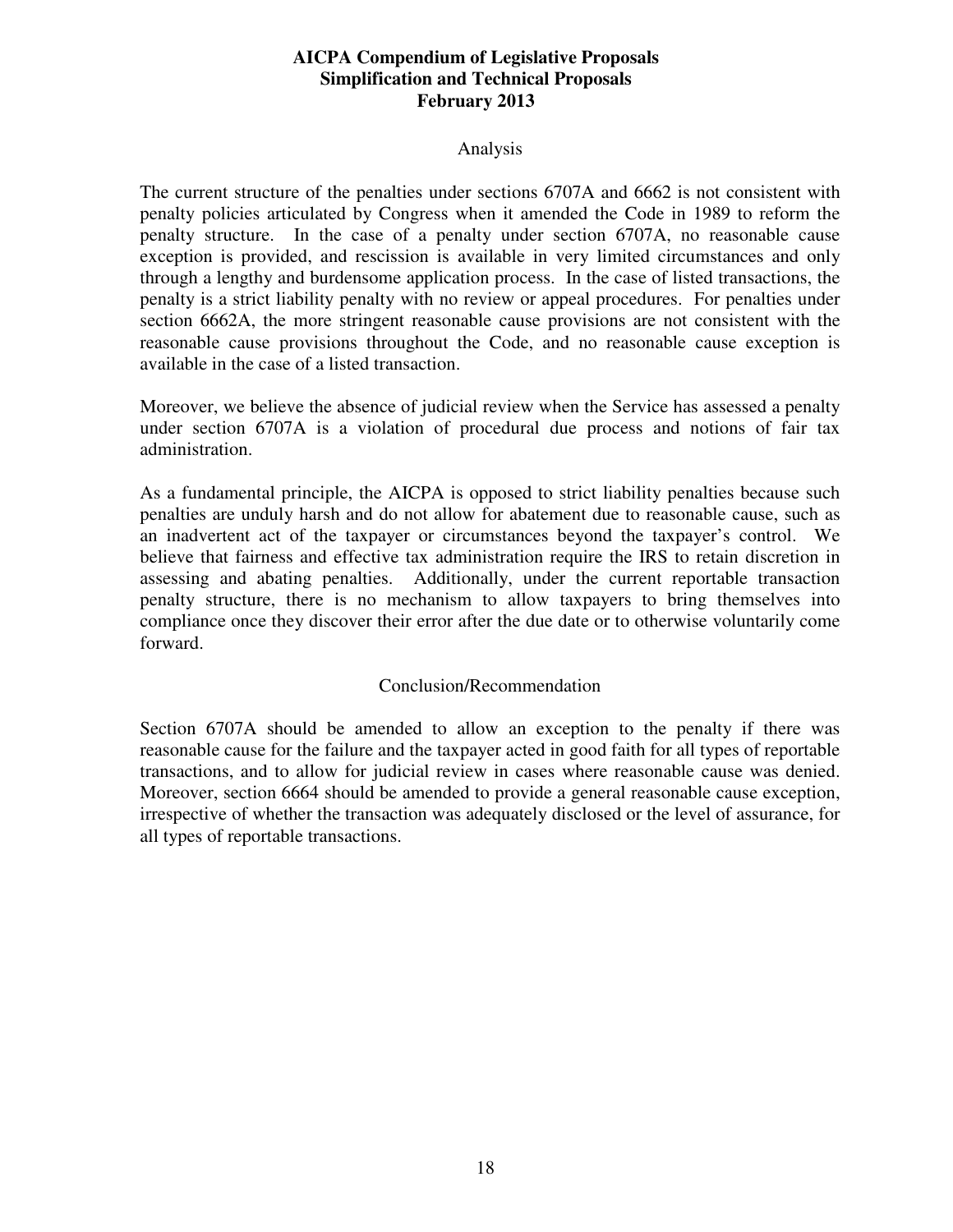Proposal: Repeal the section  $7122(c)(1)$  requirement to provide a 20% partial payment with a lump-sum offer in compromise

#### Present Law

Under section  $7122(c)(1)$  of the Internal Revenue Code, if a taxpayer submits a lump-sum offer in compromise (i.e., an offer of payments involving five or fewer installments) to compromise a tax debt, the taxpayer is generally required to submit a payment of 20 % of the offer amount to the Service upon submission of the offer application. Low-income taxpayers (persons with incomes below 250% of the federal poverty thresholds) are generally exempt from the 20% payment requirement.

## Description of Proposal

To increase accessibility to and effectiveness of the offer in compromise program, repeal the 20% partial payment requirement otherwise imposed by section  $7122(c)(1)$ .

## Analysis

Resolving outstanding tax liabilities efficiently is necessary for good tax administration and reduction of the tax gap. The IRS should have the opportunity to review offers and determine whether accepting an offer is in the best interest of the government. The IRS should use offers in compromise as one of the many tools to collect the proper amount of tax. However, the 20% requirement of current law has discouraged taxpayers from seeking opportunities to settle tax liabilities with the government.

According to the National Taxpayer Advocate's 2007 Annual Report to Congress, in about 70% of the offers accepted by the IRS prior to implementation of section  $7122(c)(1)$ , the 20% payment amount was not available from the taxpayer's liquid assets. Thus, taxpayers are invariably forced to turn to family and friends to raise the necessary funds to cover the 20% payment amount otherwise required for submission of an offer application. Some commentators are concerned that, unfortunately, family and friends of the taxpayer may be reluctant to provide the taxpayer with the necessary funds for the partial payment amount, particularly when informed that the payment amount is nonrefundable, even when the offer is not otherwise accepted later (creating a situation that could be construed as a barrier to settling tax debts for many taxpayers).

Although proponents of the  $20\%$  partial payment amount under section  $7122(c)(1)$ believe the partial payment amount is effective in eliminating the submission of frivolous offers, it appears that the real effect of the 20% requirement is to discourage the submission of a large number of legitimate offers.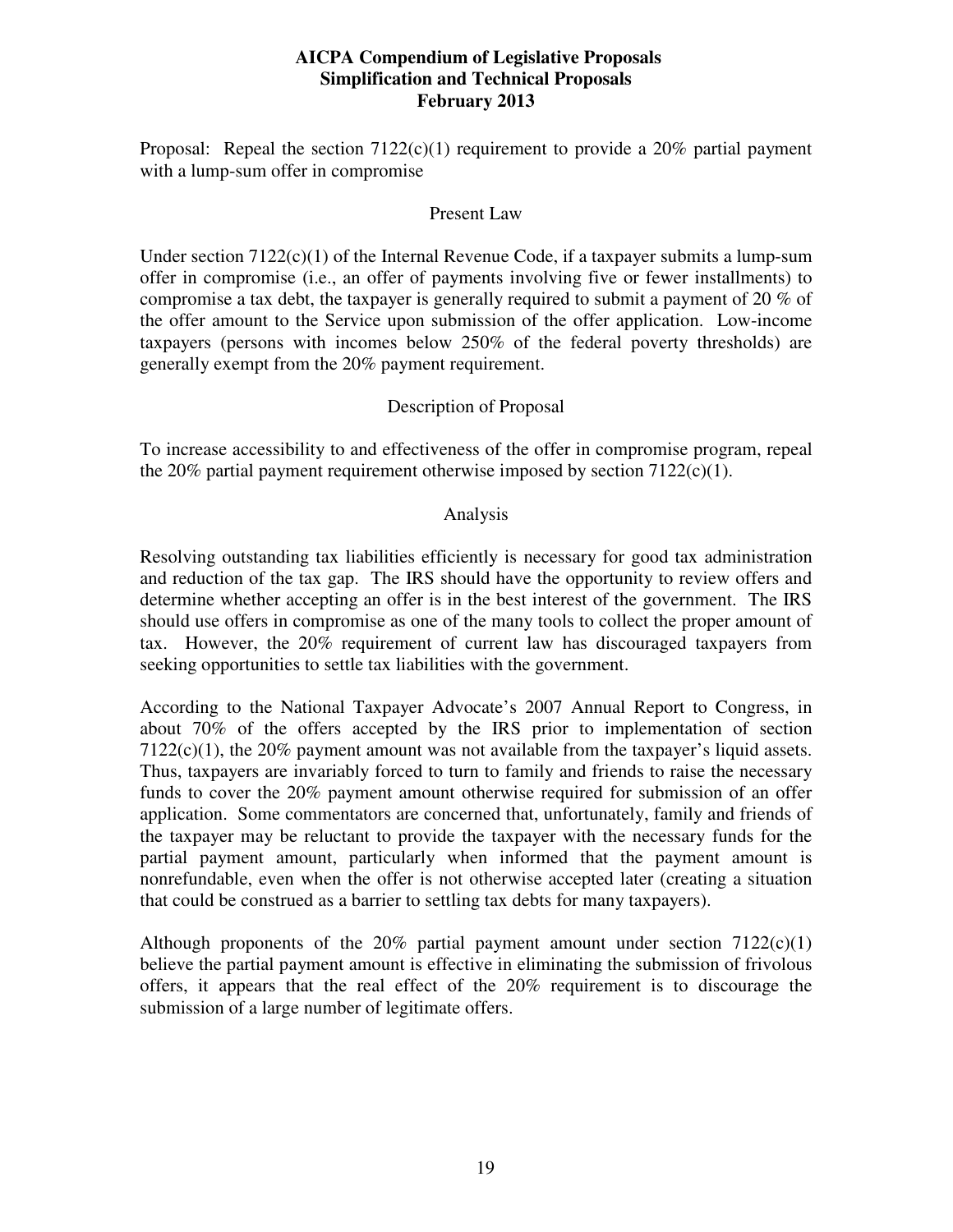## Conclusion/Recommendation

Repeal of section 7122(c)(1) will provide taxpayers with an effective option for addressing a federal tax liability, particularly during the current period of economic downturn.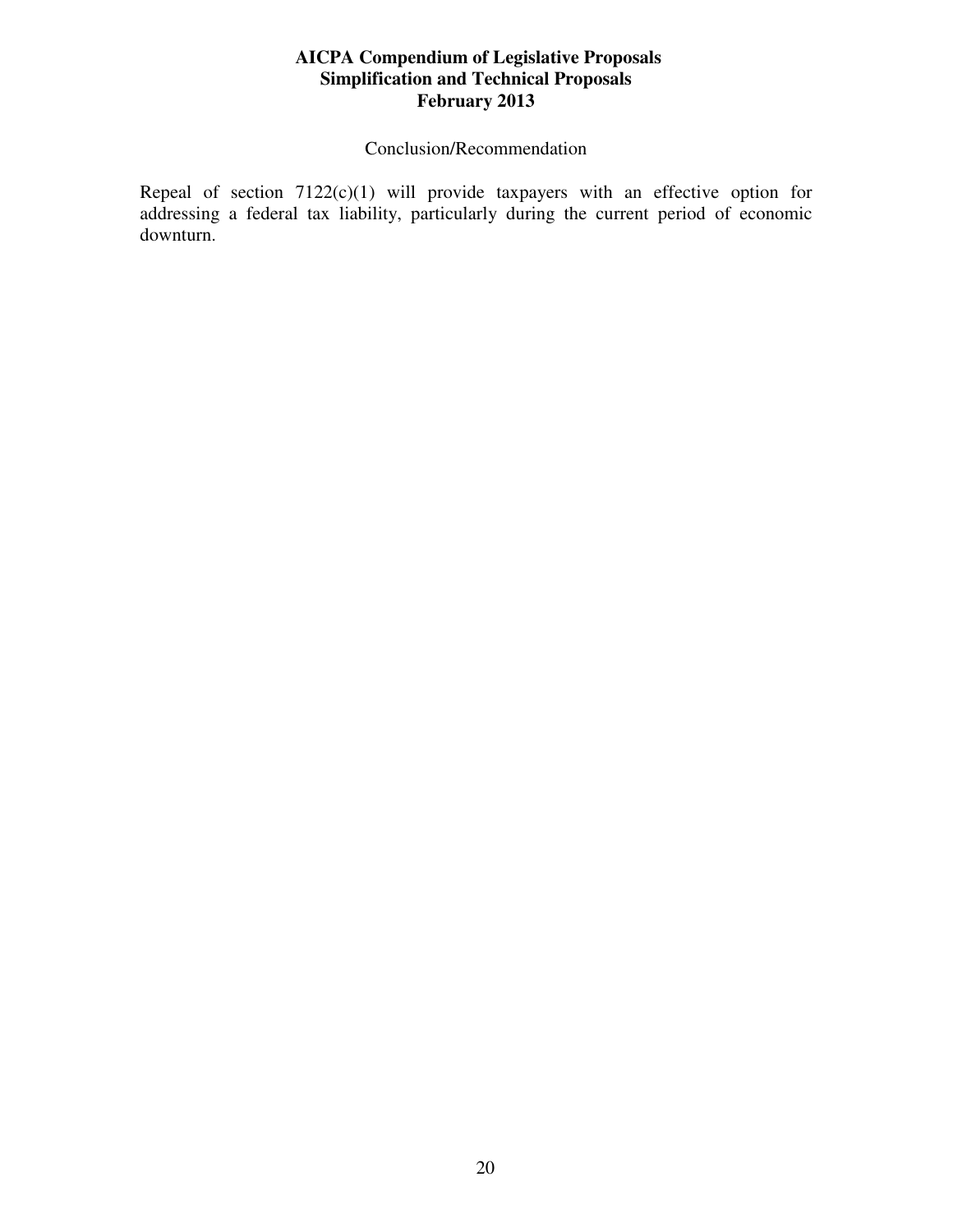Proposal: Allow transfer of partnership suspended losses to one another when spousal transfers under section 1041(a) take place

#### Present Law

Section 1366(d)(2)(B) of the Internal Revenue Code permits an S corporation shareholder to transfer suspended losses to his/her spouse when a section 1041(a) exchange takes place between spouses or incident to a divorce. No such transfer between spouses or former spouses is permitted for the suspended losses of partners in partnerships.

## Description of Proposal

Husbands and wives engaged together in the operation of a partnership may transfer partnership units to each other under section 1041(a) or incident to a divorce. When such a transfer occurs, suspended losses of the transferor spouse will now be treated as incurred by the partnership in the succeeding taxable year with respect to the transferee spouse.

## Analysis

Spouses and former spouses who transfer partnership interests between themselves find that they are in the same position in which husband and wife shareholders of an S corporation were prior to the addition of section  $1366(d)(2)(B)$ . That is, after the transfer, they find that suspended losses of the transferor are now trapped, forever unusable.

## Conclusion/Recommendation

Suspended losses should be made available to the spouse who actually owns the partnership interest, regardless of who was entitled to the suspended loss prior to the transfer of ownership interest. This recommendation furthers the tax policy goals of simplicity and equity.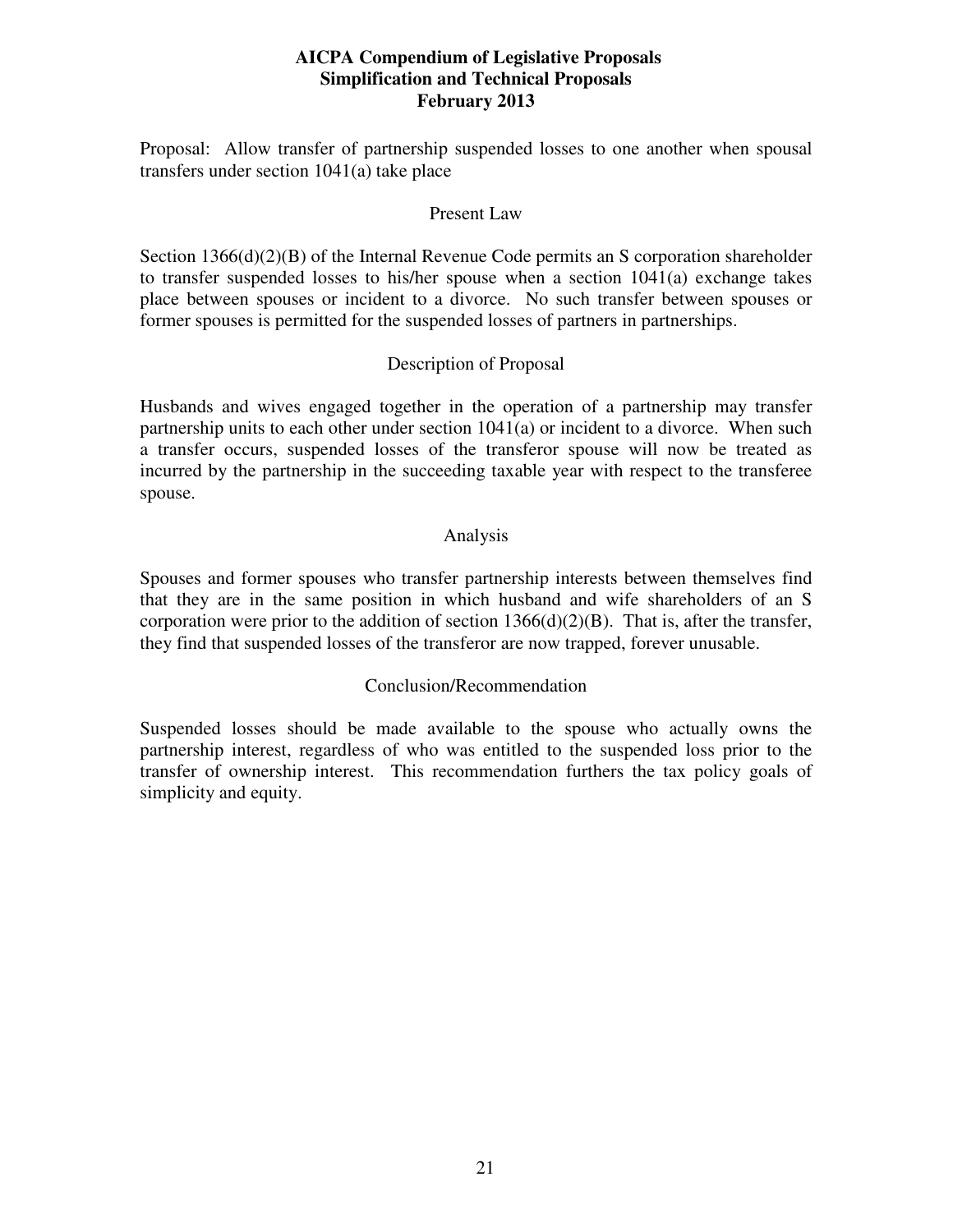Proposal: Clarify that husband and wife partnerships that are recognized under state law are eligible to elect Qualified Joint Venture (QJV) status under section 761(f)

#### Present Law

The Small Business and Work Opportunity Tax Act of 2007, P.L. 110-28 added section 761(f) to simplify the tax reporting requirements of a husband and wife partnership by treating it as two sole proprietorships. The only statutory requirements are that (1) the husband and wife both materially participate in the business, (2) they file a joint return, (3) they are the only members of the joint venture and (4) they elect not to be treated as a partnership.

On its website, the IRS has published a definition of a Qualified Joint Venture under 761(f), which indicates that it "includes only businesses that are owned and operated by spouses as co-owners, and not in the name of a state-law entity (including a general or limited partnership or a limited liability company)…." and also notes that "…mere joint ownership of property that is not a trade or business does not qualify for the election."

## Description of Proposal

The husband and wife joint venture election under section 761(f) should be clarified to cover state law general and limited partnerships and limited liability companies. To accomplish this result, a modification to section  $761(f)(2)$  could be made by adding a flush sentence after subparagraph (C) that reads:

The qualified joint venture shall not be disqualified from making the election of the subsection merely because the ownership interests are held through a state law entity such as a partnership or limited liability company.

## Analysis

The administrative limitation on state law entities makes it hard to imagine which, if any, husband-wife partnerships are able to take advantage of this potential simplification. The state law rules governing partnerships and limited liability companies are typically based on the Revised Uniform Partnership Act, the Revised Uniform Limited Partnership Act or the Uniform Limited Liability Company Act as adopted by a particular state but which typically defines a partnership as two persons engaged in an activity for profit and treats even a general partnership as a state law entity. Such a definition would bring virtually all husband and wife business operations under state law jurisdiction and would thus disqualify them from electing QJV status.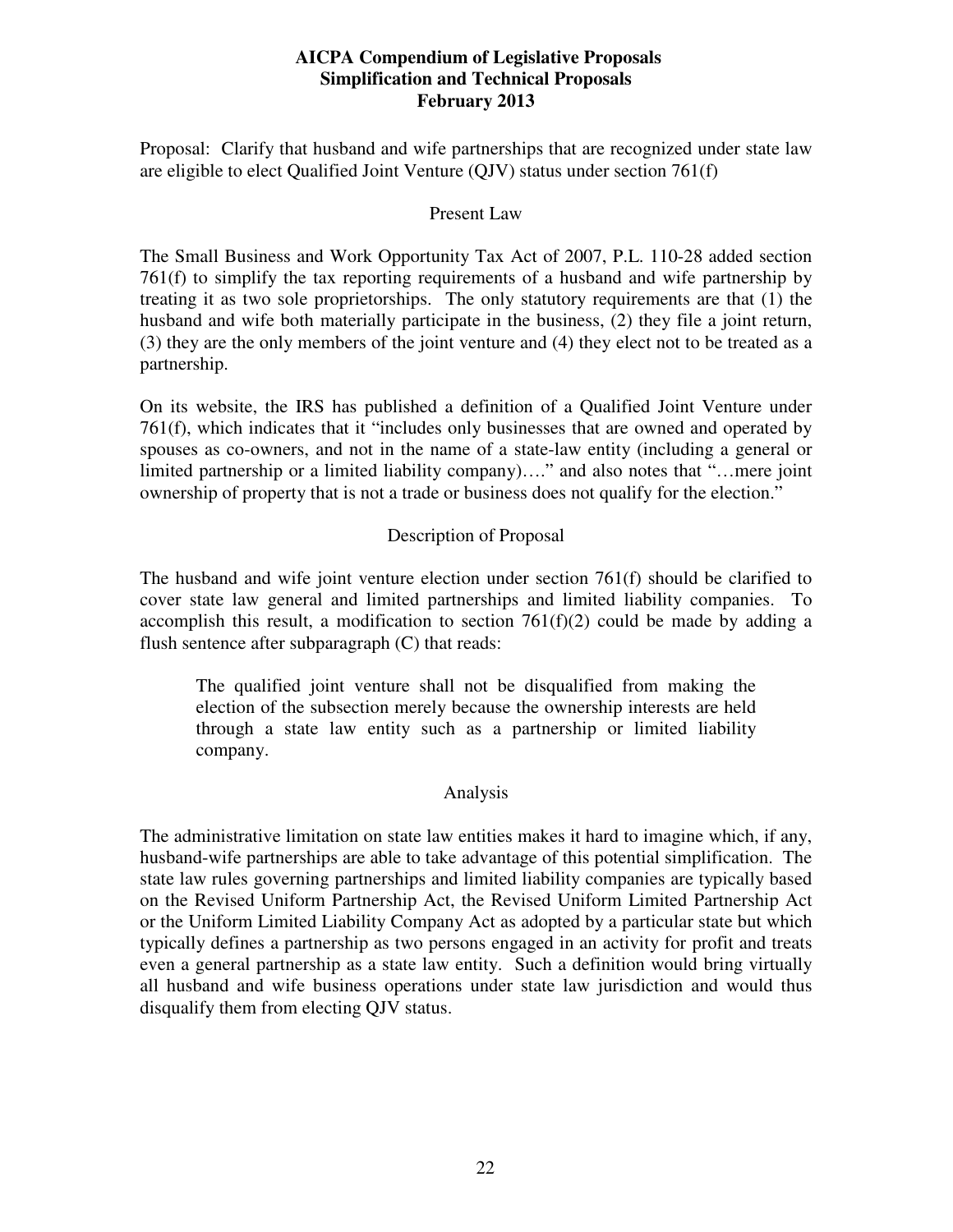## Conclusion/Recommendations

Congressional clarification of section 761(f) is needed. If Congress would like to achieve the simplification it contemplated when it enacted this election, it must specifically allow husband and wife partnerships (including the popular limited liability company, but minimally the general partnership) to make this election.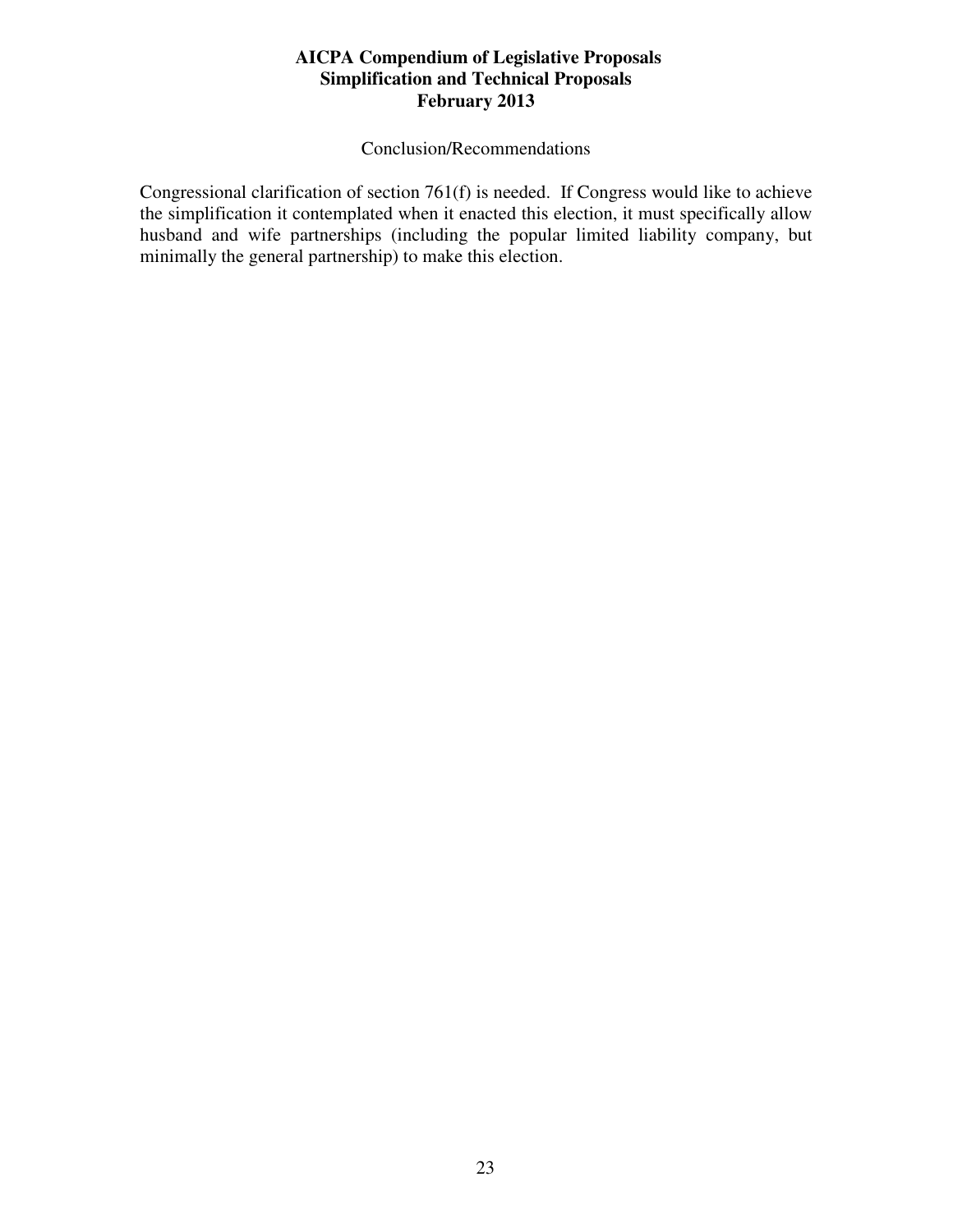Proposal: Allow an offset to the built-in gains (BIG) tax for charitable contribution and foreign tax credit carryforwards from a C year

#### Present Law

Generally, section 1371(b) prohibits the carryover of deductions and credits from a C year to an S year. However, sections  $1374(b)(2)$  and  $(b)(3)(B)$  allow certain exceptions so that net operating loss and capital loss carryforwards, as well as section 39 general business and section 53 minimum tax credit carryforwards from C years are permitted to offset the net recognized built-in gain of an S corporation. No such deduction from or credit against the net unrecognized built-in gain of an S corporation is permitted for charitable contribution or foreign tax credit carryforwards.

## Description of Proposal

Section 1374(b)(2) would be modified to add charitable contribution carryforwards from a C year to the items that can be deducted against the net recognized built-in gain of an S corporation.

Section 1374(b)(3)(B) would be modified to add section 27 foreign and possessions tax credit carryforwards to the items allowed as a credit against the net recognized built-in gain of an S corporation. An alternative way to achieve the same result is to modify section 39(b) to include the foreign tax and possession tax credits among the current year general business credits permitted to be carried forward from a C year to an S year.

## Analysis

It would seem equitable that all deduction and credit carryforwards arising in a C year be allowed to reduce the corporate-level built-in gain tax of an S corporation since both the carryforwards and the BIG tax relates to a liability integrally related to the former C corporation. It appears that the foreign credits may have been omitted simply as an oversight due to their lack of inclusion in the general business credit regime.

## Conclusion/Recommendation

The law should allow deductions and credits against the section 1374 BIG tax for charitable contribution and foreign and possessions tax credit carryforwards arising in a C year.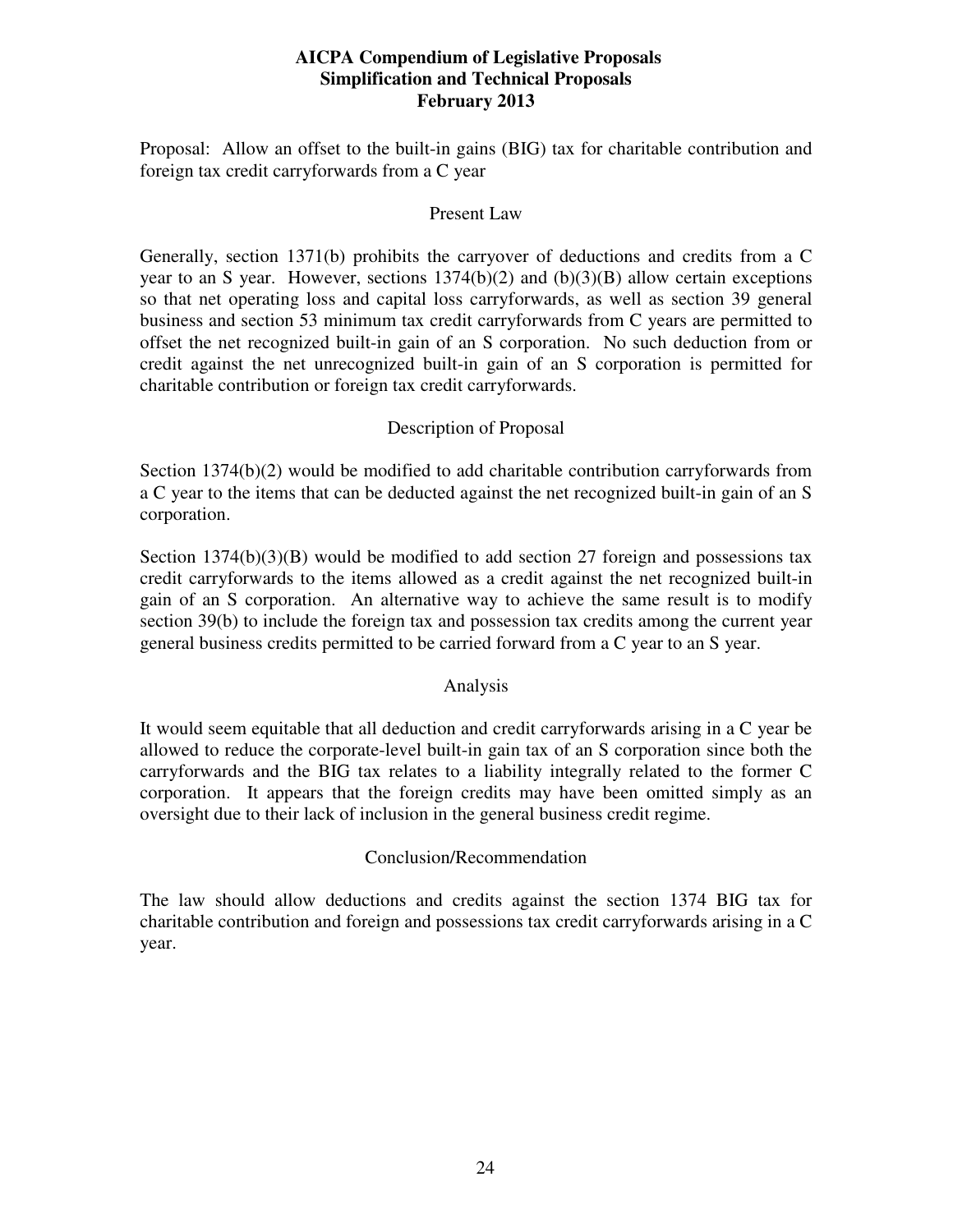Proposal: Add a new 120-day Post-Termination Transition Period (PTTP) beginning on the date that a taxpayer files an amended Form 1120S

#### Present Law

Section 1377(b) defines a post-termination transition period in one of three ways, each of which occurs after a termination of the S election. The first PTTP begins the day after the last S year ends and ends the later of one year or the extended due date of the return. The second period begins on the date an IRS adjustment is made and lasts for 120 days. The third period begins on the date an IRS determination is made that the S election had terminated for a previous year and lasts for 120 days. Sections  $1366(d)(3)$  and  $1371(e)$ describe the major benefits of the PTTP as allowing a shareholder to adjust stock basis, utilize suspended losses and take tax-free distributions to the extent of both AAA and basis through the end of the PTTP as though the S corporation election were still valid.

## Description of Proposal

A fourth PTTP would be added such that a 120-day PTTP would begin on the date that an amended return (Form 1120S) is filed if (1) the filing occurs after the S period ends; (2) if such 120-day period would lengthen the initial [generally] one-year PTTP and (3) if the amended return adjusts any item of income, loss or deduction arising during the S period. This new PTTP would be accomplished by the addition of new subparagraph  $1377(b)(1)(D)$  as follows:

 (D) the 120-day period beginning on the date an amended return has been filed for any S year, having been so filed after the termination of the corporation's election, and which amended return adjusts a subchapter S item of income, loss, or deduction of the corporation arising during the S period (as defined in section 1368(e)(2)).

Conforming amendments would be made to subparagraphs (A) and (B) of section 1377(b)(3) by replacing the language "Paragraph (1)(B)" with "Paragraphs (1)(B) and (D)" each place it appears. In addition, the heading for section 1377(b)(3) would be modified to read "Special rules for audit and amended return related post-termination transition periods."

#### Analysis

We believe the source of adjustments to S items, whether by IRS audit or by the taxpayer, should be immaterial when it comes to obtaining the benefits of a PTTP. When a tax return is corrected because of taxpayer oversight, error, judicial clarification, or another reason, the corrected return should be the basis for determining AAA, the taxability of distributions, shareholder basis and other items that are relevant during the PTTP and, therefore, the filing of an amended return should also trigger the beginning of a new PTTP, as occurs in the case of an audit adjustment.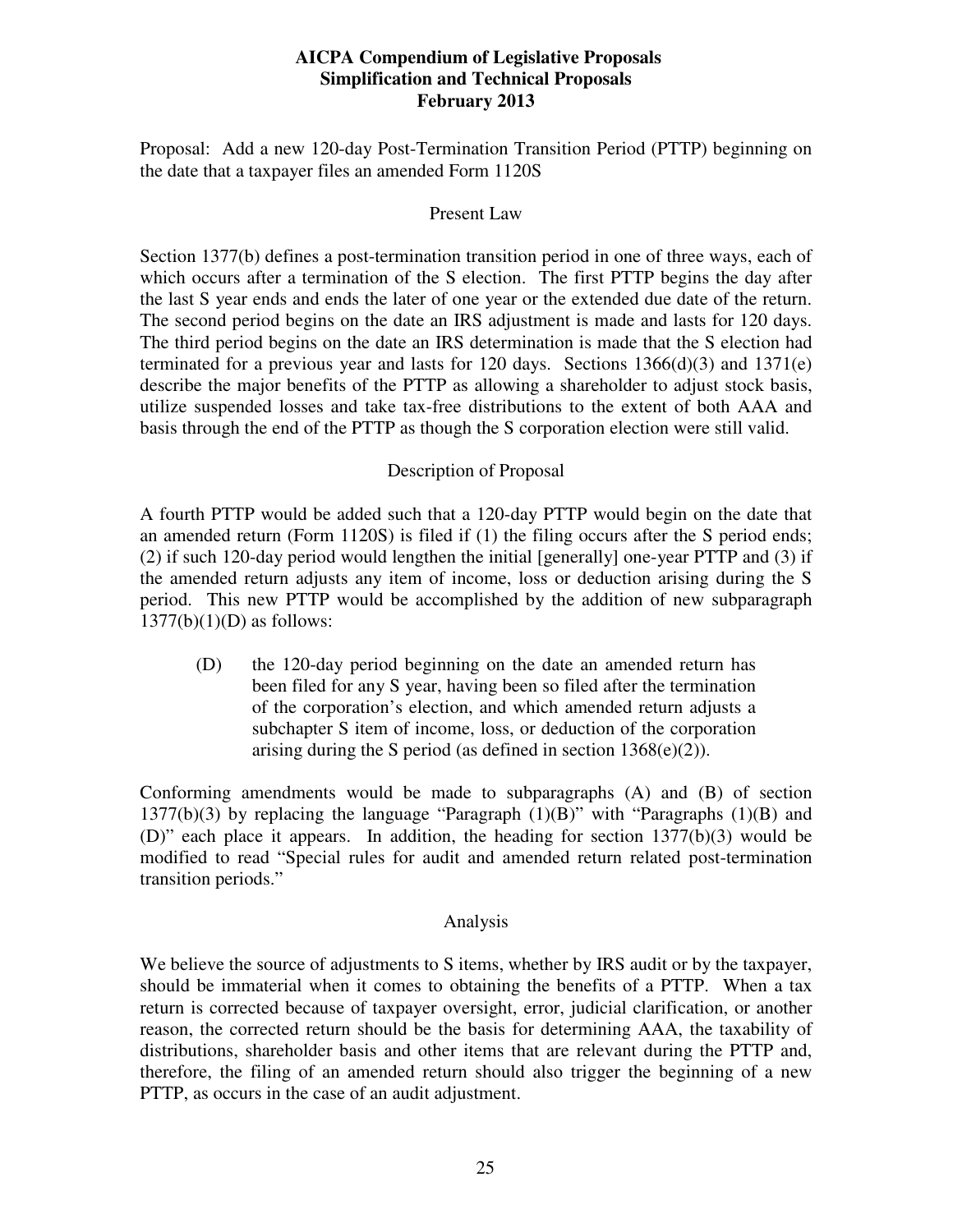Conclusion/Recommendation

The reason for adjustments to S items, whether by audit or taxpayer redetermination on an amended Form 1120S, is immaterial to the policy behind a PTTP. Accordingly, a 120-day PTTP should begin upon the filing of an amended Form 1120S.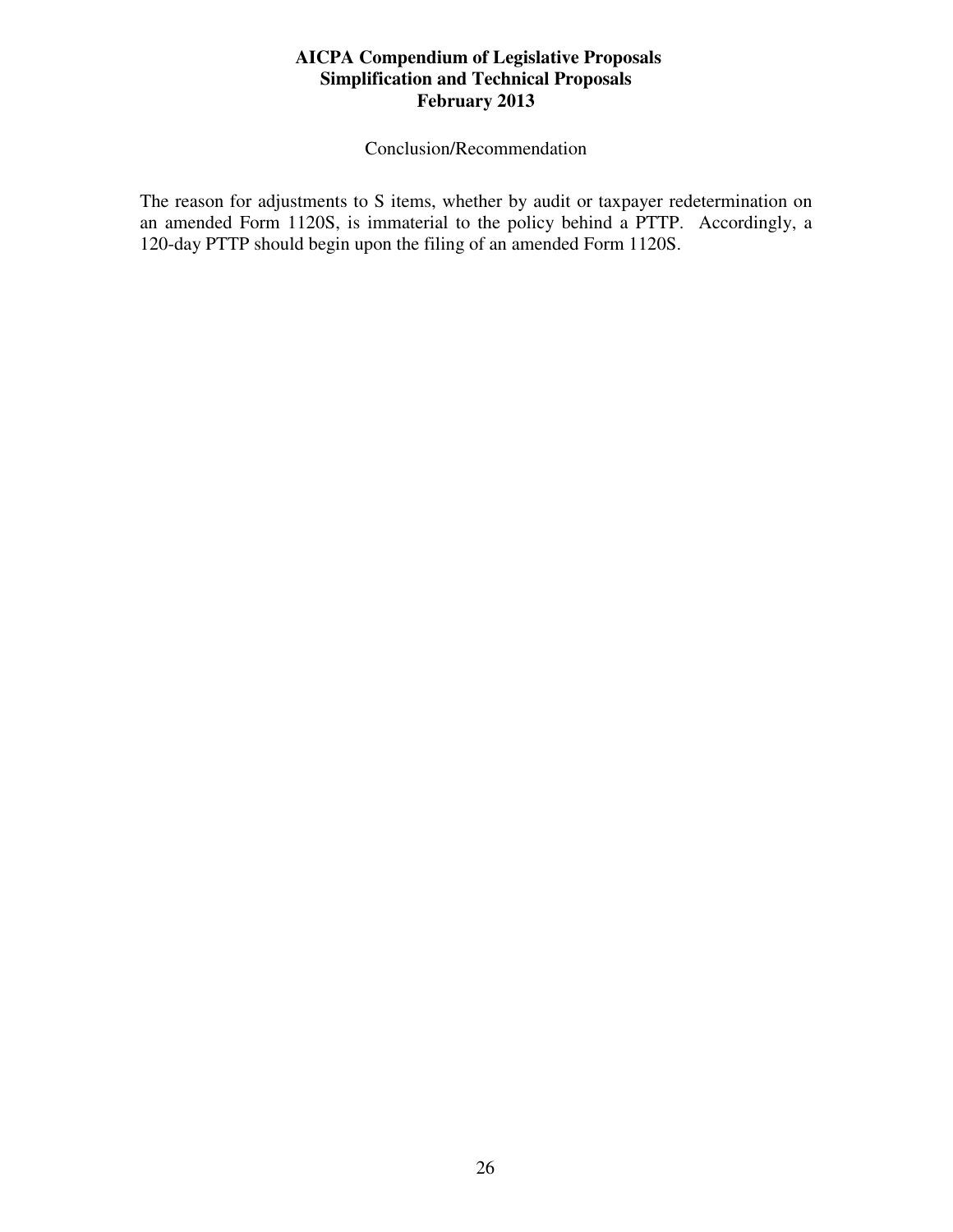Proposal: Allow S corporations to have nonresident aliens as shareholders and potential current beneficiaries of electing small business trusts

#### Present Law

Section  $1361(b)(1)(C)$  of the Internal Revenue Code provides that a nonresident alien is not eligible to be a shareholder of an S corporation. Reg. section  $1.1361 - 1(m)(1)(ii)(D)$ and  $-1(m)(5)(iii)$  require that a potential current beneficiary (PCB) of an electing small business trust (ESBT) must be an eligible S corporation shareholder. Thus under current statute, nonresident aliens are not permitted shareholders and under current regulations, they are not permitted PCBs. If a nonresident alien becomes a PCB of an ESBT, the S corporation's election will terminate.

## Description of Proposal

Allow nonresident aliens to be shareholders of an S corporation and require the S corporation to withhold and pay a withholding tax for its nonresident alien shareholders. Also permit nonresident aliens to become PCBs of an ESBT.

#### Analysis

Nonresident aliens should be allowed as shareholders and as potential current beneficiaries of electing small business trusts. Nonresident aliens are able to contribute capital to and participate in the benefits and obligations of an S corporation indirectly in instances where the S corporation is aware that such result can be obtained and is willing and able to pay a professional to restructure the operations of the S corporation through partnerships; the operating partnerships, in turn, permit nonresident aliens to hold ownership interests and thus nonresident aliens indirectly receive passthrough items from the S corporation's operations. If nonresident aliens were permitted to be direct owners of S corporations, they would be subject to withholding just as nonresident alien partners are, thus protecting against revenue loss at the individual level. Such direct ownership benefits should not be available only to the sophisticated taxpayer. The smaller, struggling S corporations, particularly those in border states, should also be free to raise capital from these individuals.

With regard to nonresident aliens as PCBs of an ESBT, because the trust pays tax at the highest rates, there is no policy reason for restrictions on the types of allowable ESBT potential current beneficiaries.

#### Conclusion/Recommendation

Section 1361(b) should be amended to allow a nonresident alien to be an eligible shareholder of an S corporation. In conformity with that change, section 1446 should be amended to require the S corporation to withhold and pay a withholding tax on effectively connected income allocable to the corporation's nonresident alien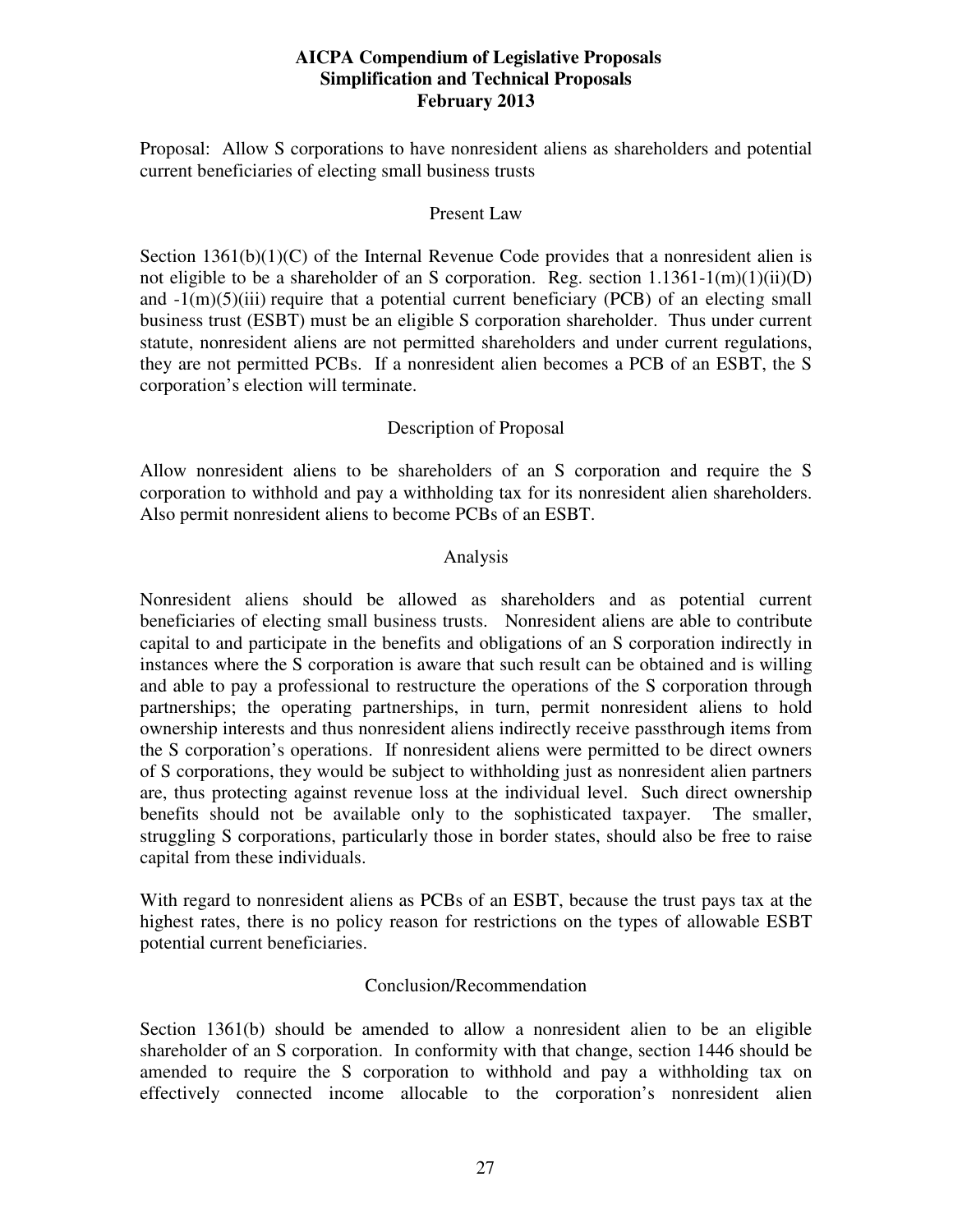shareholders. A nonresident alien should also be a permitted potential current beneficiary of an electing small business trust.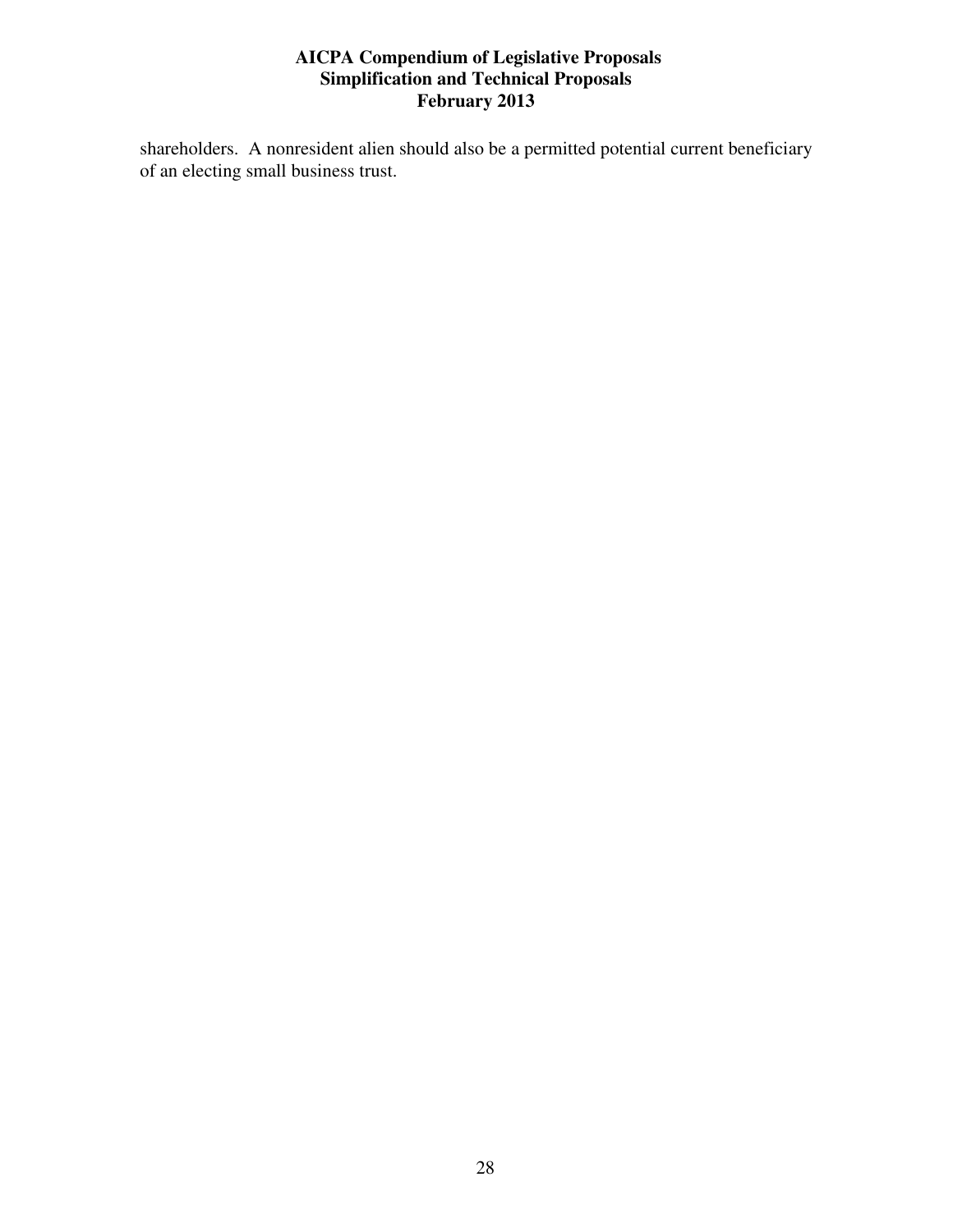Proposals: Repeal section  $1362(d)(3)$ , which terminates an S election due to passive investment income that exceeds a certain threshold, or increase the passive investment income (PII) threshold of S corporations under section 1375(a)(2) from 25% to 60%.

#### Present Law

Section 1375 imposes the highest corporate rate of tax (currently 35%) on the royalties, rents, dividends, interest and annuities earned by certain S corporations if such revenue sources, net of allowable deductions, exceed 25% of the corporation's gross receipts and if the corporation has accumulated earnings and profits from a former C year at the close of the tax year. There are exceptions to this rule for certain income of banks and bank holding companies, finance companies, interest from installment sales of inventory and dividends from certain C corporation stock. An S corporation may avoid the tax by distributing its AE&P before the close of the tax year.

Section 1362(d) penalizes an S corporation with involuntary termination of its S election if the tax under section 1375 is imposed for three consecutive years.

## Description of Proposals

## Eliminating the termination event

Section  $1362(d)(3)$  should be repealed in its entirety, thus preventing the threat of an involuntary termination of the S election related to passive investment income.

## Raising the PII thresholds

Sections  $1375(a)(2)$  and  $(b)(1)(A)(i)$  (as well as the section 1375 header), and (to the extent not repealed) section  $1362(d)(3)(A)(i)(II)$  (as well as the section  $1362(d)(3)$ header) would be modified to replace "25%" with "60%" each place it appears. This change would have the effect of raising the threshold for the imposition of the tax on excess net passive investment income.

#### Analysis

The apparent, although unstated, goal of the excess net passive investment income tax and termination of the S election is to penalize an S corporation for a failure to distribute the accumulated earnings and profits of a C corporation predecessor. Given this apparent goal, it is unclear what the connection is between those undistributed earnings and profits and the passive investment income of the S corporation. If the tax is intended to encourage distributions of C corporate earnings and profits, then why not tax the earnings and profits under a concept similar to the accumulated earnings tax of sections 531-537? We recommend that Congress draft a similar regime that is appropriate under subchapter S. If the current regime is to be maintained, it should at least minimize the differential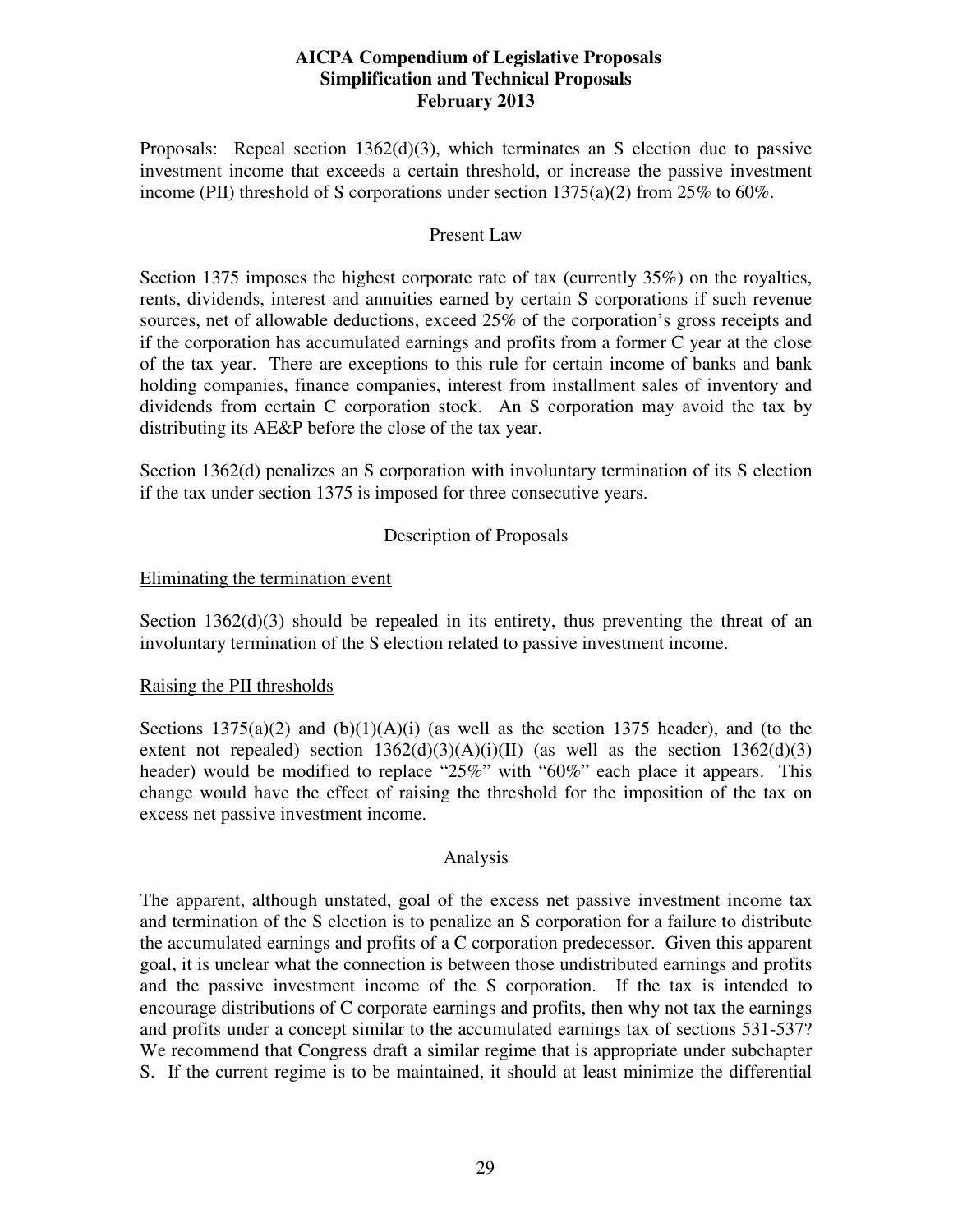between a hypothetical, yet correlated tax on accumulated earnings and profits and the uncorrelated tax currently imposed on excess net PII.

While encouraging distributions of accumulated earnings and profits appears to be the primary goal of sections 1375 and 1362 $(d)(3)$ , a logical by-product of the sting tax regime is to discourage the earning of passive investment income by S corporations since the tax is, in fact, imposed on and triggers a termination based on PII. However, it is impossible that discouraging an S corporation from earning PII was the sole goal of the original lawmakers since the regime only applies to S corporations with accumulated earnings and profits. Accordingly, as a matter of fairness, and to better fit the "punishment" with the "crime," the termination event should be repealed or made to impact fewer taxpayers. These measures would be a positive first step.

## Conclusion/Recommendation

Section 1362(d)(3) should be repealed to eliminate a significant uncertainty for S corporation operations, thereby preventing an involuntary termination of S status caused by excess passive investment income. If repealling section 1362(d)(3) is not feasible, Congress should eliminate the impact of the "sting tax" by modifying sections 1362(d)(3) and 1375 and replace "25 percent" with "60 percent" each time it appears, thereby taxing an S corporation's passive investment income in an analogous fashion to imposition of the personal holding company tax on C corporations. Enactment of either measure would enable an S corporation to earn large amounts of passive investment income without loss of its S status or fear of a corporate tax.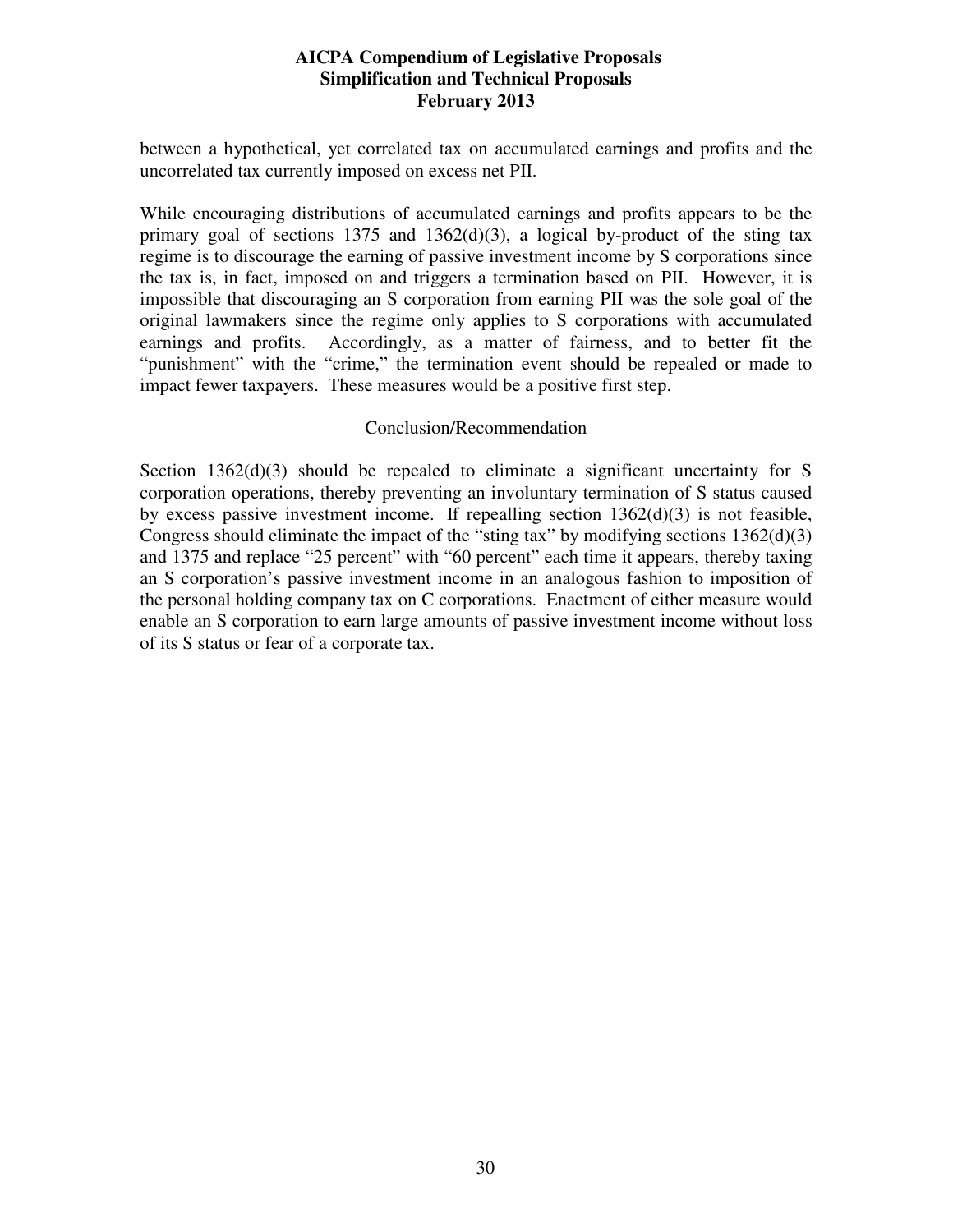Proposal: Allow administrative relief for certain late QTIP and QRT elections

## Present Law

#### Section 9100 Relief

The IRS has the authority to provide taxpayers relief from certain missed or late elections by granting extensions of time to make those elections. This relief, known as "Section 9100 Relief," requires the taxpayer to establish to the satisfaction of the IRS Commissioner that the taxpayer acted reasonably and in good faith, and the grant of relief will not prejudice the interests of the Government. Section 9100 Relief is available for elections, the timing of which is prescribed by regulation (Treas. Reg. § 301.9100-3(a)), rather than by statute.

#### QTIP election

Transfers of property interests that meet the requirements to be a qualified terminable interest property (QTIP) are eligible for the marital deduction for gift and estate tax purposes if the QTIP election is made. For QTIP transfers made when an individual dies in a year other than 2010, the QTIP election must be made by the decedent's executor on the Federal estate tax return. For an inter vivos QTIP transfer, the QTIP election must be made on the Federal gift tax return for the calendar year in which the interest is transferred. A QTIP election, once made, is irrevocable.

Section 9100 relief has been available for failures to make a QTIP election on a Federal estate tax return for over two decades, since the deadline for making that election is prescribed by regulation (Treas. Reg. § 20.2056(b)-7(b)(4)(i)). For an inter vivos QTIP, section 2523(f)(4)(A) provides that the QTIP election shall be made on or before the date prescribed by section 6075(b) for filing a gift tax return with respect to the transfer. Because the statutory language of the gift tax and estate tax QTIP provisions is different, the IRS has determined that the deadline for making the gift tax QTIP election is statutory, and, therefore, section 9100 relief is not available. See PLR 201109012 (March 4, 2011), PLR 200314012 (April 4, 2003), and PLR 9641023 (July 10, 1996). The present situation imposes a hardship on taxpayers as it provides no remedy – other than a malpractice action – for a taxpayer who loses the gift tax marital deduction due to an error on the part of the taxpayer's advisor.

## QRT election

Effective with respect to estates of decedents who die after August 5, 1997, an election may be made to have certain revocable trusts treated and taxed as part of the decedent's estate. If both the executor (if any) of an estate and the trustee of a qualified revocable trust (QRT) elect the treatment provided in section 645 (originally enacted as section 646), the trust is treated and taxed for income tax purposes as part of the estate (and not as a separate trust) during the election period. Section  $645(c)$  provides that the election to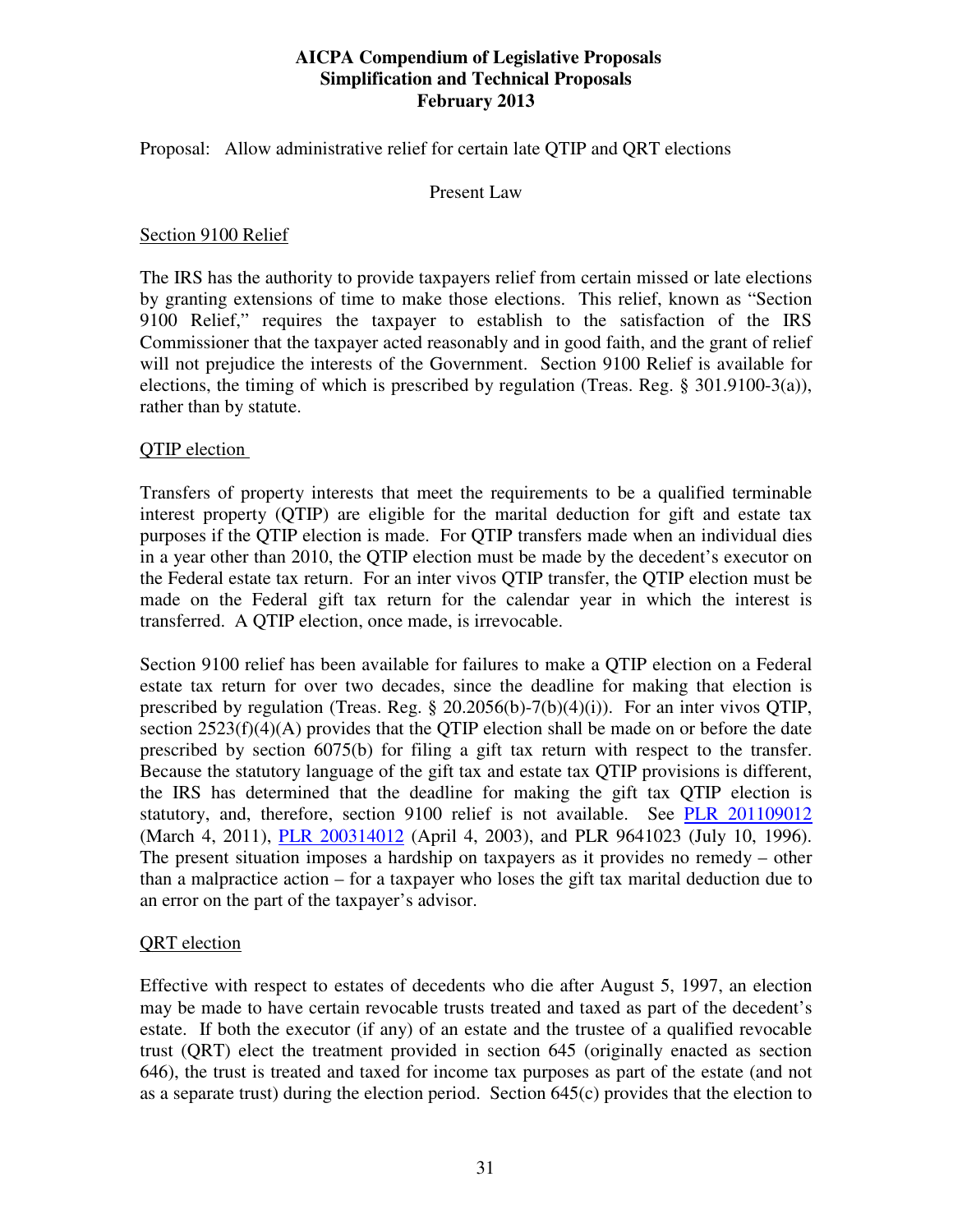treat a QRT as part of the decedent's estate shall be made not later than the time prescribed for filing the return of tax imposed for the first taxable year of the estate (determined with regard to extensions).

Because the time for making the election to treat the QRT as part of the estate is prescribed by statute, we believe that the IRS would take the position that it does not have the authority to grant relief for late elections. Decedent's estates that do not make the election timely have no recourse to cure the problem and are disadvantaged because of the errors committed by their tax advisors.

#### Description of Proposal

The IRS should be authorized to grant Section 9100 Relief for certain late or defective lifetime (i.e., inter vivos) QTIP elections and for late elections by certain QRTs to be treated as part of a decedent's estate. This could be accomplished by revising the IRC to provide that the due dates for the inter vivos QTIP election and for the QRT election to be part of the estate are treated as if not prescribed by statute. These proposals would make the same sort of statutory change in section  $2523(f)(4)$  and section  $645(c)$  as was done by Economic Growth and Tax Relief Reconciliation Act of 2001 (EGTRRA) in section  $2642(g)(1)(B)$  (and extended through 2012 by the 2010 Act), so that taxpayers would not be penalized for the errors of their tax advisors and tax return preparers in failing to make a QTIP election on the Federal gift tax return or a QRT election to be part of an estate on the estate's first Federal income tax return. The provisions would apply to requests for relief pending on or filed after the date of enactment with respect to elections due before, on, or after such date. These proposed prospective effective dates are similar to the prospective effective date provision applicable to the generation skipping transfer (GST) exemption relief in EGTRRA.

#### Analysis

The problems for late QTIP and QRT elections are similar to the problem that existed with the allocation of GST exemption prior to EGTRRA. There, the time for making an allocation of GST exemption was fixed by statute, and numerous taxpayers were being penalized for the failures of their tax advisors and tax return preparers to properly make the allocation. EGTRRA added section  $2642(g)(1)(B)$  of the Code, which states "[f]or purposes of determining whether to grant relief under this paragraph, the time for making the allocation (or election) shall be treated as if not expressly prescribed by statute." That language opened up the possibility of section 9100 relief for failed allocations of GST exemption. Given that statutory authority, the IRS has granted 9100 relief in hundreds of cases.

We note that legislation to provide administrative relief for inter vivos OTIP elections has been introduced previously and was even reported by the Senate. Specifically, in the 109<sup>th</sup> Congress, on June 28, 2006, S. 1321, the Telephone Excise Tax Repeal Act of 2005, as reported by the Senate, included Section 713, Administrative Relief for Certain Late Qualified Terminable Interest Property Elections (see Report 109-336 and JCX-28-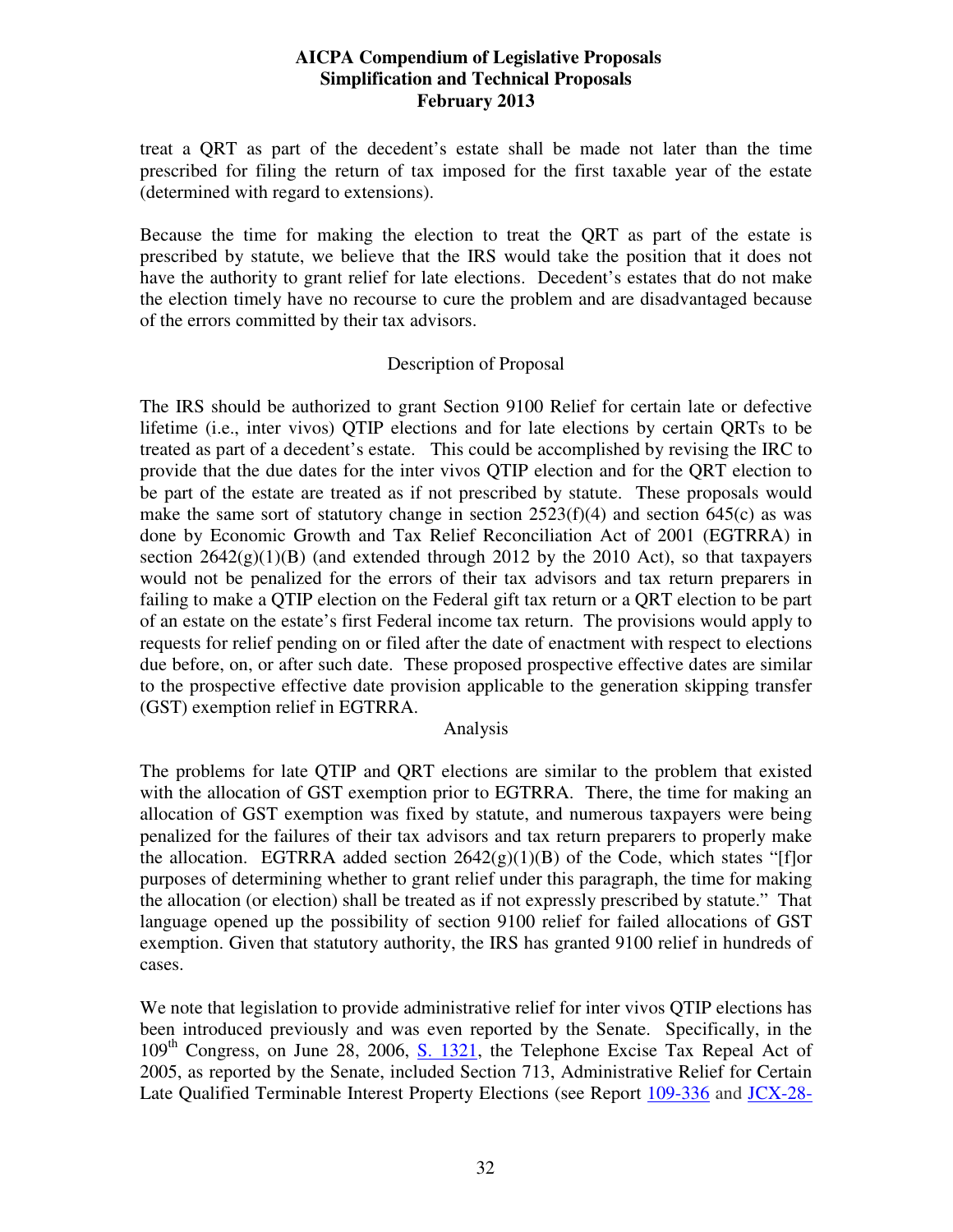06). In addition, on July 25, 2006, H.R.5884 was introduced in the House of Representatives to authorize the Secretary of the Treasury to extend the date for making a gift tax QTIP election.

This gift tax relief is important because it would extend to the gift tax the same relief that is available for errors on estate tax returns concerning the identical issue. In addition, a QTIP election does not forgive estate or gift tax; it merely defers imposition of the tax until the death of the donee spouse. Therefore, this provision would be of minimal cost (estimated in 2006 at \$2 million over 10 years per JCX-29-06). Similarly, the QRT election does not forgive tax, it just treats the trust during the election period as part of the estate for income tax purposes, rather than as a separate trust, so we expect this proposal as well would be of minimal cost.

## Conclusion/Recommendation

We urge the enactment of legislative provisions stating that the due dates for the inter vivos QTIP election and for the QRT election to be part of the estate are treated as if not prescribed by statute, thus allowing the IRS to grant administrative relief for certain late QTIP and QRT elections.<sup>5</sup>

<sup>&</sup>lt;sup>5</sup> The AICPA submitted a letter requesting legislation permitting administrative relief for certain late lifetime qualified terminable interest property elections and certain late qualified revocable trust elections on November 16, 2010.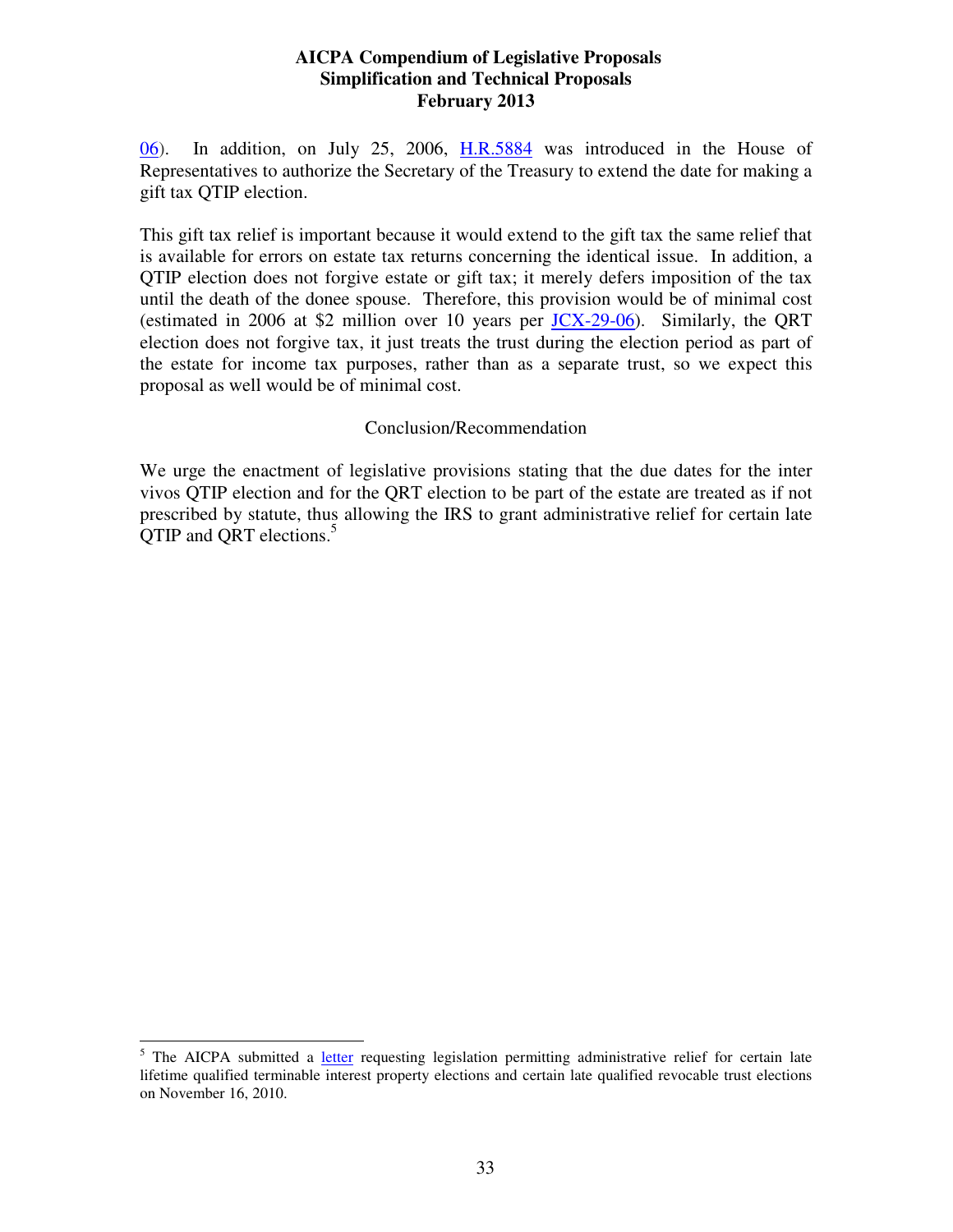Proposal: Treat consistently all federal tax payments of trusts and estates

#### Present Law

Currently, the ability of a trust or estate to allocate its tax payments to its beneficiaries is different for estimated federal tax payments, backup withholding, and regular withholding, and the different treatment becomes very confusing and unnecessarily complex to taxpayers and tax practitioners. In some instances, estimated tax payments may be allocated by the fiduciary to the beneficiaries, but only if an election to do so is made within 65 days after the close of the trust or estate's tax year. Backup withholding follows its corresponding income, and the beneficiary's share is reported to the beneficiary on the Schedule K-1 (Form 1041), Beneficiary's Share of Income, Deductions, Credits, etc., which is filed with the Form 1041. Regular withholding may not be allocated to the beneficiary, but must be reported by the trust or estate even if its corresponding income is reported by the beneficiary.

Specifically, for estimated tax payments, a trust or, for its final tax year, a decedent's estate may elect under IRC section  $643(g)$  to have any part of its estimated tax payments allocated to beneficiaries. The fiduciary makes this election by filing Form 1041-T, Allocation of Estimated Tax Payments to Beneficiaries, by the  $65<sup>th</sup>$  day (i.e., generally March 5 for calendar year taxpayers) after the close of the tax year. Absent a timely election, the estimated tax payments are reported by the trust or estate on its Form 1041, U.S. Income Tax Return for Estates and Trusts, and cannot be allocated to beneficiaries on Schedule K-1 (Form 1041), Beneficiary's Share of Income, Deductions, Credits, etc.

For backup withholding, the tax credit under IRC section 31(c) for payments subject to IRC section 3406 (backup withholding) is allocated between the trust or estate and its beneficiaries on the basis of their respective shares of payment, which is subject to backup withholding under IRC section 643(d). Schedule K-1 (Form 1041) is used to report the beneficiaries' share of the backup withholding.

For regular withholding, the credit under IRC section 31(a) for amounts withheld as tax under chapter 24 (regular withholding) may not be allocated by the trust or estate to a beneficiary. See Chief Counsel Advice 200644018 (Dec. 25, 2005), in which the Internal Revenue Service stated that neither section  $643(d)$  nor section  $643(g)$  is relevant to the treatment of the withholding credit under section  $31(a)$ , and neither Form 1041-T nor any other form or schedule can be used to allocate this credit, except in two situations. Those situations involve (1) a trust that is a grantor trust, in which case the credit appears on the grantor's income tax return, and (2) the recipient of income in respect of a decedent, who is entitled to any section 31 credit associated with the income taxed to the recipient. Also, the instructions to Form 1041 state that withheld income tax (other than backup withholding) cannot be passed through to beneficiaries on either Schedule K-1 or Form 1041-T.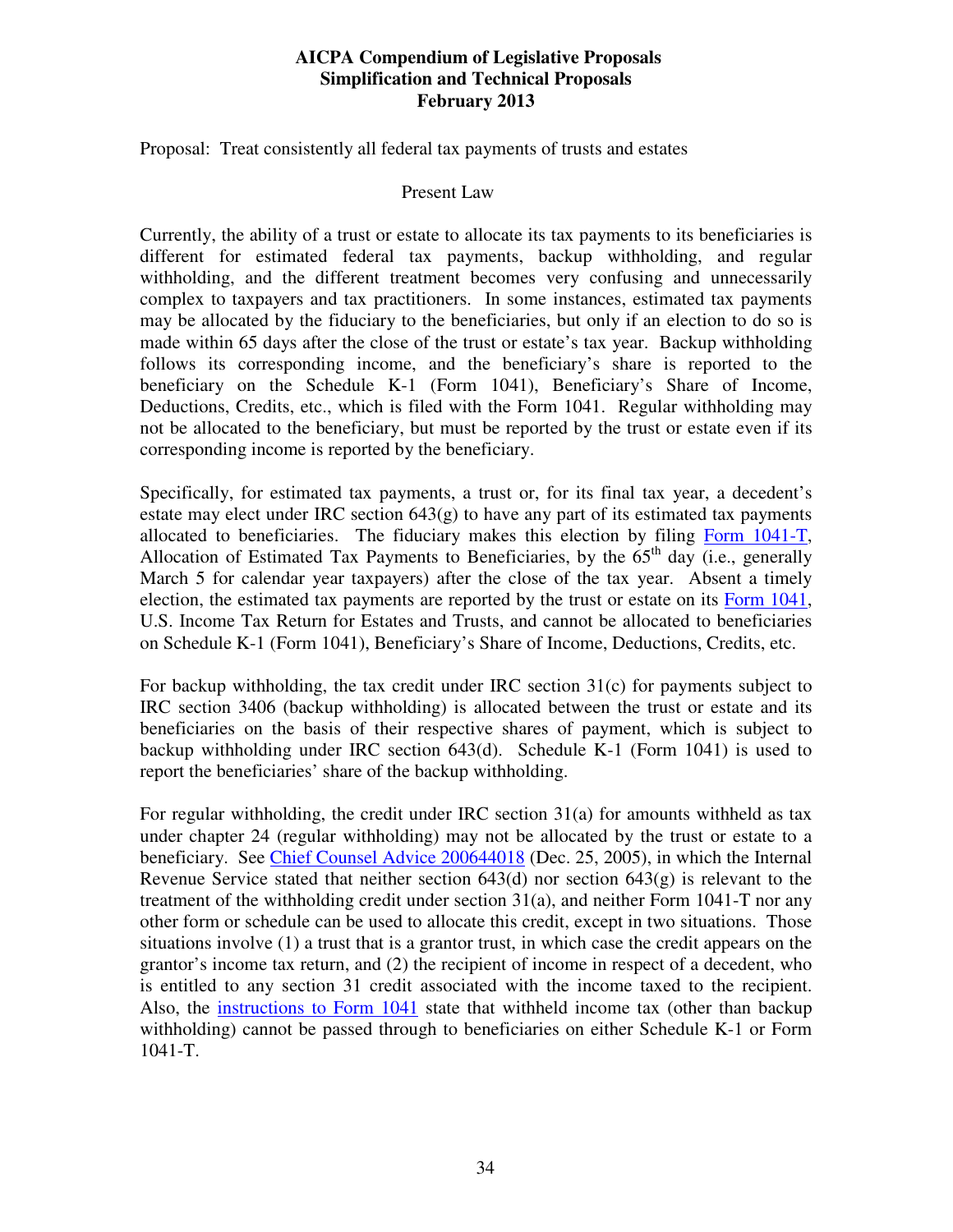### Description of Proposal

We propose that the fiduciary of a trust or estate be permitted to allocate estimated tax payments, including payments made with extension requests, to the trust's or estate's beneficiaries on Schedule K-1 (Form 1041) attached to a timely filed Form 1041 (including extensions) and that regular withholding be treated the same as the current treatment of backup withholding. This proposal would allow estimated tax payments (including any tax payment made with an extension request) to be allocated to the beneficiary on the Schedule K-1, which would be the same way that backup and regular withholding would be reported to the beneficiaries. We believe that having all such taxes attributed to the beneficiaries reported on the Schedule K-1 would be much less confusing and reduce complexity to the fiduciaries.

With respect to regular withholding, the title of section 643(d) could be changed to "Coordination with withholding" and section  $643(d)(1)$  could be amended to include a reference to section 31(a) so that it would read: "…(1) by allocating between the estate or trust and its beneficiaries any credit allowable under section 31(a) or 31(c) (on the basis of their respective shares of any such payment taken into account under this subchapter)...."

With respect to estimated tax payments and extension payments, we suggest that estates be added to the general rule of section  $643(g)(1)$  with the result that section  $643(g)(3)$  would be repealed and that amendments be made to section  $643(g)(1)$  and (2) to read as follows:

- (g) Certain payments of tax treated as paid by beneficiary.
	- (1) In general. In the case of trust or estate–
		- (A) the trustee or fiduciary of the estate may elect to treat any portion of a payment of estimated tax (including a tax payment with an extension request) made by such trust or estate for any taxable year of the trust or estate as a payment made by a beneficiary of such trust or estate,
		- (B) any amount so treated shall be treated as paid or credited to the beneficiary on the last day of such taxable year of the trust or estate, and
		- (C) for purposes of subtitle F, the amount so treated—
			- (i) shall not be treated as a payment of tax made by the trust or estate, but
				- (ii) shall be treated as a payment of estimated tax made by such beneficiary on the fifteenth day of the first month following the close of the trust or estate's taxable year.
- (2) Time for making election. An election under paragraph (1) shall be made on the tax return of the trust or estate filed on or before its due date (including extensions of time actually granted) and in such manner as the Secretary may prescribe.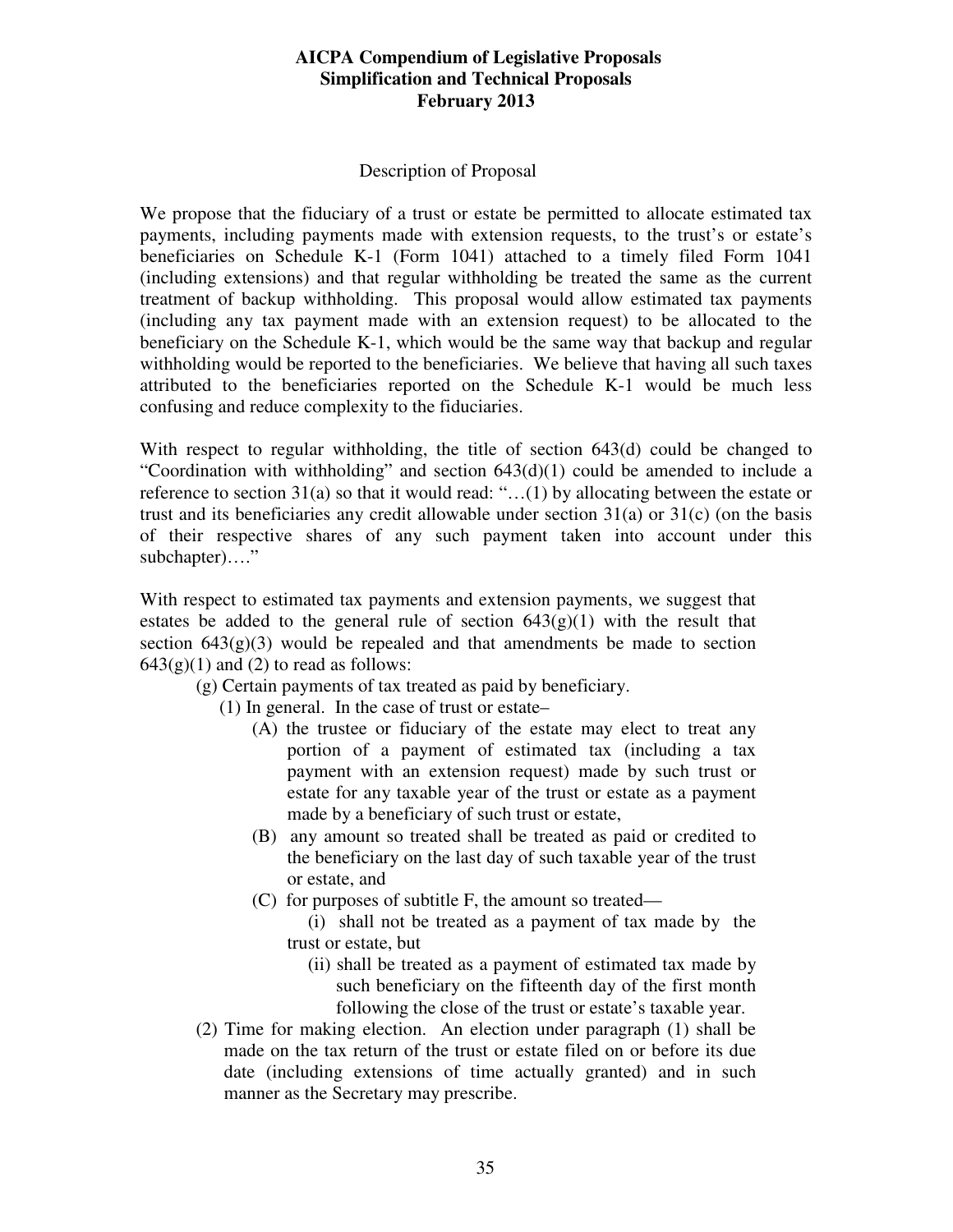Adding estates to the general rule will allow the estate's tax payments to be treated as paid by estate beneficiaries in years other than just the estate's last tax year if the executor so chooses. We believe these proposals will simplify processing for the IRS as well as taxpayers. We think that any revenue cost for this proposal would be negligible as it only deals with allocating tax payments between taxpayers.

#### Analysis

There are many professional fiduciaries and trust companies facing the present law inconsistency in the reporting treatment of the various types of tax payments. In addition, trusts and probate estates frequently are administered by family members or other individuals, for whom this inconsistent treatment causes great confusion and unnecessary complexity. With regard to the election for estimated tax payments, fiduciaries frequently miss making this election because of its due date. Fiduciaries often are unable to determine whether federal taxes have been overpaid by the 65th day of the next year, especially when Forms 1099 (the information returns reporting various types of income) are not available to the trust or estate until the 46th day of the next year and many Forms K-1 (the information returns reporting income from partnerships, S corporations and trusts) are not available to the trust or estate until much later in the following year, well past the 65-day period.

The treatment of regular withholding and estimated payments becomes most critical in the final year of the trust or estate. If the fiduciary misses the 65-day period for making the election for estimated tax payments, then those payments must be refunded to the fiduciary. Regular withholding payments must always be refunded to the fiduciary. Since the refund is made after the close of the trust or estate's final year, the fiduciary may already have been discharged and is no longer able to act on behalf of the entity. The fiduciary also may have closed all financial accounts in connection with the final distribution of assets so has no way to cash the check or make a further distribution.

A related issue arises with respect to federal tax payments submitted with a fiduciary's request for an extension of time to file the trust or estate's income tax return. It is not possible to allocate any of those payments to the beneficiaries, rather they can be applied only to a later year's tax or refunded to the fiduciary.

## Conclusion/Recommendation

We continue to encourage Congress to pass legislation that simplifies the tax compliance burden of taxpayers. To further this mission, we request that Congress enact legislation that would permit consistent treatment of all federal tax payments of trusts and estates, including estimated tax payments, backup withholding and regular withholding. We urge Congress to enact this tax simplification and consistency proposal.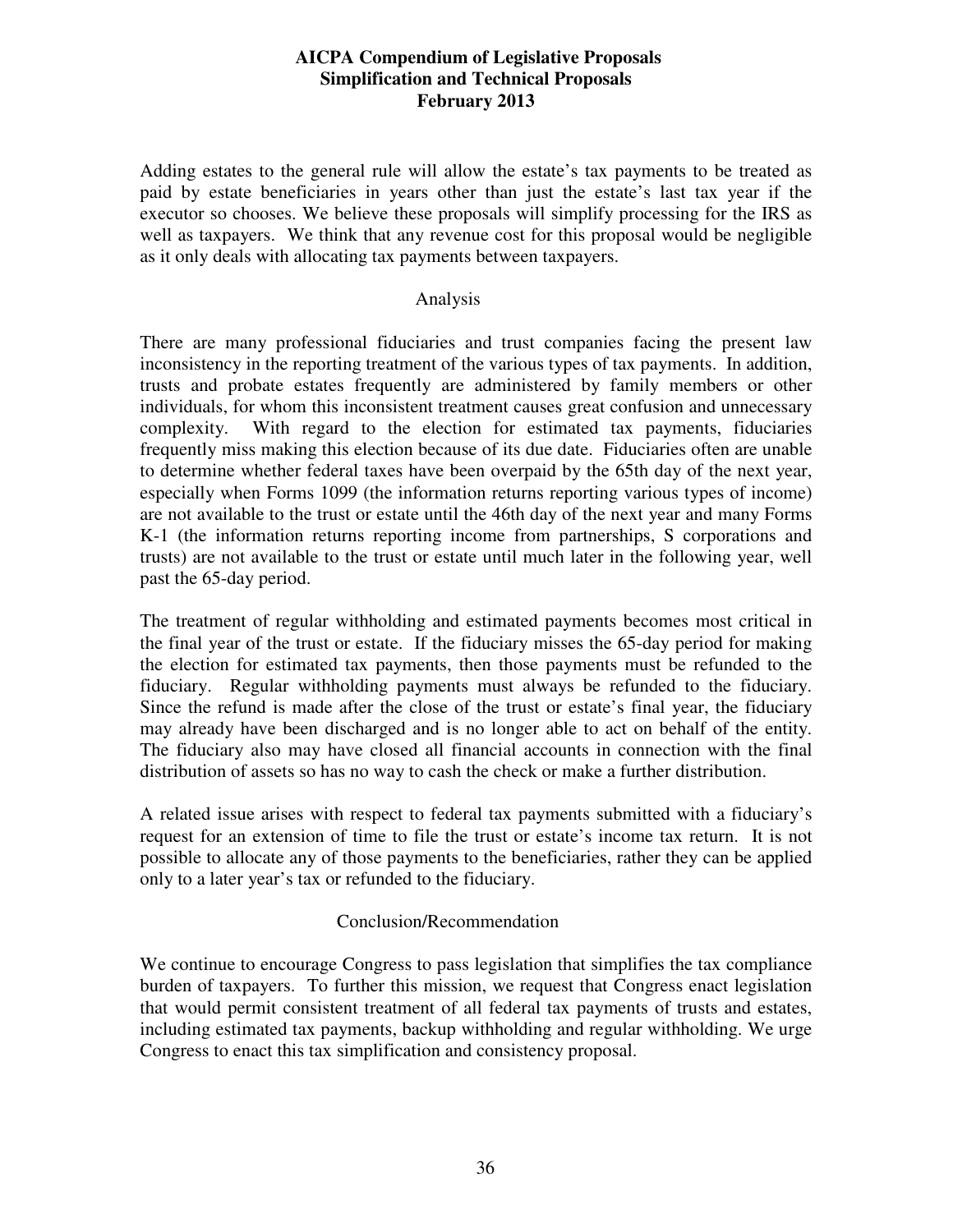Proposal: Amend section 67(e) to simplify the law and allow estates and nongrantor trusts to fully deduct the cost of complying with fiduciary duties in administering estates and trusts.<sup>6</sup>

#### Present Law

The current law denies a deduction for the cost of complying with many fiduciary duties to the extent that their aggregate cost does not exceed 2-percent of the taxpayer's adjusted gross income. This is known as the "2-percent floor."

By way of background, Congress enacted section  $67(a)$  in 1986 to limit deductions for miscellaneous itemized deductions to those in excess of 2 percent of adjusted gross income (AGI). Congress's purpose was to reduce recordkeeping for numerous small expenditures and eliminate deductions for many, essentially personal expenditures claimed in error.<sup>7</sup> Because estates and nongrantor trusts<sup>8</sup> are taxed in the same manner as individuals, Congress provided an exception to the 2-percent floor in section 67(e) for fiduciary administrative costs that would not have been incurred "if the property were not held in such trust or estate."

Because of the statute's unusual wording, there have been numerous judicial battles over its meaning. In 2008, the U.S. Supreme Court held in Knight v. CIR, 552 U.S. 181, 128 S. Ct. 782 (2008), that the statute allows a full deduction for "only those costs that it would be uncommon (or unusual, or unlikely) for such a hypothetical individual to incur." To make that determination, the Court held that the trustee must "predict" whether a hypothetical person with the trust property would have incurred the cost. Unfortunately this interpretation imposes significant uncertainty, complexity, recordkeeping and enforcement burdens on both the trustee and the government. In short, it raises more questions than it answers.

We have worked together with the American Bankers Association, the American Bar Association, the American College of Estate and Trust Counsel and other groups to provide the IRS and Treasury input on July 27, 2007 proposed regulations section 1.67-4. On September 7, 2011, the IRS withdrew those regulations and issued a replacement set of proposed regulations section 1.67-4 attempting to implement the Supreme Court's decision. The proposed regulations require trustees' fees and other single commission fees to be unbundled and separated between costs that are commonly incurred by individuals and those that are not. The IRS and Treasury have been unsuccessful in drafting regulations that are clear and administrable, without subjecting nearly all administrative costs to the 2-percent floor. Doing so eliminates the exemption under

 $\frac{6}{6}$  The AICPA submitted a similar proposal on <u>September 8, 2008</u> to the 110<sup>th</sup> Congress.

<sup>&</sup>lt;sup>7</sup> Sen. Rep. No. 99-313, 1986-3 C.B. Vol. 3, p. 78; House Rep. No. 99-426, 1986-3 C.B. Vol. 2, p. 109.

<sup>8</sup> A nongrantor trust is a trust that is treated as a separate taxable entity from its grantor or beneficiary. By contrast, a grantor trust is one whose grantor or beneficiary is treated as the owner of all or part of the trust property for income tax purposes.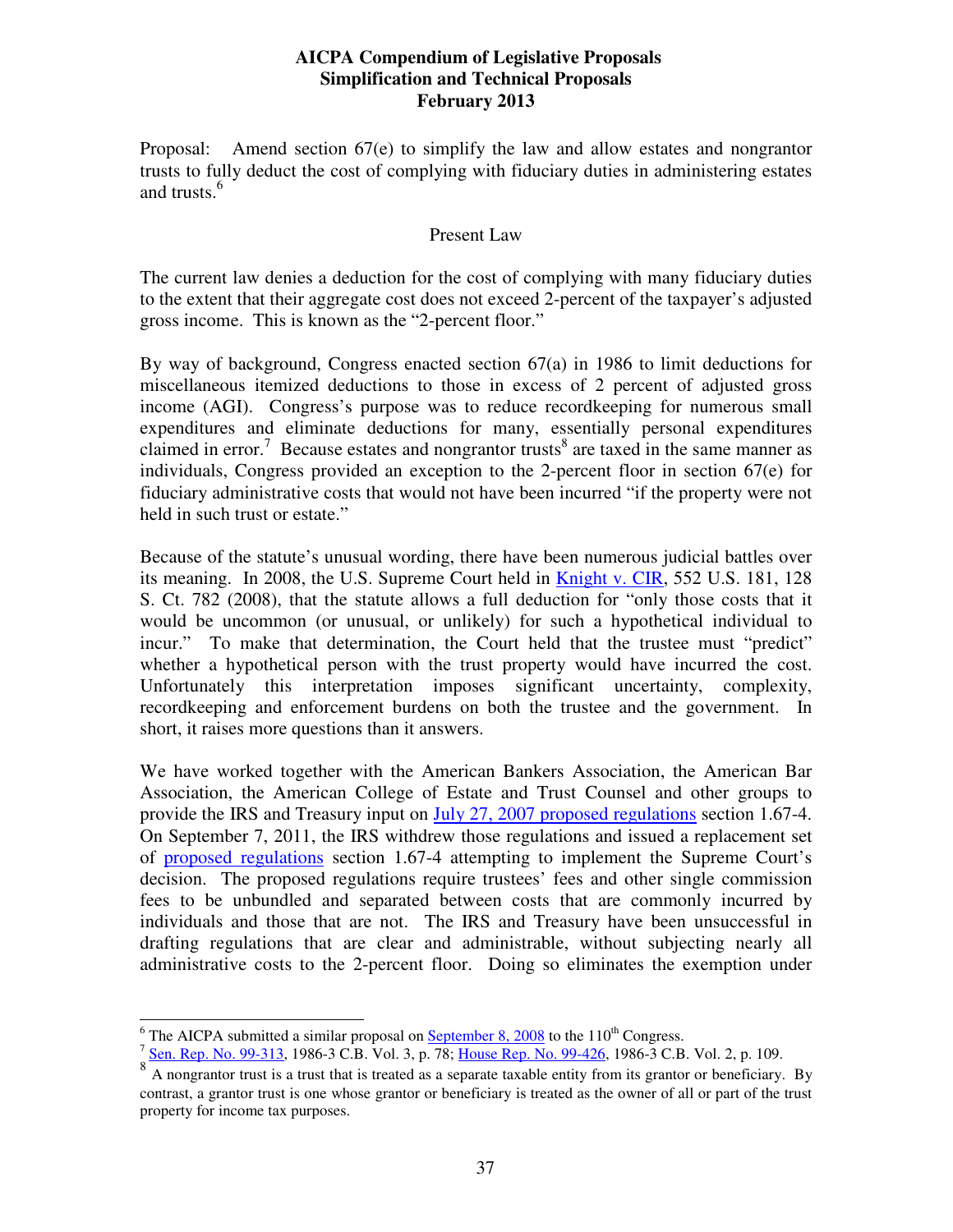section 67(e). Expressing similar frustration over section 67(e), Chief Justice Roberts commented:

While Congress's decision to phrase the pertinent inquiry in terms of a prediction about a hypothetical situation inevitably entails some uncertainty, that is no excuse for judicial amendment of the statute.

## Description of Proposal

The solution, in our view, is to amend the statute. We think the proposed amendment below would simplify the statute, would modernize it for the prudent investor rule,  $9$  make it easier to administer, and provide a consistent definition of AGI for estates and nongrantor trusts throughout the Internal Revenue Code. We do not think the proposal would encourage individuals to create nongrantor trusts to merely avoid the 2-percent floor. The associated costs of creating such trusts would likely exceed any tax benefit. Creating a separate trust requires giving the money away, not to mention the extra management cost and liability associated with creating a separate legal entity.

As amended, the statute would provide:

67(e). DETERMINATION OF ADJUSTED GROSS INCOME IN CASE OF ESTATES AND TRUSTS. For purposes of this section, the adjusted gross income of an estate or trust shall be computed in the same manner as in the case of an individual, except that (1) the deductions for costs which are paid or incurred in connection with the administration of the estate or trust and which would not have been incurred if the property were not held in such trust or estate,… shall be treated as allowable in arriving at adjusted gross income.

## Analysis

We support this measure for the following reasons:

-

1. The present statute is overly complex and burdensome. The trustee must predict whether an ordinary individual with the same property would have incurred the same cost or a portion thereof, under the Supreme Court's reading of the statute. The trustee must then separate his/her fees into the portion an individual would have incurred (subject to the 2-percent floor) and the portion that is fully deductible. The proposed regulations indicate "any reasonable method" is to be used for the determination. Such recordkeeping complexity is contrary to sound tax policy.

<sup>&</sup>lt;sup>9</sup> The prudent investor rule requires a trustee to invest trust funds as a prudent investor would for the account of another. Prior to the Uniform Prudent Investor Act of 1992, trustees were only required to follow the prudent man rule, which required the trustee to invest trust funds as he would for himself.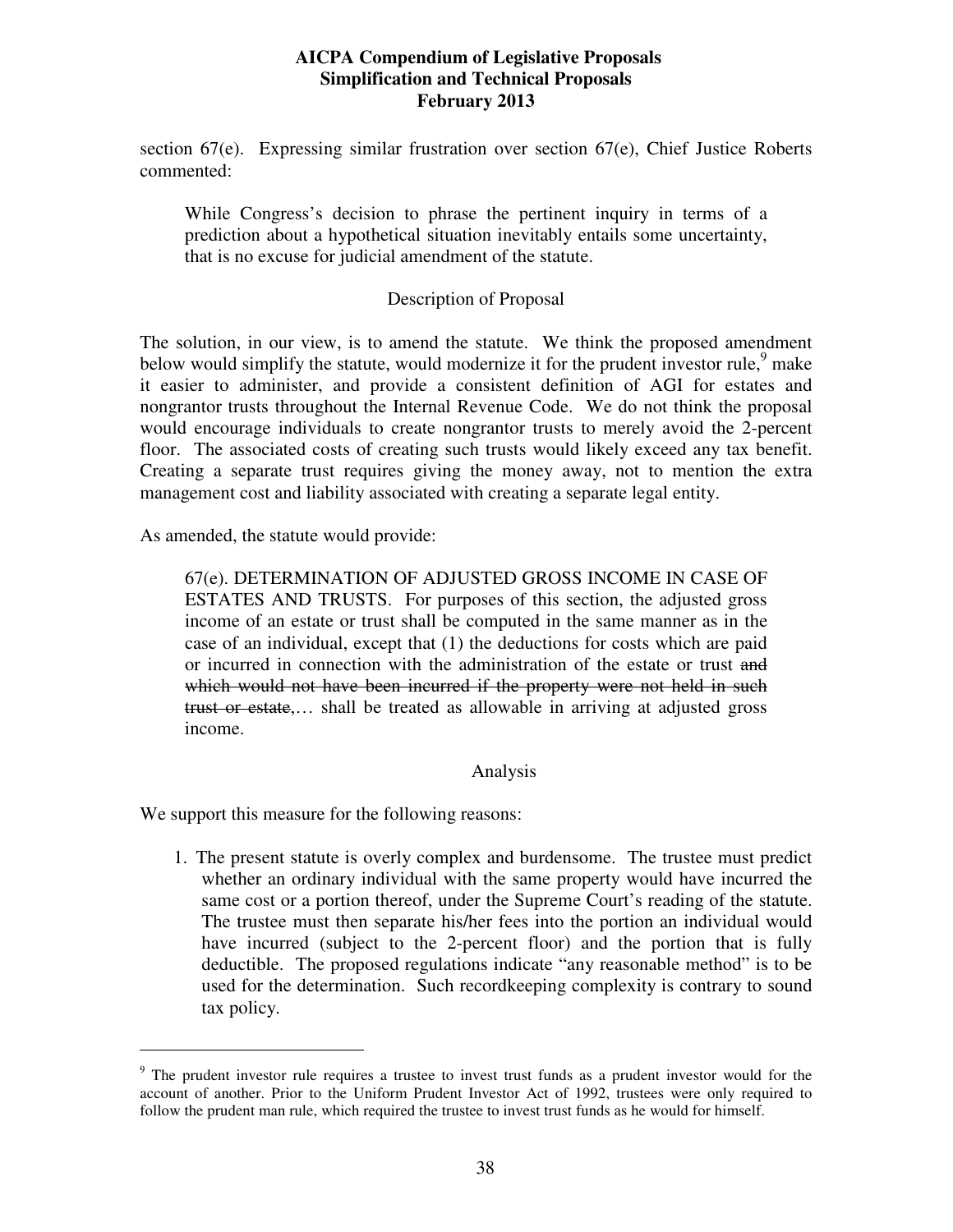- 2. A legislative change would eliminate uncertainty, inconsistencies and errors arising from the requirement to predict what individuals commonly do. Because section 67(e) requires the extraordinarily difficult task of predicting whether individuals would commonly incur a particular expense that the trust or estate incurred, it will result in uncertainty, inconsistent treatment from trust to trust, errors of judgment, and potential penalties on both the trustee and tax preparers.
- 3. The present statute requires extensive recordkeeping. The Supreme Court's interpretation of section 67(e) requires the trustee to keep additional records to determine whether and how its expenses are different from those incurred by hypothetical individuals with the same property. This additional recordkeeping is contrary to Congress's original purpose for section 67, which was to simplify recordkeeping and limit individuals from deducting personal expenses (i.e., safe deposit box fees, investment magazines, home office expenses, etc.).
- 4. The present statute is out of date. The present statute was enacted eight years before the Prudent Investor Act (1994) was adopted by nearly every state. The Prudent Investor Act raised the investment standard from the "prudent man" to the more demanding "prudent investor" rule, requiring many trustees to obtain specialized expertise to fulfill their fiduciary duties. Thus, the Internal Revenue Code denies a full deduction for costs incurred to comply with the Act merely because individual investors sometimes incur the same costs.
- 5. The present statute penalizes compliance with fiduciary duties. The present statute penalizes trustees for incurring costs to carry out their mandatory fiduciary duties. Trustees who hire professional advisors to comply with their duty to invest prudently will be denied some or all of their deductions. However, if they forgo the professional advice, they risk a breach of fiduciary duty. Such tension should not exist between the Internal Revenue Code and other regulatory acts.
- 6. Trusts are small taxpayers. According to IRS Statistics of Income for 2010, over 96% of all trusts report less than \$100,000 of total income, including capital gains.<sup>10</sup> These trusts are often maintained for minors, disabled individuals, and the elderly. This \$100,000 threshold is significantly below the amount generally used to define "wealthy taxpayers" for whom benefits are limited. The Internal Revenue Code should reflect that estates and trusts are generally small taxpayers burdened with mandatory duties that require extra costs to administer.
- 7. Cost of compliance does not justify the tax collected. As section 67(e) is presently interpreted, trusts and estates must determine on an item-by-item basis

-

<sup>&</sup>lt;sup>10</sup> Table 1. Fiduciary Income Tax Returns, Income Source, Deductions, and Tax Liability, by Tax Status and Size of Total Income, Filing Year 2010, *available at*  http://www.irs.gov/taxstats/article/0,,id=225290,00.html.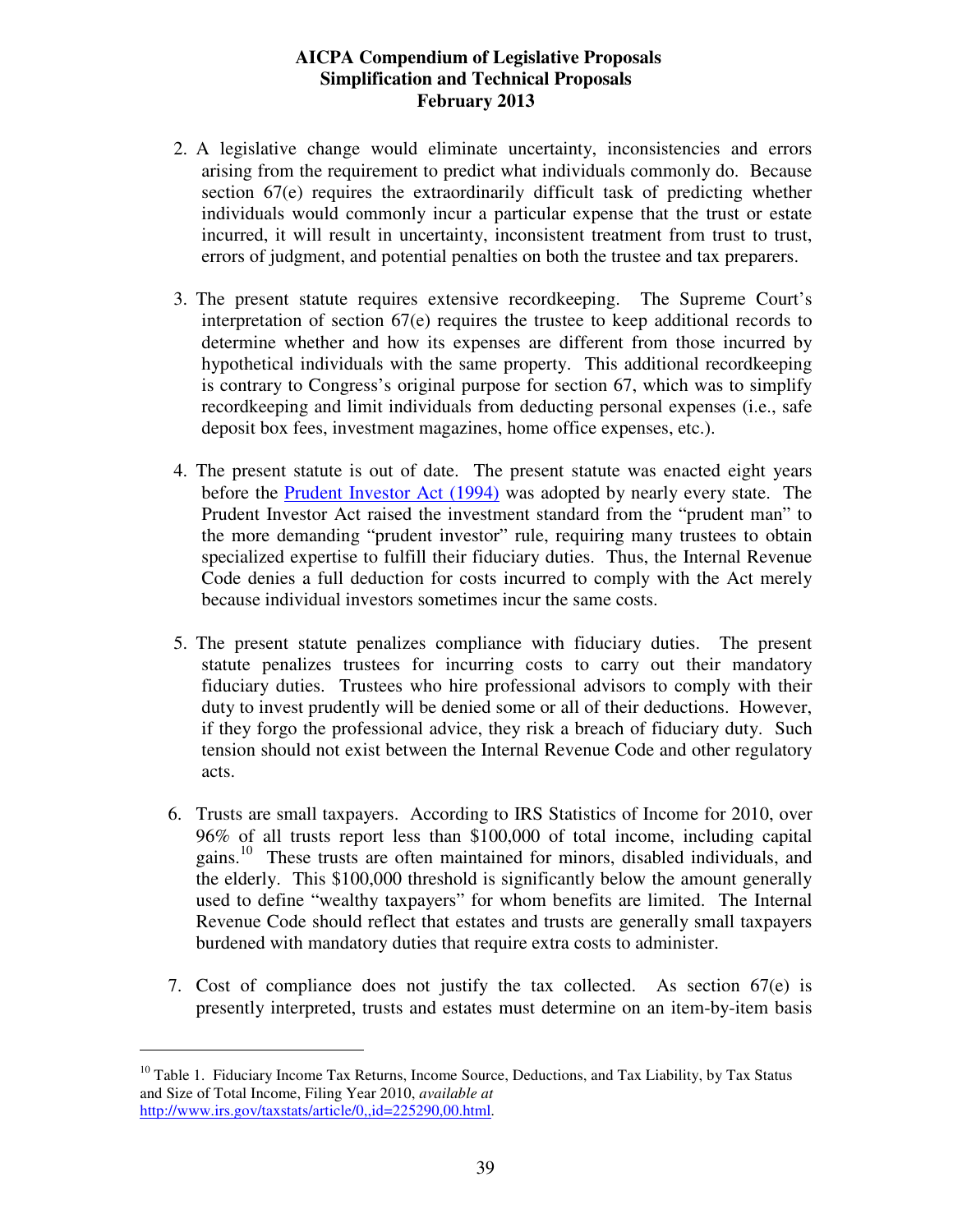which costs would not customarily be incurred by a hypothetical individual in order to determine the costs not subject to the 2-percent floor. In order to avoid the cost, complexity, and recordkeeping required to determine which costs would not commonly be incurred by a hypothetical individual, many small trusts and estates might simply subject all their costs to the 2-percent floor, forfeiting their right to the full deduction because they cannot justify the compliance cost. Large trusts and estates may decide to incur the extra cost of recordkeeping in order to obtain a full deduction. The additional compliance cost for both the government and fiduciaries will likely be significant compared to the incremental revenue. Sound tax policy should not limit the availability of legitimate tax deductions to only those who can afford the cost to comply.

- 8. The proposed change is simple. The bill proposes to simply delete the phrase at the end of section  $67(e)(1)$  – "and would not have been incurred if the property were not held in such trust or estate." Such change would allow a full deduction for all costs "incurred in connection with the administration of the trust or estate." It would be administrable, fair and consistent with Congress's intent to simplify recordkeeping. It would also eliminate the tension between the Prudent Investor Act's mandate to invest prudently and the Internal Revenue Code's denial of a full deduction for the costs of complying with the Act.
- 9. Trustees are already heavily regulated. Trustees are heavily scrutinized on how they invest property entrusted to them compared to individuals who are free to manage their own property. Trustees must comply with the Uniform Trust Code, the Uniform Prudent Investor Act, the Uniform Principal and Income Act, and numerous other federal and state laws. These laws require them to be loyal and impartial, to diversify, to contain costs and to consider numerous other circumstances unique to a trust. Trusts and estates were not the original target of section 67(e) when Congress sought to reduce recordkeeping and deductions for personal expenses.
- 10. The proposed change would provide a single definition of AGI for an estate or trust in the Internal Revenue Code. The Internal Revenue Code contains two different definitions of AGI for an estate or trust. Section 67(e) provides that AGI is determined after deducting costs "paid or incurred in connection with the administration of the estate or trust and which would not have been incurred if the property were not held in such trust or estate." However, section  $165(h)(4)(C)$ provides that AGI is determined after deducting "costs paid or incurred in connection with the administration of the estate or trust." These two distinctly different definitions of AGI serve no purpose. The Internal Revenue Code should be simplified to provide a single definition of AGI for estates and trusts, which should be the definition contained in section  $165(h)(4)(C)$ .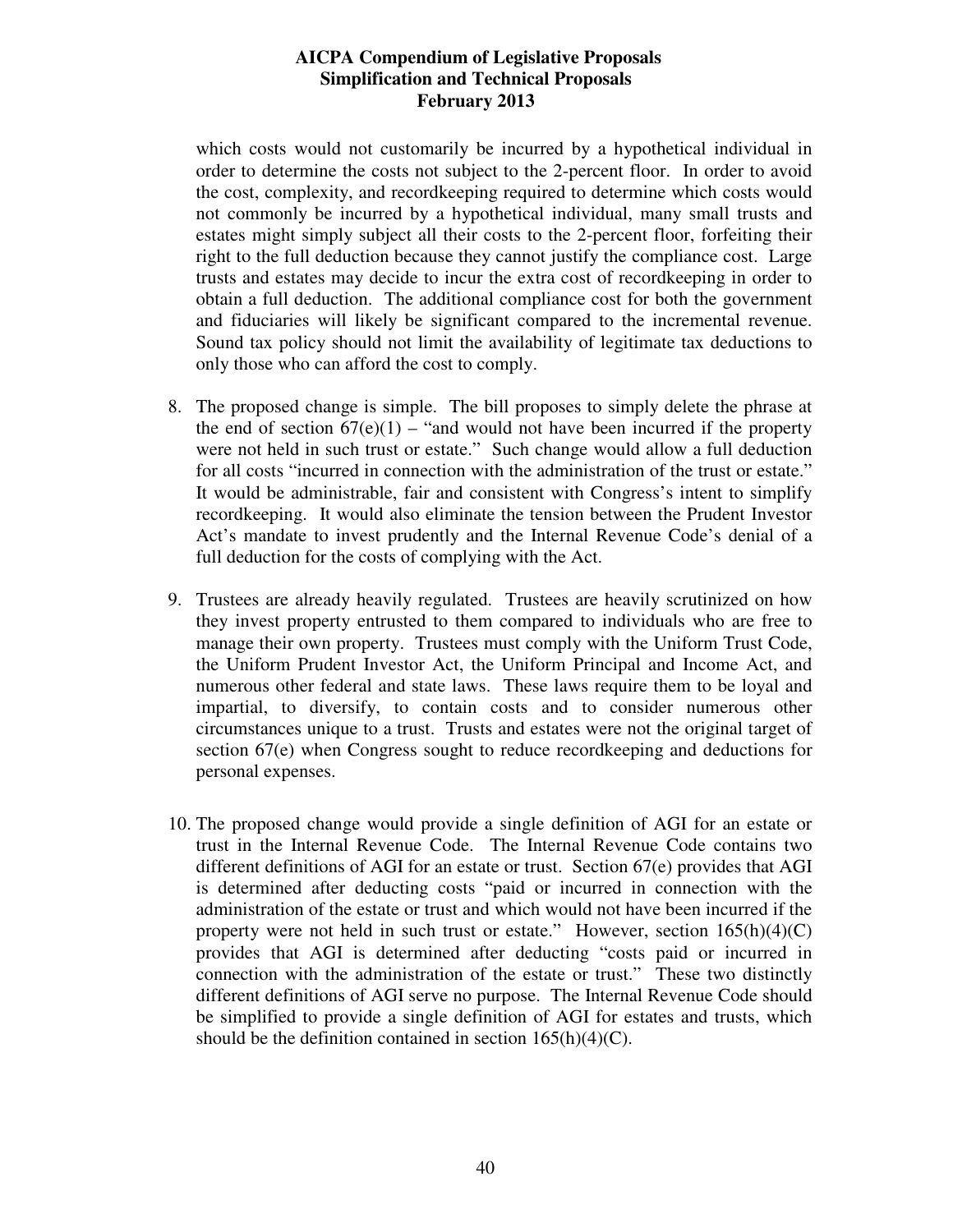## Conclusion/Recommendation

Congress should amend section 67(e) to simplify the law and allow estates and nongrantor trusts to fully deduct the cost of complying with fiduciary duties in administering estates and trusts.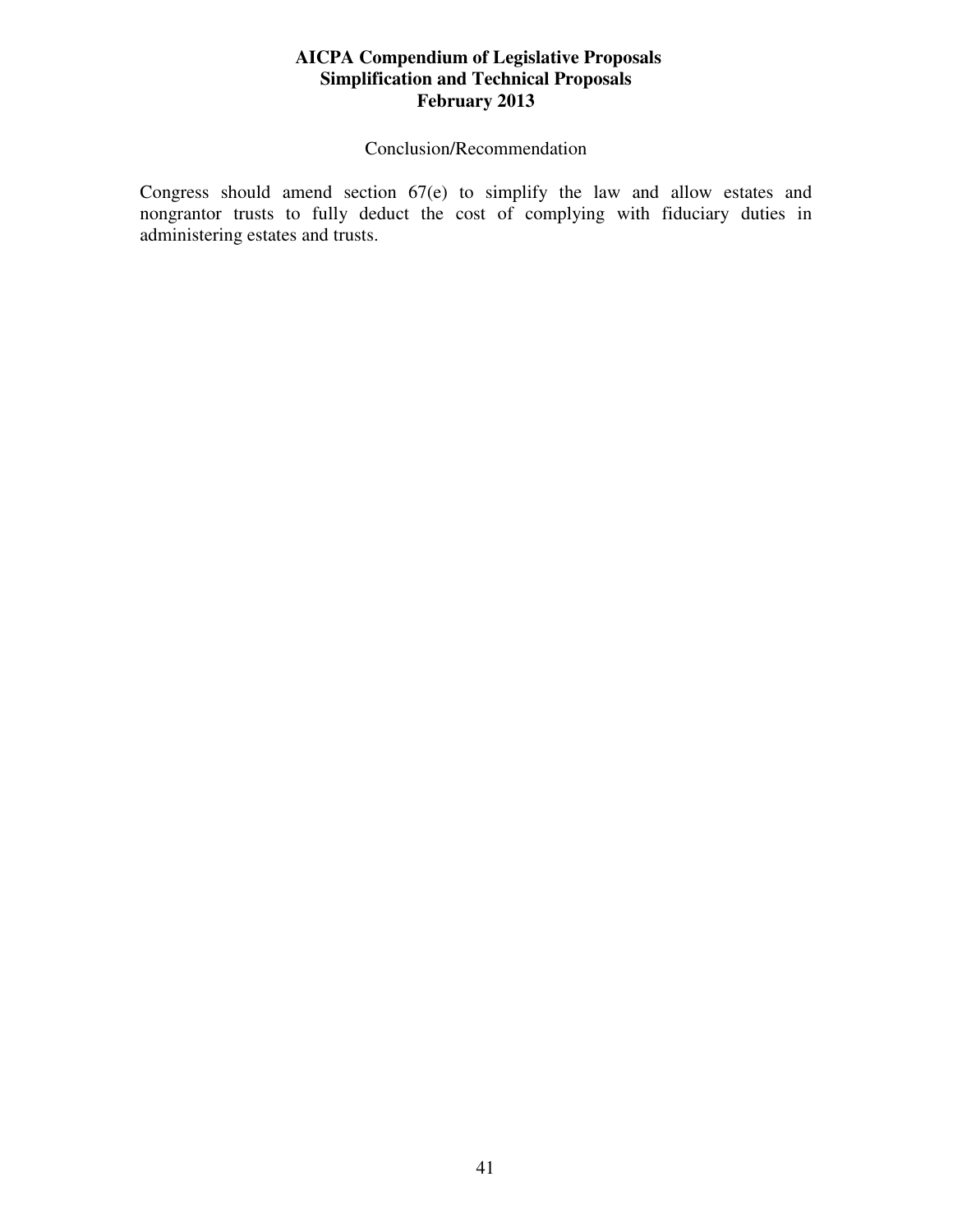Proposal: Exempt from the filing requirement of section 6034(a) trusts with charitable deductions only from flow-through entities

#### Present Law

The AICPA continues to encourage Congress to pass legislation that simplifies the tax compliance burden of taxpayers. To further this mission, we request that Congress enact legislation that would exempt from complying with the information reporting requirements of Internal Revenue Code section 6034(b)(1) trusts whose only charitable deductions are passed through to them from a flow-through entity (e.g., an S corporation, limited liability company (LLC), or partnership).

Section  $6034(b)(1)$  provides that every trust that is not a split-interest trust described in section  $4947(a)(2)$  but that is claiming a deduction under section  $642(c)$  for the taxable year shall furnish the information with respect to the taxable year as the Secretary may by forms or regulations prescribe, including:

- 1.The amount of the deduction taken under section 642(c) within the year;
- 2.The amount paid out within the year which represents the amount for which deductions under section 642(c) have been taken in prior years;
- 3.The amount for which the deductions have been taken in prior years but which has not been paid out at the beginning of the year;
- 4.The amount paid out of principal in the current and prior years for the purposes described in section 642(c);
- 5.The total income of the trust within the year and the expenses attributable thereto; and
- 6.A balance sheet showing the assets, liabilities and net worth of the trust as of the beginning of the year.

Section  $6034(b)(2)(A)$  provides an exception to the reporting requirement of section 6034(b)(1) for a trust for any taxable year if all the income for the year, determined under the applicable principles of the law of trusts, is required to be distributed currently to beneficiaries.

Under section  $6652(c)(2)(A)$ , a penalty is imposed for failure to file the information return required by section 6034(b). The penalty is \$10 a day with a maximum of \$5,000.

Trusts use Form 1041-A, U.S. Information Return Trust Accumulation of Charitable Amounts, to satisfy their reporting obligation under section 6034(b). According to the instructions, the trustee must file Form 1041-A for a trust that claims a charitable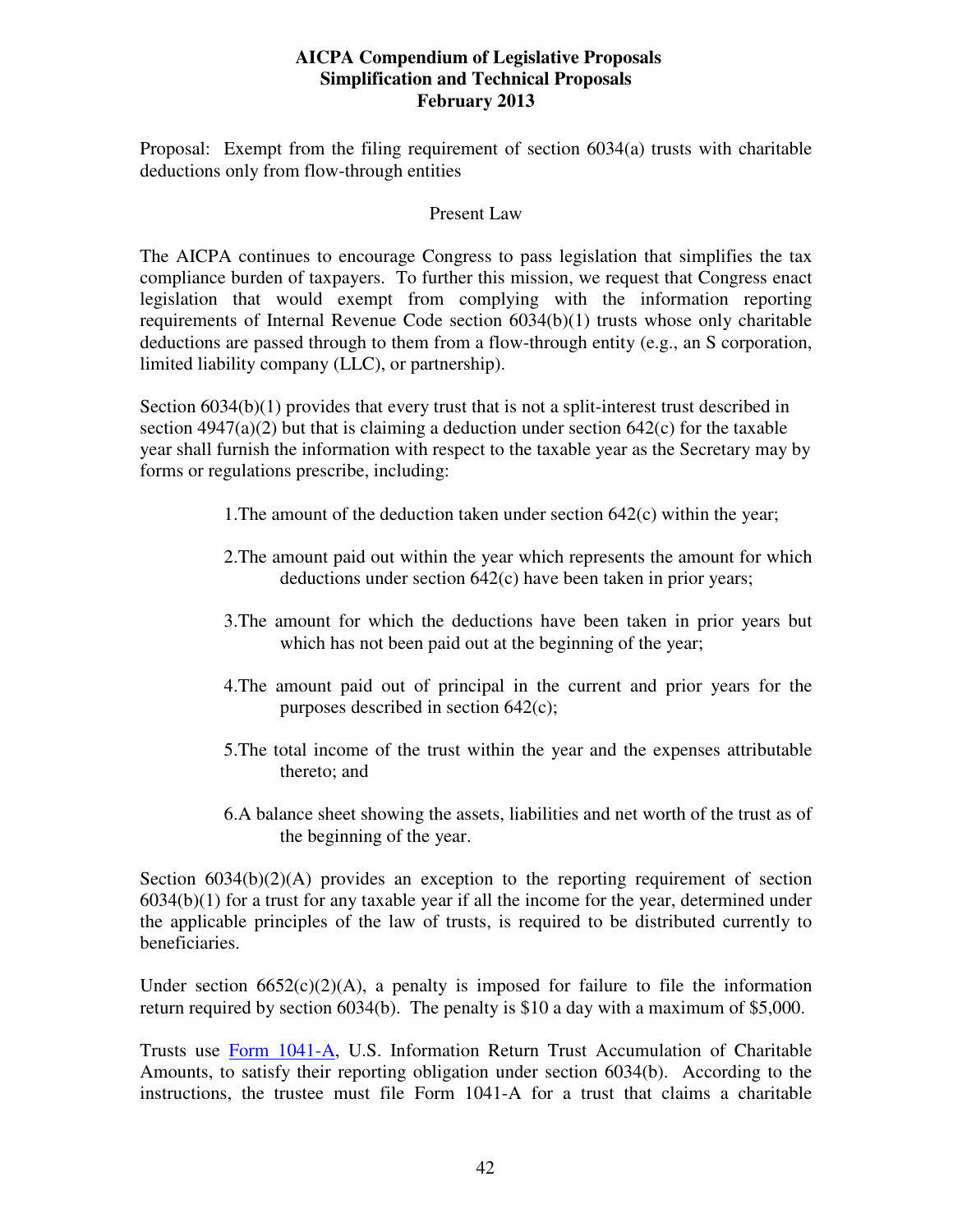deduction or other deduction under section 642(c) unless an exception applies. The instructions provide exceptions for a trust that is required to distribute currently to the beneficiaries all the income for the tax year determined under section 643(b) and the related regulations<sup>11</sup>; a charitable trust described in section  $4947(a)(1)^{12}$ ; and for tax years beginning after 2006, a split-interest trust described in section  $4947(a)(2)$ .<sup>13</sup> Section  $642(c)(1)$  provides that a trust is allowed a deduction in computing its taxable income for any amount of the gross income, without limitation, that pursuant to the terms of the governing instrument is, during the taxable year, paid for a purpose specified in section 170 $(c)$ . For a trust to claim a charitable deduction under section 642 $(c)$  for amounts of gross income that it contributes for charitable purposes, generally the governing instrument of the trust must give the trustee the authority to make charitable contributions.

## Analysis

Often trusts invest in partnerships that make charitable contributions. If the partnership makes a charitable contribution from its gross income, that income is never available to the trust. For federal tax purposes, however, the trust must take into account its distributive share of the partnership's income, gain, loss, and deductions, and credits. These items include the amount of income given to charity and the corresponding deduction for that contribution. The Internal Revenue Service has recognized the trust's ability to claim a charitable deduction in this situation despite the fact that the trust's governing instrument does not authorize the trustee to make charitable contributions. See Rev. Rul. 2004-5, 2004-3 I.R.B. 295.

A similar situation arises with respect to electing small business trusts (ESBTs) that own stock in an S corporation if the S corporation makes a contribution to charity from its gross income. Treasury Reg.  $\S$  1.641(c)-1(d)(2)(ii) provides that if an ESBT is required to take into account a deduction attributable to an amount of the S corporation's gross income that is paid by the S corporation for a charitable purpose, the contribution will be deemed to be paid by the S portion of the ESBT pursuant to the terms of the trust's governing instrument within the meaning of section  $642(c)(1)$ .

For many trusts that claim a charitable deduction under section 642(c), the contribution is made by partnerships or S corporations in which the trust owns an interest, and no contributions are actually made by the trust. In these situations, we recommend that the trust be exempt from the information reporting requirements of section 6034(b) and therefore not be required to file Form 1041-A. Such trusts are not accumulating any income that may be distributed to charity in the future. The current charitable deductions are based solely on the current income of a flow-through entity, which contributes it

-

<sup>&</sup>lt;sup>11</sup> See section  $6034(b)(2)(A)$ .

<sup>&</sup>lt;sup>12</sup> See section  $6034(b)(2)(B)$ .

 $13$  See section 6034(a).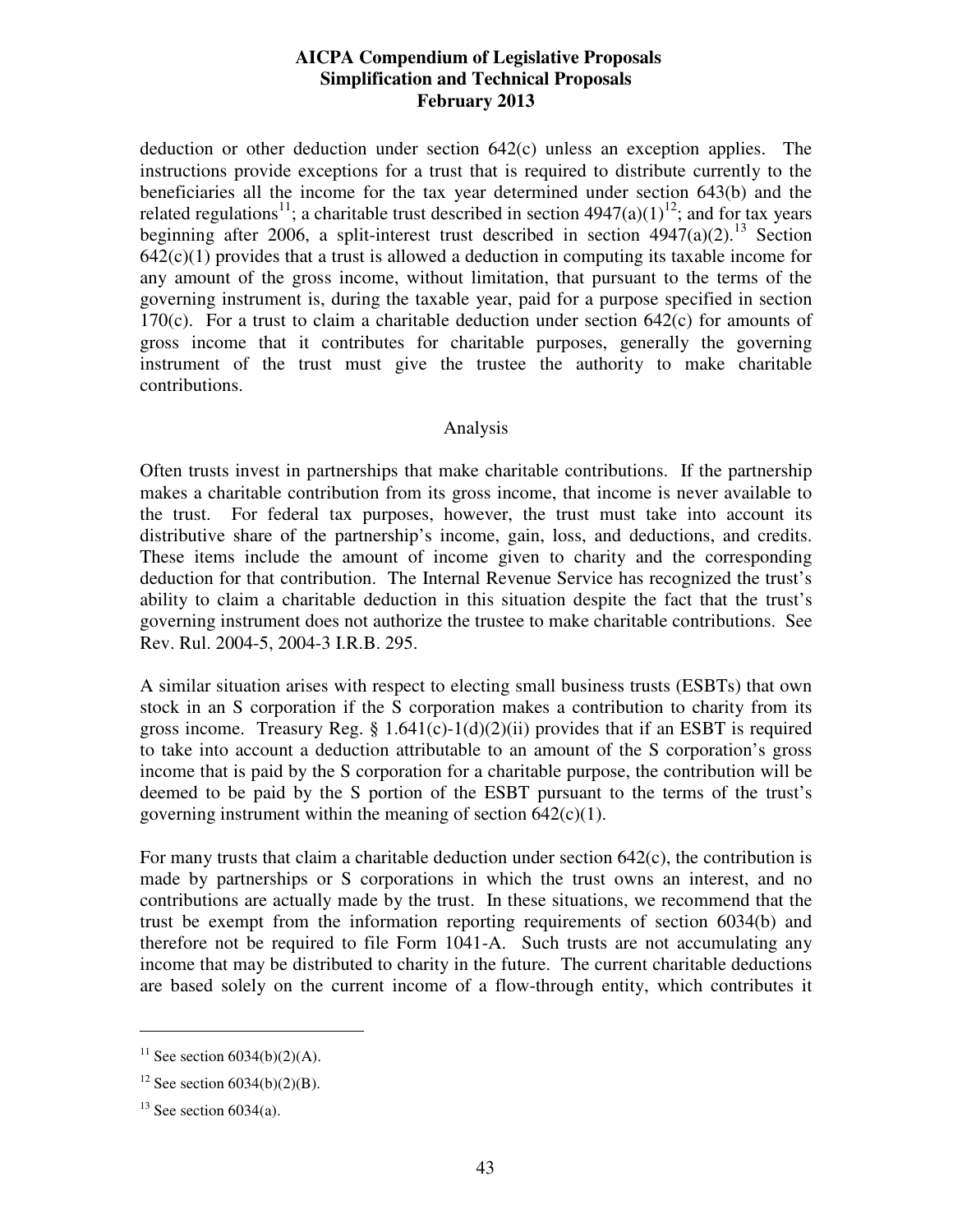directly to charity, and are not from any prior year's accumulation of income by the trusts.

As discussed above, the trusts themselves never received the amounts that were given to charity and never made any direct charitable contributions. Under these circumstances, being required to file Form 1041-A places an unnecessary burden on these trusts and does not yield any additional useful information for the Internal Revenue Service. Moreover, trustees and preparers frequently are unaware of this filing requirement if the trust itself normally does not make any charitable contributions but in some years has charitable contributions passed through to it from their partnership, LLC, or S corporation investments. For these trusts, the failure to file penalty can easily run to its maximum \$5,000 amount, an amount that frequently is much greater than the amount of the claimed charitable deduction. For those trustees who are aware of this filing requirement, they sometimes choose to forego claiming the deduction rather than having to file an additional tax return. We believe that an exception should be created for these trusts because charitable deductions passed through to trusts from partnerships, LLCs, or S corporations do not appear to fall within the scope and purpose of the information reporting requirement of section 6034(b).

## Description of the Proposal

We suggest that an additional exception  $(C)$  be added to section 6034(b)(2) to read as follows:

(2) Exceptions. Paragraph (1) shall not apply to a trust for any taxable year if  $-$ …

(C) the trust's only deductions under section 642(c) are those attributable to charitable contributions taken into account by the trust under section  $1366(a)(1)$ and section  $702(a)(4)$ .

## Conclusion/Recommendation

We urge Congress to enact this tax simplification proposal to exempt from complying with the information reporting requirements of Internal Revenue Code section 6034(b)(1) trusts whose only charitable deductions are passed through to them from a flow-through entity (e.g. S corporation, LLC, or partnership). We look forward to working with you on this issue to achieve simplicity, effectiveness and efficiency as Congress considers this and other simplification legislation.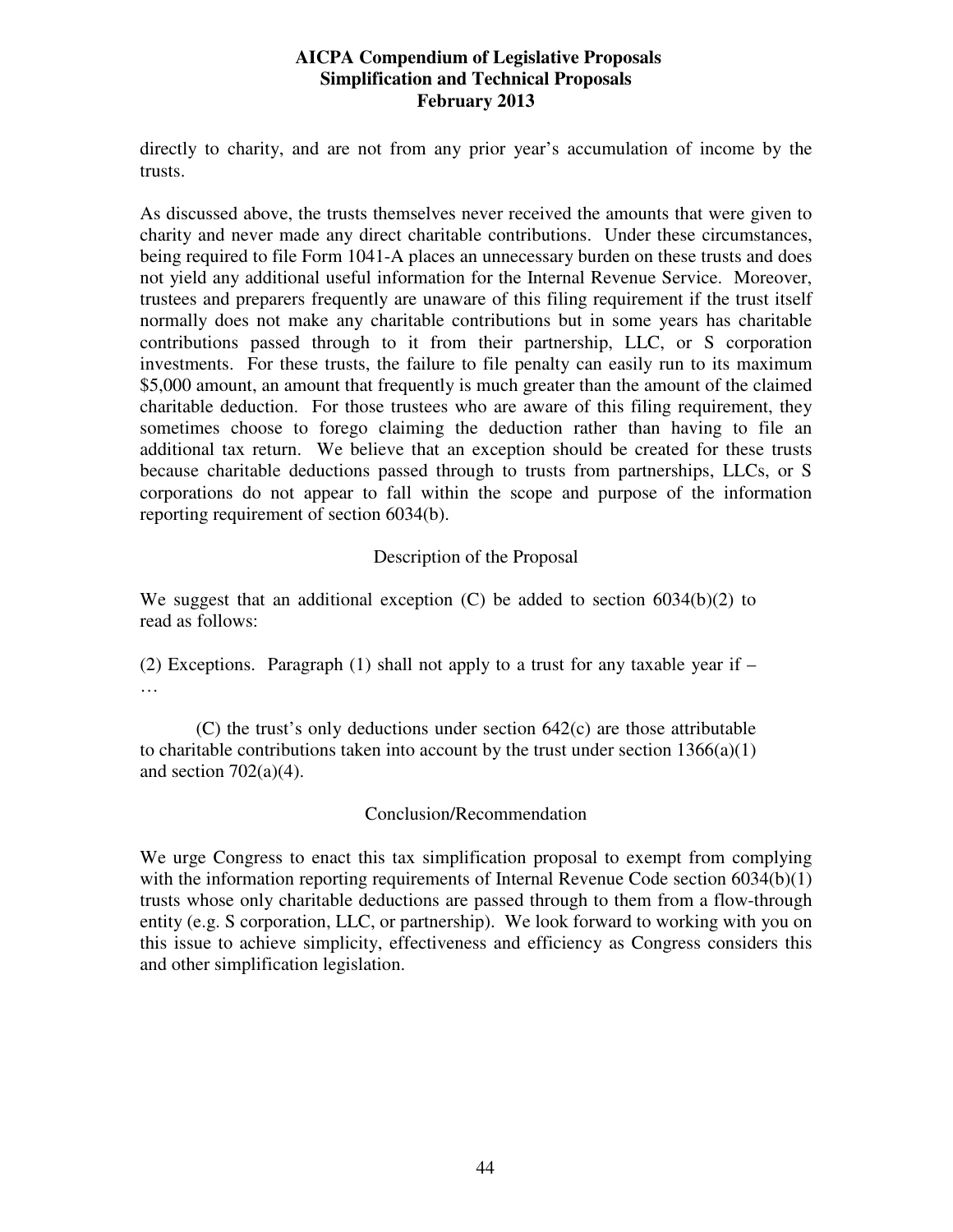Proposal: Allow a single 6-month automatic extension for entire Form 990 series and other information, excise and income tax returns of exempt organizations

#### Present Law

Currently, most of the forms in the Form 990 series (e.g., Form 990, Form 990-PF, etc.) are only permitted a 3-month automatic extension on Form 8868. Exempt organizations that need additional time must then submit another request on Form 8868 and demonstrate reasonable cause in order to receive approval by the IRS for up to another 3 month extension. However, Form 990-T is currently permitted an automatic 6-month extension.

## Description of Proposal

We recommend that tax-exempt organizations also be allowed a single, automatic 6 month extension of time to file all information, excise and income tax returns on Forms 990 (complete series), 4720, 5227, 6069 and 8870.

AICPA previously submitted a comment letter recommending modification to Treas. Reg. § 1.6081-9(a) on May 21, 2010 for all of the above referenced forms. In addition, it was also referenced in the AICPA's October 8, 2010 comment letter to Congress on due dates in footnote 10.

## Analysis

Complying with the tax law should be straightforward so that taxpayers understand the rules and can comply with them correctly and in a cost-efficient manner. The principles of tax simplification would be advanced by one automatic extension as opposed to two extensions (one of which requires a detailed disclosure of the reason(s) why additional time is requested to file) to achieve the same result.

Good tax policy also suggests that similarly situated taxpayers should all receive fair and equitable treatment. Current law allows individuals and corporations an automatic 6 month extension of time to file their tax returns. See Treas. Reg. §§ 1.6081-3(a) and 1.6081-4(a). Tax exempt corporations, many of which are organized exclusively for religious, charitable, scientific, testing for public safety, literary or educational purposes, should not be subjected to a heightened administrative burden compared to for-profit corporations.

Allowance of an automatic 6-month extension would also promote efficiency and effectiveness of tax administration. A single automatic extension would save processing time at the IRS and eliminate the need for IRS approval of a second extension request. According to the Treasury Inspector General for Tax Administration Semiannual Report to Congress for the period ending September 30, 2009, "The IRS has experienced workforce challenges over the past few years, including recruiting, training and retaining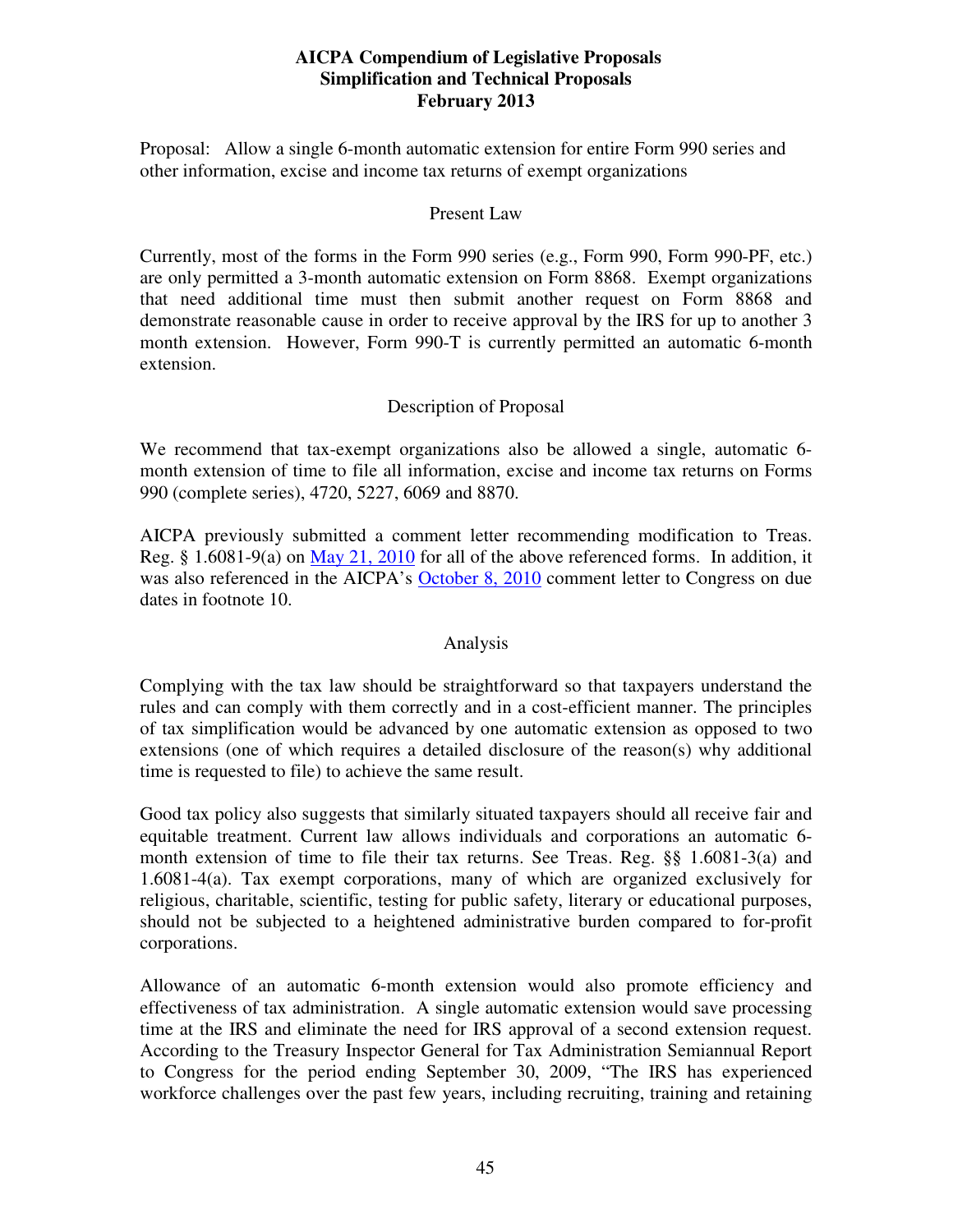employees, as well as an increasing number of employees who are eligible to retire." It has been our experience as practitioners that second extensions are rarely denied on returns for exempt organizations and, therefore, the underlying concern for requiring a second extension request apparently is not warranted. The small benefit derived from the second extension process, if any, does not justify the burden to the IRS and taxpayers. As such, any reduced administrative burden on the IRS should be heavily considered, since it would promote a more efficient use of its already-limited resources.

Furthermore, implementation of one automatic extension would result in an immediate cost savings for both the Federal government and taxpayers. The elimination of the second extension request, and the acceptance or denial of the request, would decrease the preparation and processing costs for all parties involved. A taxpayer cannot file an additional extension request electronically. You must submit a paper version of the fully completed and signed form. The IRS also replies to a taxpayer's request on paper and via the U.S. mail service.

One argument that might be made in opposition to the proposed revision to the regulations is that the public desires to view completed returns for exempt organizations as soon as possible after the organization's year-end. However, many government and non-government organizations require a copy of an exempt organization's Form 990 as a condition of making a grant. As such, there is an incentive not to delay filing in such instances.

In addition to working with board and audit committee schedules to review and/or approve financial statements and the Form 990, organizations with alternative investment portfolios are also at the mercy of the release of Form K-1s by investment partnerships. The final extended due date of the partnership returns is September 15. Therefore, taxexempt investors are often waiting until September 15 to receive their Form K-1s, compute their unrelated business taxable income and assess other tax information reporting requirements. They have no choice but to file for a second extension in order to comply with the law. This is a significant issue for calendar year tax-exempt organizations.

Many of the large tax-exempt organizations need additional time to complete financial statement audits and correctly report amounts reported on investment Forms K-1. We are unaware of any evidence that requiring the filing of a second form would encourage taxpayers to file any sooner.

## Conclusion/Recommendation

We propose that tax-exempt organizations be allowed an automatic 6-month extension of time to file all information, excise and income tax returns. The single extension approach would promote tax simplification, IRS efficiency, a decrease in preparation and processing costs and a reduction in the administrative burden on taxpayers.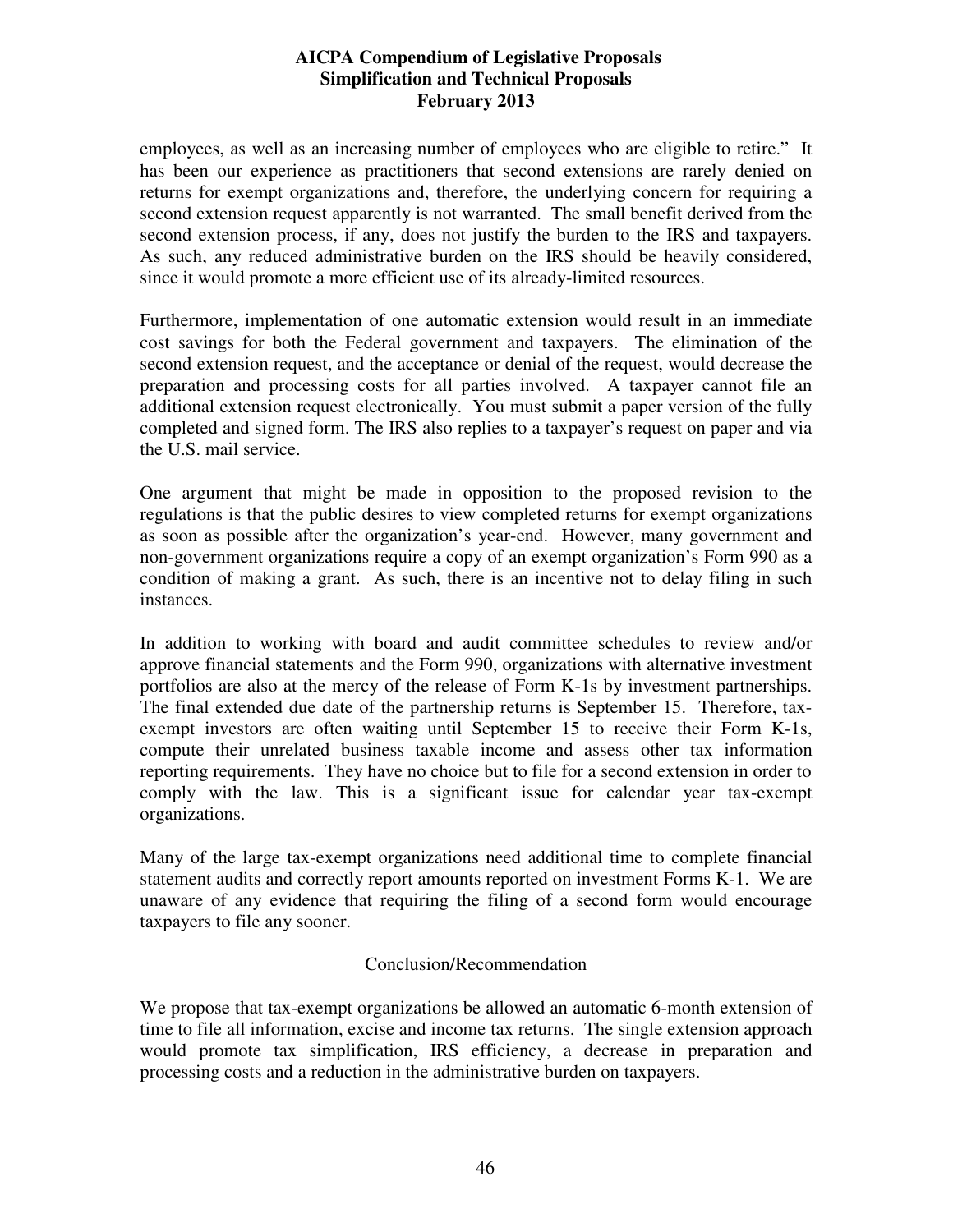Proposal: Reinstate retroactively and make permanent the fair market value exception under section  $512(b)(13)$  and remove the binding contract requirement

#### Present Law

Prior to the passage of the Pension Protection Act of 2006 (PPA), section 512(b)(13) treated otherwise excluded rent, royalty, annuity and interest income received by an exempt organization as unrelated business income, if such income was received from a taxable or tax-exempt organization controlled by that parent organization (50% or more control, as computed both by direct ownership and by the constructive ownership rules of section 318). Such income was includible in the parent exempt organization's unrelated business income, and was subject to the unrelated business income tax to the extent payment of such by the controlled organization reduced its net unrelated income (or increased a net unrelated loss), determined as if the controlled entity were tax exempt.

The Pension Protection Act of 2006 modified section 512(b)(13) to provide that such payments would be treated as unrelated business income only to the extent that they exceeded the amount of any payment that would have been paid or accrued if such payment had been determined under the fair market value principles of section 482. Additionally, section  $512(b)(13)(E)(i)$  imposed a tax addition for valuation misstatements. This provision applied only to payments made pursuant to a binding written contract in effect before December 31, 2005. Originally designed to sunset on December 31, 2007, this provision was re-extended several times, and finally sunset on December 31, 2011.

## Description of Proposal

AICPA recommends that the expired provisions of section 512(b)(13) be reinstated retroactively and made permanent. We also recommend that the binding contract requirement be removed.

## Analysis

Inter-organizational transactions are a normal and necessary part of modern business operations, both for nonprofit and for-profit entities alike. When conducted at arm'slength for fair value, such transactions are in line with the "prudent investment" standard which generated the original exceptions to taxation of rents, royalties, annuities and interest under section  $512(b)(1)$ . We believe the provision should be retroactively reinstated to prevent the report complexities that come with having a one-year disparate tax treatment of an ongoing contract.

## Conclusion/Recommendation

As long as fair market value rules are followed, there is no genuine and substantial reason to differentiate, for purposes of these types of transactions, between related and unrelated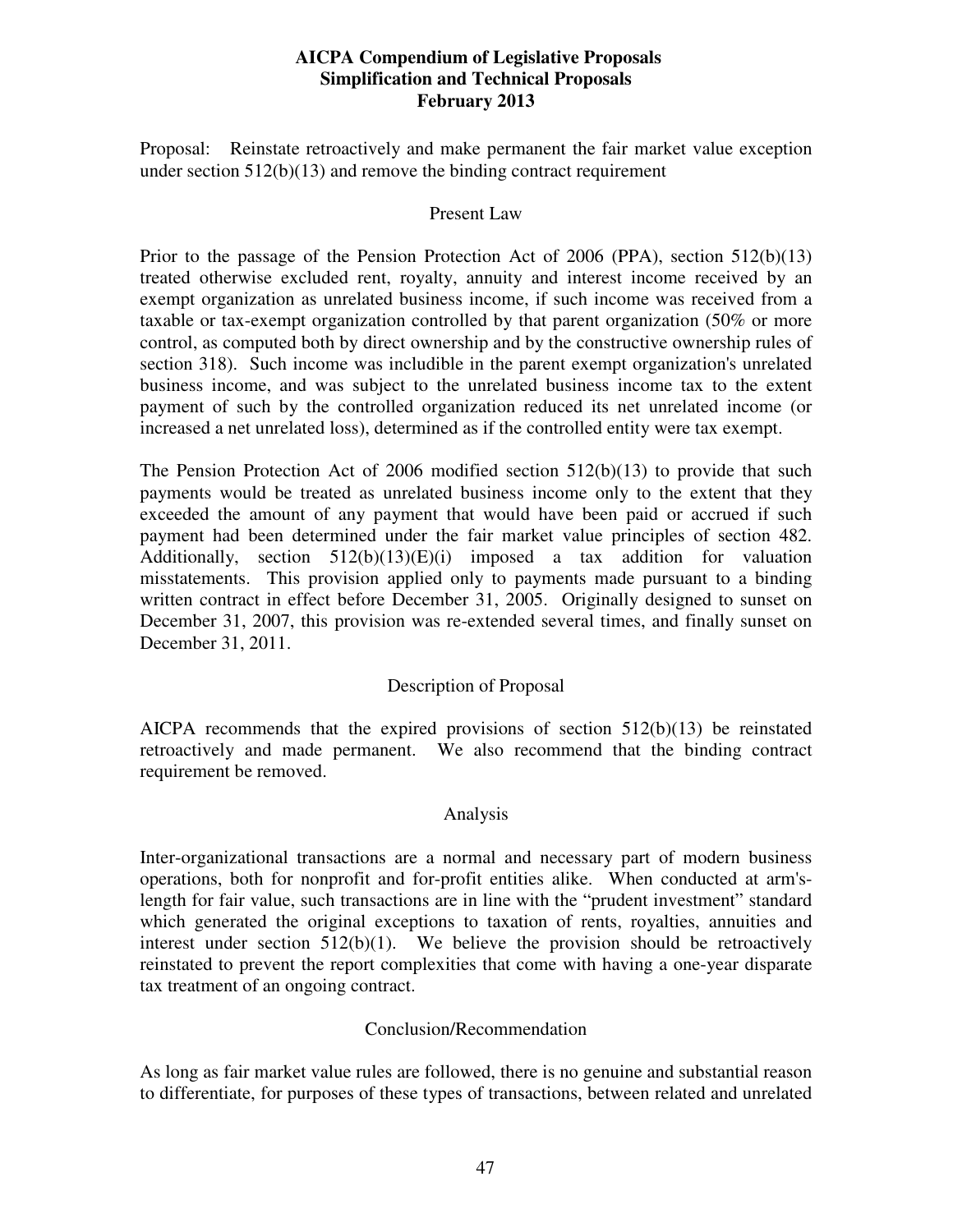entities. Therefore, we urge Congress to reinstate retroactively and make permanent the fair market value exception under section  $512(b)(13)$ . We also recommend the deletion of the binding contract requirement.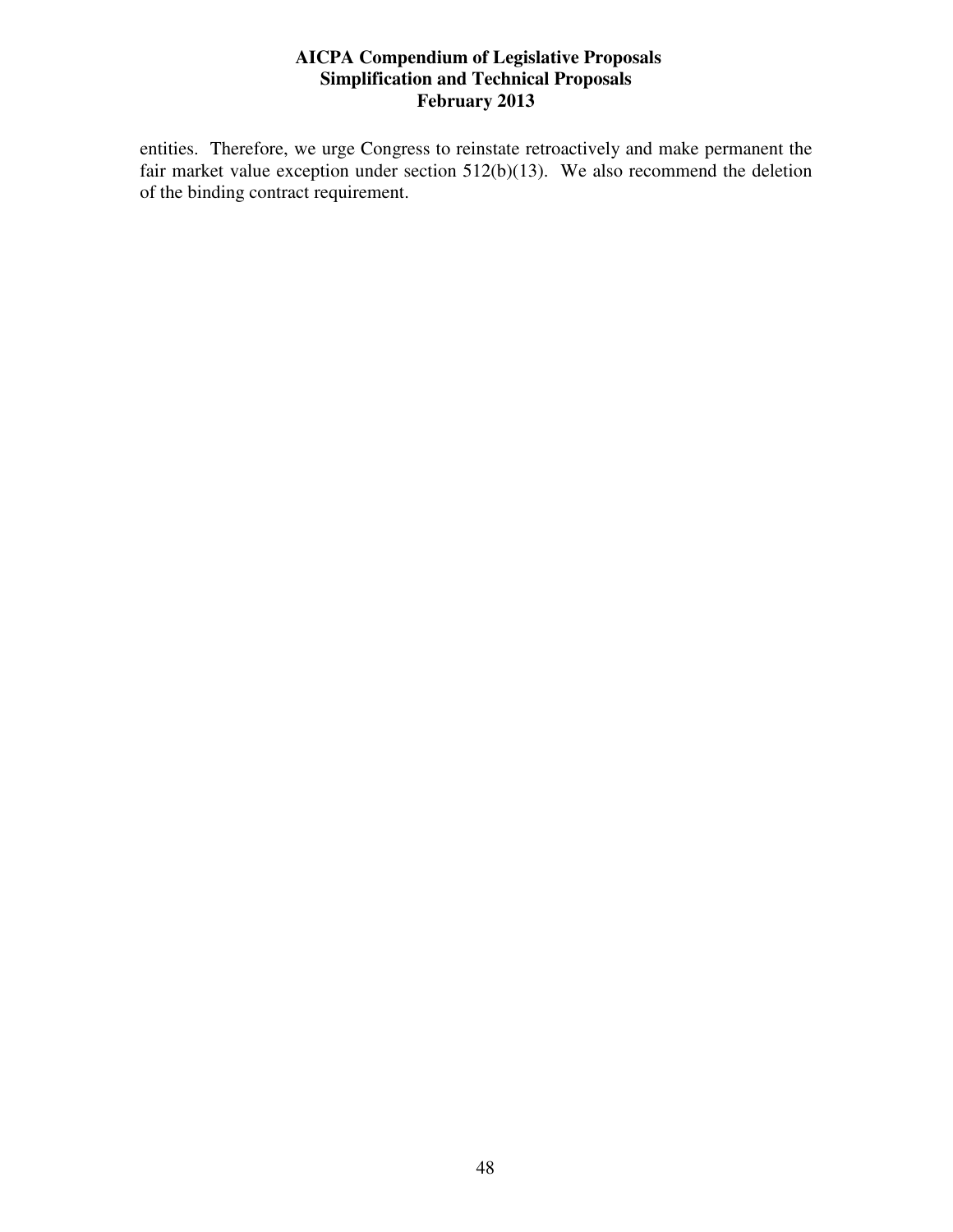Proposal: Expand the exception from section  $509(f)(2)$ , which prohibits an organization from qualifying for section 509(a)(3) status if it accepted certain gifts, to be consistent with the technical change made to section  $4958(c)(3)(C)$ 

#### Present Law

The PPA made numerous changes to the rules governing section  $509(a)(3)$  "supporting" organizations," providing for tighter, more restrictive operations by these types of charitable entities – focusing particularly on potentially abusive transactions between supporting organizations and their controllers and/or substantial contributors. Exceptions were carved out for certain transactions between supporting organizations and the organizations they support; however, the wording of these exceptions created uncertainty as to their applicability to certain types of non-charitable organizations that are afforded "supported organization" status under section 509(a)(2).

The restrictions (and exceptions) created by the PPA were these:

- A change to section  $4958(c)(3)$  by the PPA provided in two separate subsections (sections  $4958(c)(3)(A)(i)(II)$  and  $4958(c)(3)(C)(ii)$ ) for an exception to the general rule imposing automatic excess benefit treatment of loans paid by supporting organizations to disqualified persons and of grants, loans, compensation or other similar payment paid by supporting organizations to substantial contributors. The exception provided in each of those subsections was for "an organization described in paragraph  $(1)$ ,  $(2)$ , or  $(4)$  of section 509 $(a)$ ."
- New section  $509(f)(2)$ , as added by the PPA, prohibited an organization from qualifying for section  $509(a)(3)$  "Type I" or "Type III" status if it accepted a gift from a person who directly or indirectly controlled the organization being supported – but provided "exception" language with regard to the "controlling person" restriction for "an organization" described in paragraph (1), (2), or (4) of section 509(a).

## Description of Proposal

The AICPA recommends that Congress amend section  $509(f)(2)(B)(i)$  to read (change in italics):

## $509(f)(2)(B)(i)$

a person (other than an organization described in paragraph (1), (2), or (4) of section 509(a), or any organization which is treated as described in such paragraph (2) by reason of the last sentence of section 509(a) and which is a supported organization (as defined in section  $509(f)(3)$ ) of the organization to which subparagraph (A) applies) who directly or indirectly controls, either alone or together with persons described in clauses (ii) and (iii), the governing body of such supported organization . . .